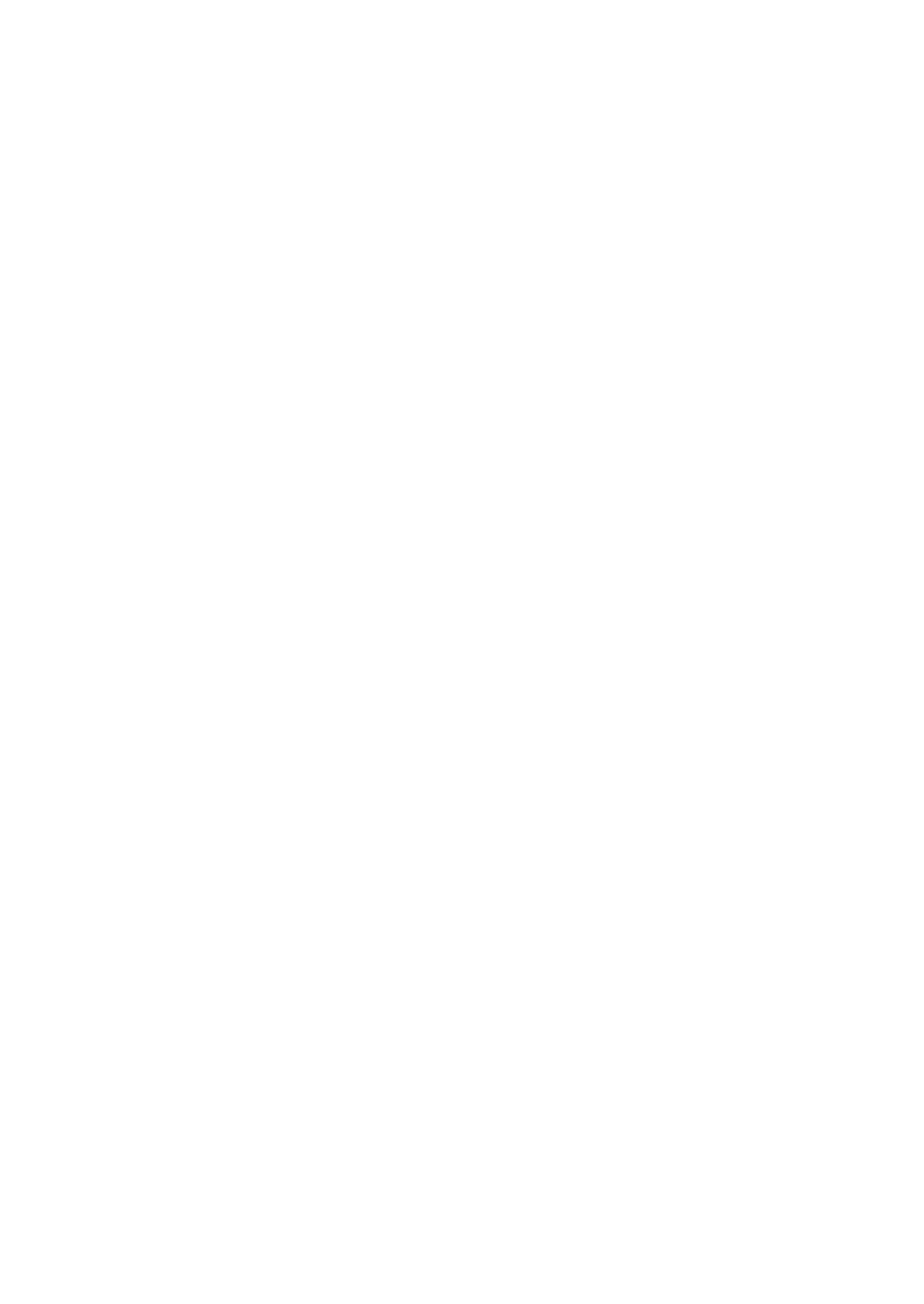### Atatürk Üniversitesi• Atatürk University Türkiyat Araştırmaları Enstitüsü Dergisi • Journal of Turkish Researches Institute TAED-71, 2021. 511- 552

# DOĞU ANADOLU BÖLGESİ İCİN VERİLEN eksoním ísímler ve armenia EXONYM NAMES GIVEN AND ARMENIA FOR EASTERN ANATOLIA REGION

# NUSRET BURAK ÖZSOY

### **Öz**

Coğrafi isimler vasıtasıyla mekânı tanır, tanıtır, adlandırır ve anlamlandırırız. Bilinçli eylemlerin bir sonucu olan bir coğrafi mekânın adlandırılması süreci toplumsal, tarihi, coğrafi, yönetimsel, ideolojik ya da ekonomik sebepler ve ilişkilerin etkili olduğu bir süreçtir. Yapılan coğrafi isimlendirmelerin durumları hakkında ise endonim ve eksonim kavramları bilgi verir. Bir coğrafi yere dışardan, yabancılar tarafından yapılan adlandırmalar eksonim adlandırma olarak tanımlanır. Tarihi süreç içerisinde genellikle büyük medeniyetlerin periferisinde kalmış olan Doğu Anadolu Bölgesi hakkında bilgi veren Yakındoğu ve Hellen kökenli yazılı kaynaklar bölgeyi algılayışlarına göre çeşitli isimler vermiştir. Doğu Anadolu'nun fiziki özellikleri ve politik yapısının konu edildiği söz konusu eserlerde herhangi bir etnik bir gruba atıfta bulunularak bir coğrafi isimlendirme yapılmaz. Akkad ve Aššur kaynakları ile başlayan Doğu Anadolu hakkında bilgi edinme süreci Pers ve Hellen kaynakları ile devam etmiştir. Yakındoğu ve Hellen kökenli eserlerin tamamı bölgeye eksonim statüde değerlendirilen isimler vermiştir. Çalışmanın temel amacı; Doğu Anadolu Bölgesi'ni tarihi coğrafyası temelinde inceleyerek, aldığı eksonim isimleri ve bu isimlerin içinde bugün uluslararası literatürde bir etnisiteye isim olmuş antik Armenia ismini, kökenini, eksonim anlamını ve tarihsel sürecini değerlendirmektir. Akkad kaynaklarından başlayarak Aššur, Pers ve Grek yazılı kaynakları temel referans kaynağı kullanılarak modern kaynaklarla desteklenen bir tarihi coğrafya çalışması ve isim analizi yapılmıştır.

**Anahtar Kelimeler**: Doğu Anadolu, Armenia, toponomi, eksonim

#### **Abstract**

Through geographical names, we know about, explain, name and make sense of space. The process of naming a geographical space, which is a consequence of conscious acts, is a process where social, historical, geographical, administrative, ideological or economic causes and relationships are effective. Regarding the states of geographical denominations that are performed, the concepts of endonym and exonym provide information. Denominations made from outside by strangers for a geographical place are defined as exonym denomination. Written sources with Near Eastern and Hellenistic origins that provide information on the Eastern Anatolia Region, which has stayed within the periphery of great civilizations throughout the historical process, have given it various names based on their understanding of the region. In the aforementioned works which discuss the physical properties and political structure of Eastern Anatolia, no geographical denomination is carried out by referring to any ethnic group. The process of gathering information on Eastern Anatolia which started with Akkadian and Assyrian sources continued with Persian and Hellenistic sources. All works with Near Eastern and Hellenistic origins gave names to the region which were in the exonym category. The main purpose of this study is to examine the Eastern Anatolia Region on the basis of its historical geography and investigate the exonyms it has carried, the ancient name of Armenia among these names which has become the name of an ethnicity in the international literature today, its origins, exonym meaning and historical process. By starting with Akkadian sources and using Assyrian, Persian and Greek written sources as the main source of reference, a historical geography study supported with modern sources and name analysis are carried out.

**Key Words**: Eastern Anatolia, Armenia, toponomy, exonym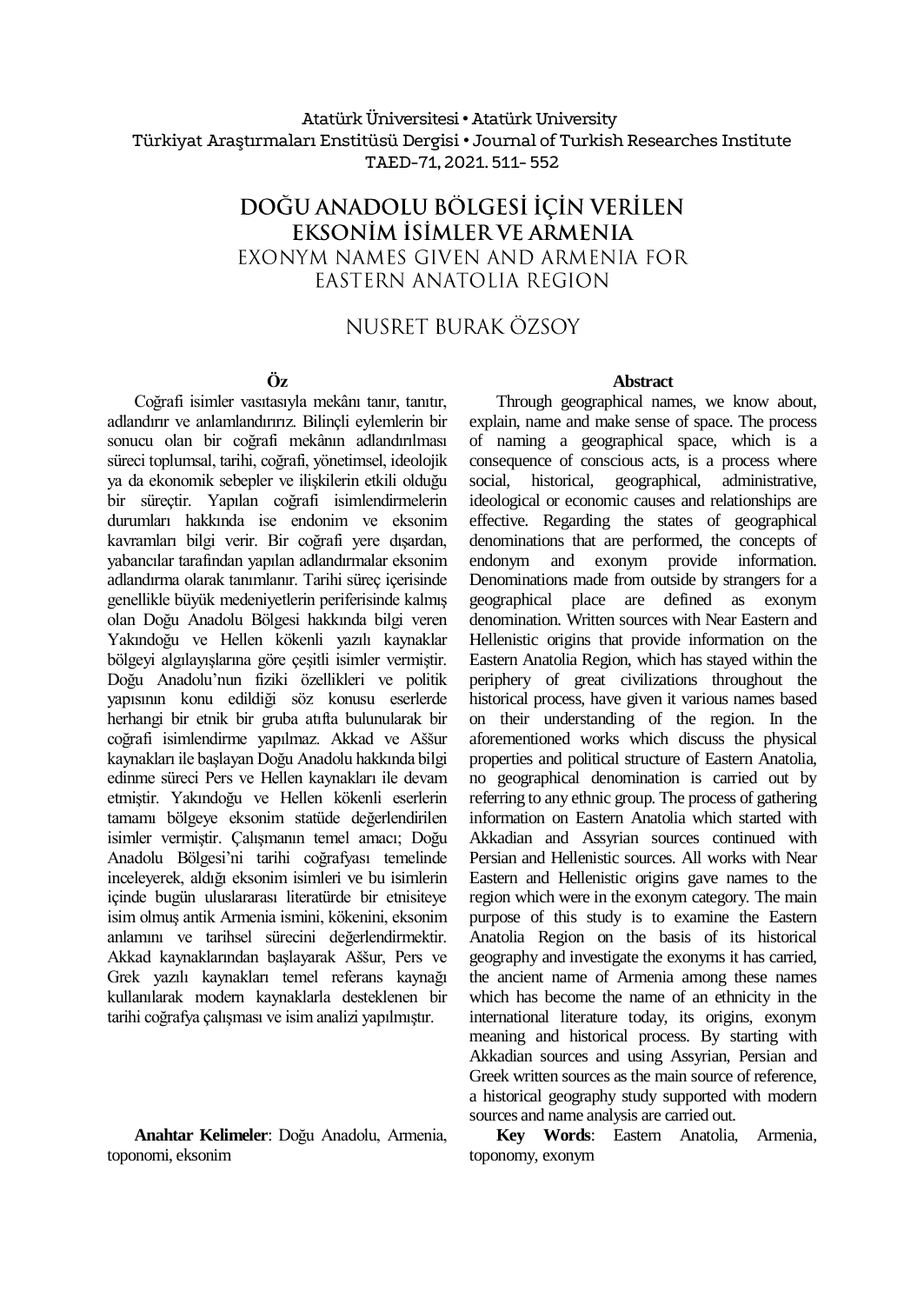#### *Structured Abstract*

*The place where the mountain ranges that surround the Anatolian Peninsula from the north and the south intertwine with each other and almost form knots is the Eastern Anatolia Region. The region has highly challenging conditions for human life due to its altitude, climate conditions and morphological structure. Although it has been inhabited in almost all periods of history, it could host great civilizations only for a short time in comparison to the rest of Anatolia. Without a doubt, the main reasons for this were its characteristics mentioned above.* 

*Considering the ancient history of Anatolia, a very rich collection of historical and archeological materials has remained from the dozens of civilizations that have inhabited these*  lands. However, the Eastern Anatolia Region could get a very small slice of the richness in *question. After the collapse of the Urartu Kingdom, which was the first central power of the region, the region has remained only as a buffer region in the periphery of large civilizations. Besides this, despite its rough topography and harsh climate conditions, due to its characteristics such as its position overlooking Anatolia and its connecting position towards the Caucasus and Central Asia, no civilization could neglect this region, and in this case, in spite of several features that seem negative, many civilizations emerged from within the Eastern Anatolia Region. The rich underground and terrestrial resources of Eastern Anatolia are other features that have attracted the interest of imperial powers. The rough structure of the geography of Eastern Anatolia was not only reflected on its history of inhabitation, but it also prevented the foundation of a central power.* 

*Becoming dominant on the entire region and establishing a firm central authority here*  has been always difficult. This is why the government structure of the Eastern Anatolia region *has always been decentralized and feudal. Several peoples, cultures, beliefs and traditions lived together for centuries, sometimes without even contacting each other. The rough geographical structure is another issue that has made the communication and sharing of communities difficult.* 

*Right after Anatolia was introduced to writing through Mesopotamian civilizations, we start to gain information about the Eastern Anatolia Region. Mesopotamian civilizations that had imperial goals over Anatolia constantly organized looting and invasion movements to the Eastern Anatolia Region depending on the extent of their vision and knowledge, and they saw this region to be almost a source of subsistence. This process, which started with the Akkadians and Assyrians, continued with the Persians.* 

*The concern for naming, which is a natural consequence of the imperial interest of a political organization, took place within the confines of the perceptions of Mesopotamian civilizations who established this sort of a relationship with Eastern Anatolia. Exactly due to this reason, we are defining these denominations which took place in their languages in the etymological sense as exonymic naming. Exonym denominations starting with Uruatri and Nairi continued with Armina, Harminuya and Armenia.* 

*What exactly the naming processes in question meant is under debate, while there are several propositions in this matter. Nevertheless, it is certain that the geography pointed by all these names whatever their origin may be and made sense of semiotically was the "Eastern Highlands", meaning the Eastern Anatolia Region. Therefore, the aforementioned denominations originate from the morphological character of the region rather than any ethnicity or political establishment it has hosted. In this context, the entire region including what is in it, that is, all ethnic groups or topographic characteristics in it, is associated with these names. The underlying reason for naming based on the morphological character as a foundation may be several reasons including the indifference of the imperial point of view of the dominant power, its sole focus on the material to be exploited or the narrowness of its perspective.*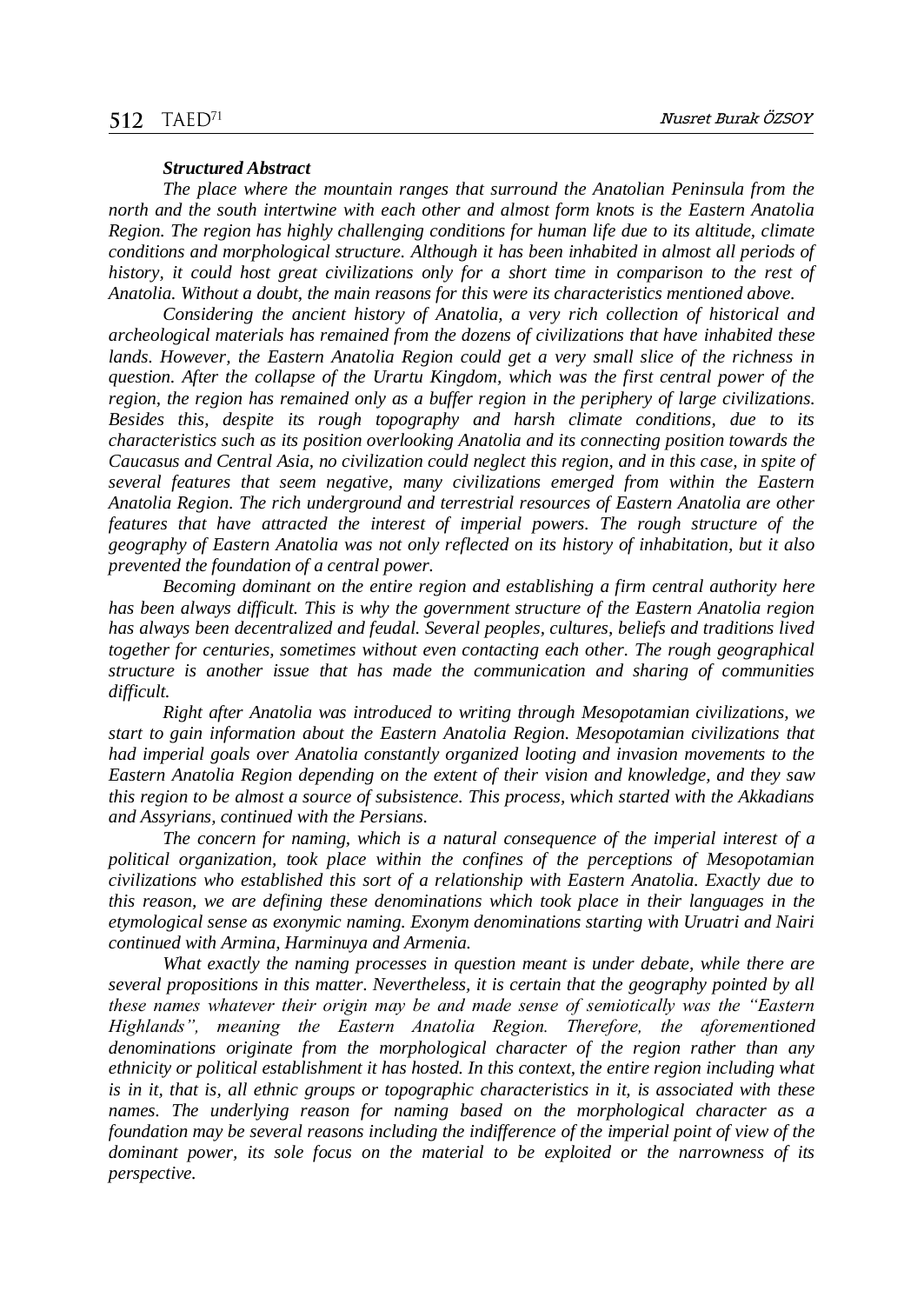*Whatever the reason may be, all denominations expressed above are without the purpose of ethnic or political naming. These denominations define a more or less certain geography whose borders may occasionally vary. That is, this is a toponymic denomination and categorized as an exonym. One of these names, Armenia has now become the name of the Armenian people in the international literature, and Armenians are mentioned with names originating from this name in many different languages. This means that an exonym given to the region in the past has become the name of a nation today, and there are many other examples of this. However, the Armenian people call themselves Hay, which is an endonym. This name originates from the mythological character Hayk who is an element of Armenian history and mythology and thought by Armenians to be their legendary ancestor. In this context, in terms of historical origin, the name Armenia is very old. Therefore, it has suitable usability for the clam of any historical homeland. Still, it should be kept in mind that this name does not emphasize any ethnicity. Thus, claims of a historical homeland based on this name would be without a foundation. Neither Near Eastern sources nor classical Hellenistic sources historically mentioned a single people of Armenia living in the same geography since the past. In contrast, several ancient Hellenistic sources state that the ancestors of Armenians came from the west through migration. Likewise, this claim proposed by ancient sources is also supported by archeological and historical studies and publications carried out recently. The migration path followed by people who could be defined as Archaic Armenians in the Late Iron Age is demonstrated especially through recent excavations and surface research. Moreover, it is not possible to establish an ethnic, religious or linguistic connection based on a scientific foundation between the Urartu who established a strong kingdom in the Eastern Anatolia Region and Armenians, as the foundation of the claim of an Armenian Highland, or between the deep-rooted civilization of Eastern Anatolia, the Hayasa Kingdom and the Hattians. The Anatolian lands, on which no one can lay a claim as a historical homeland, has always embraced newcomers, and by mixing all newcomers with the existing ones, it has presented the Anatolian culture.* 

*In this study, by starting with written sources with Near Eastern origins where the name of the region was mentioned for the first time, ancient and epigraphic sources and modern works in various languages were taken as a reference, and this way, it was aimed to express the toponymic origin and type (exonym/endonym) of the names taken by the Eastern Anatolia Region.*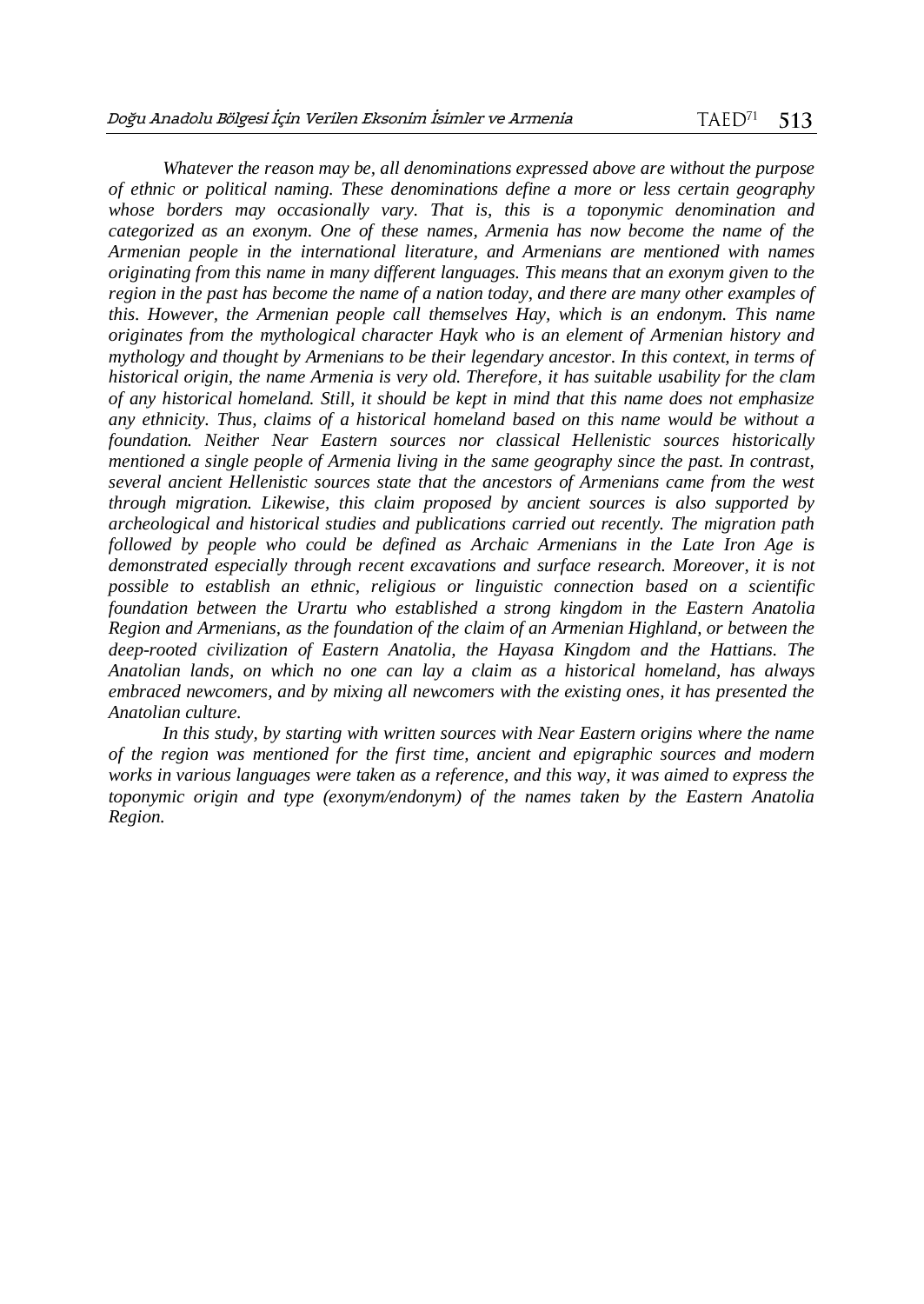#### **Giriş**

Geçmiş, bugün bizler için ne kadar silik olursa olsun, yaşandığı dönem özelinde karmaşık ve kendine has renkleri ile bugünden farklı olmayan bir süreçtir. Söz konusu renkli ve karmaşık geçmişi anlamak için çaba gösteren bilim insanları bu süreçte hata yapabilir, yanlış sonuçlar çıkarabilir veya angaje oldukları politik kimliklerinden ötürü geçmişi kasıtlı olarak saptırabilirler. Ancak sonuç ne olursa olsun aslında hiç kimse geçmişi değiştiremez. Zamanında, bir vakitte yaşanmış ve son bulmuş olaylar veya artık hayatta olmayan kişileri geri döndürmek mümkün değildir. Geçmiş, insanlığın ortak kültürel mirasıdır. Geçmişte olup bitmiş olaylar veya bu olaylara dair maddi kültür kalıntıları olan arkeolojik veriler üzerinde hiç kimsenin tek başına söz söyleme hakkı olmadığı gibi bunu saptırmak, temeli günümüzde ya da yakın geçmişte olan çeşitli anlaşmazlıklara karşı argüman geliştirmek için geçmişi kullanmak, asla bilimsel ve etik bir davranış değildir. Günümüzdeki ya da yakın geçmişteki politik anlaşmazlıkların çözümünü çarpıtılmış, politize edilmiş, yanlış sonuçlar çıkarılmış, tarihe ve/veya arkeolojiye araştırma konusu olmuş, geçmiş olaylarda aramak, yanlı bir yaklaşımdır. Nitekim geçmişte bugünkü sorunlar mevcut değildir. Bambaşka bir zaman, anlayış ve bakış açısı söz konusudur. Farklı dinamikler, değerler, politik, sosyal, kültürel yapılar ve anlayışlar mevcuttur. Geçmişte yaşanıp, olup bitmiş olaylar artık geride kalmıştır. Dolayısıyla bugün ne kadar çarpıtılırsa çarpıtılsın geçmişi değiştirmek mümkün değildir. Geçmişi adeta bir rafinerinden geçirip ayrıştırarak buradan işimize geleni kullanmak belki bir süre sonuç verebilir. Ancak ortaya çıkan bu netice bir zaman sonra hiçbir etki yapmadan unutulup gitmeye mahkûmdur. Nitekim geçmişin zengin dünyasında işinize gelen veriyi bulmak, eğip bükmek mümkündür. Ancak söz konusu çaba geçmişi değiştirmeye yetmeyecektir. Bu bağlamda; geçmişten korkmak, ya da geçmişten istediğimiz, yanlış ya da yanlı sonuçlar çıkacağından korkarak geçmişteki araştırmalara çekinerek ve endişe duyarak bakmak, bu nedenle geçmişi araştırmaktan kaçınmak, yalnızca esas ve kaçınılmaz doğrunun ortaya çıkışını engeller (Özdoğan 2005: 87-91; Özdoğan 2006: 16 vd., 66 vd; Dönmez 2016: 4-5).

Bu doğrultuda tarihi kaynaklarda "*Armenia*" olarak tanımlanan ve bugün Doğu Anadolu Bölgesi olarak tanımlanan topraklar için söz konusu ismin kökenine dair analiz yapmak ve takip edebildiğimiz tarihi süreç içinde Doğu Anadolu Bölgesi için yapılan eksonim isimlendirmeler hakkında bilgi vermek istiyoruz.

#### **Toponimi, Endonim ve Eksonim Kavramları**

İsim, varlıklar ve kavramlar hakkında bilgi sahibi olduğumuz böylece onları tanıyıp, tanımladığımız, açıklayıp birbirinden ayırdığımız kelimelerdir. İsimler, canlı, cansız, soyut ya da somut tüm varlık, kavram ve olayları karşılar ve soyut ya da somut, özel ya da cins isimler olmak üzere alt gruplara ayrılır (TDK Türkçe Sözlük 1998: 19, 1098,1099).

Coğrafya özelinde çeşitli yeryüzü şekillerinden ya da coğrafi olaylardan veya durumlardan bahsederken cins isimleri, belirli bir coğrafi yer, olay ya da durumdan bahsederken özel isimleri kullanırız.

Coğrafi isimler, sebepsiz, rasgele ve anlamsızca verilmez. Bilinçli eylemlerin ürünüdür. İnsan, yaşadığı coğrafi mekâna verdiği isimler vasıtasıyla çevresini tanır, tanıtır, adlandırır ve anlamlandırmaya çalışırken bunu çeşitli saiklere bağlı kalarak yapar.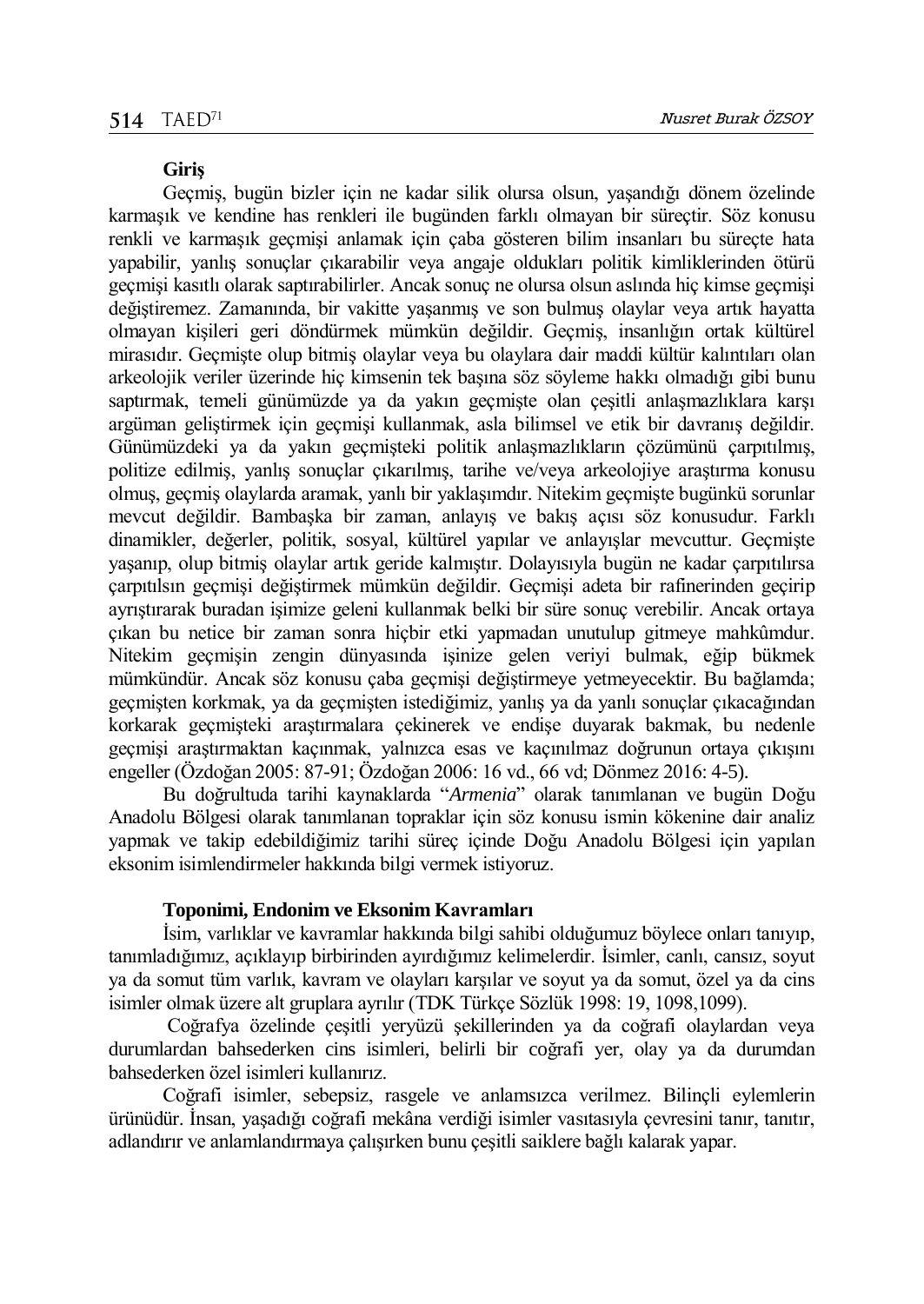Bu bağlamda yer adları, isimlendirilen coğrafi mekânı işaret eden bir sembol yani onun semiyotik karşılığıdır. Dolayısıyla insan coğrafi bir mekâna isim verirken toplumsal, tarihi, coğrafi, yönetimsel, ideolojik ya da ekonomik sebepler ve ilişkilerin bir sonucu olarak bir şey, bir kavram, işaret, sözel bir sembol üretir. Böylelikle bahis olunan ilişkilerin bir sonucu olan sosyal bir ürün ortaya koyar. (Yavuz ve Şenel 2013: 2239; Yusifov ve Kerimov 2017: 15). Dolayısıyla coğrafi isimlerde hep bir köken sorunu söz konusudur.

Toponimi, herhangi bir coğrafi mekâna verilen yer isimlerinin kökenleri, anlamları, bilimsel olarak sınıflandırılması (taksonomi) ve araştırılmasıyla ilgilenen bilim dalıdır. Bu doğrultuda toponimi, herhangi bir coğrafi mekâna isim vermek için yürütülen bilinçli eylemler sonucunda ortaya çıkan yer isimlerinin tarihi, etimolojik, sosyal ya da kültürel kökenlerini araştırır. Toponimi, Hellence *onomastikós (ονομαστκός)* kelimesinden gelen isimlerin kökeni ve anlamları ile uğraşan onomastiğin ise bir alt dalı olup yine Yunancada *yer* anlamına gelen *tópos (τόπος)* ve *isim* anlamına gelen *ónyma* ya da *ónoma (ὄνομα)* kelimelerinden oluşur ve dilimize *yer adı ya da yer adlarının bilimi* olarak çevrilebilir. Bununla birlikte toponimi, herhangi bir coğrafi özelliğin adı için ise genel bir terimdir (Tent 2015: 66; Perko vd. 2017: 101).

Toponimi, kendi içinde yerleşme adları ve özellik adları olmak üzere iki geniş kategoriye ayrılır. Yerleşme adları insanlar tarafından iskân edilmiş herhangi bir yerleşim yerinin ismini yukarıda sayılan kriterlere göre (ekonomik, coğrafi ya da tarihsel) sınıflandırır ve başlangıçtan itibaren zaten kullanılagelmiştir. Özellik adları ise belirli bir yerleşim yerinin sahip olduğu doğal veya fiziksel çeşitli özelliklere göre örneğin; sahip olduğu su kaynakları, *hydronyms (ὕδωρ + ὄνομα)* veya yeryüzü şekilleri ve arazi özellikleri *oronyms (ὄρος + ὄνομα)* veya bitki örtüsü özelliklerine göre sınıflandırır (Britannica 2017: Toponymy).

Toponimi, yer adlarının geçirdiği dilbilimsel evrim (etymology) veya bir yerin isimlendirilmesinin arkasında yatan tarihi, kültürel, ekonomik, ideolojik, sosyal ve coğrafi saiklerle ilgilenmekle birlikte daha çok yerleşim isimlerini köken bilimsel çalışması üzerine yoğunlaşmıştır ve genellikle özellik adlarının ve bir yerin adlandırılmasının arkasında yatan gerekçeyi ya da güdüyü ihmal etmektedir (Britannica 2017: Toponymy).

Yer adlarının kökenine indikçe bir yerin geçirdiği tarihsel süreç, etnik dağılım, göçler, siyasi ve ekonomik olaylar, doğal çevre, mitolojik anlatılar, destanlar gibi pek çok hususta bilgi sahibi olunabilir. Özetle; yer adları bize bir yerin tarihi coğrafyası hakkında da bilgi verir. Bununla birlikte arkeoloji ve tarihin keşiflerini, filolojinin ise yöntemlerini kullanarak bunları zenginleştirir ve bu bilimlerin bulgularını sınar (Powicke 1954: 312; McDavid 1958; 65-73; Kaups 1966; 377-397; Stewart 1975: 216; Yavuz ve Şenel 2013: 2241, 2242).

Tarihteki ilk toponimistlerin destan yazarları, hikâye anlatıcıları ya da şairler olduğu düşünülür. Örneğin Yeni Zelanda yerlisi Maorilerin ilkel ya da mitolojik kahramanların hikâyelerinde hikâyeye konu olan yer isimlerine açıklamalar getirdikleri görülür (Stewart 1975: 6-7).

Sonuç olarak coğrafi isimlendirme bir anlamda herhangi bir toprak parçasını yurt tutma, vatan yapma sürecidir. Esasında coğrafyaya verilen her bir isim bir zamanlar o topraklarda yaşamış insanlara yapılan birer göndermedir. Herhangi bir coğrafi mekâna ise vermek orada bir zamanlar yaşamış insanların kültürel zevkleri ve düzeyi, mekâna bakışı,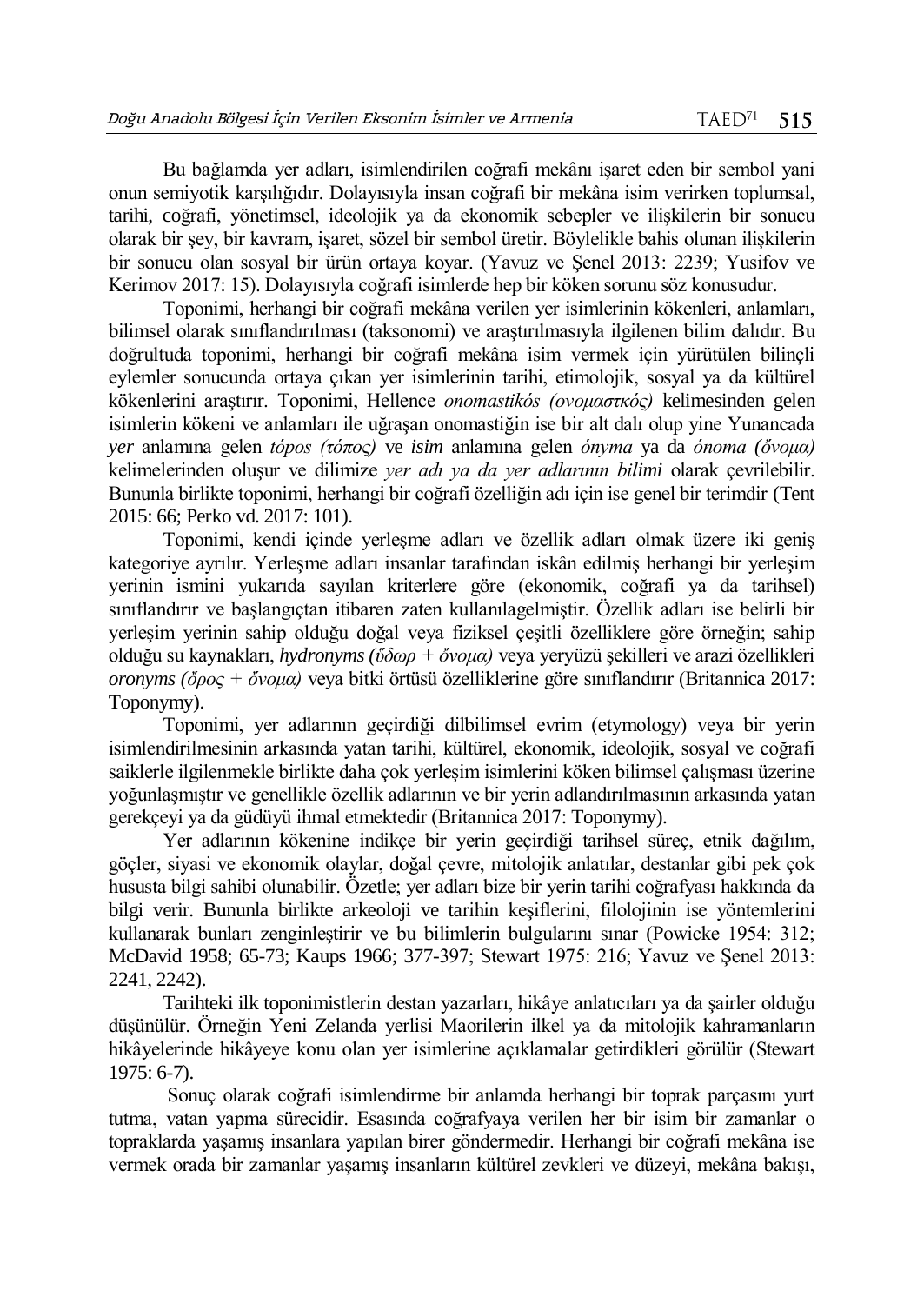onu algılayışı, mekân ile kurduğu bağ ve nihayet mekânı isimlendirirken neleri yakıştırdığı ya da nelerden etkilendiği gibi hususları içermekle birlikte hâkim siyasi yapı veya ideoloji hakkında da bilgiler edinebileceğimiz karmaşık bir süreçtir (Yavuz ve Şenel 2013: 2242).

Coğrafi isimler, coğrafi özellik tarafından tayin edilen isim ve ismi kullanan topluluk arasındaki mekânsal ilişki bakımından ele alındığında dünyanın dört bir yanındaki tüm dillerin tamamında eksonim ve endonim olmak üzere iki alt gruba ayrılır. Endonim ve eksonim isimler coğrafi isimlerin durumlarına ilişkin bilgi verir. İsmi kullanan topluluk ile coğrafi bir özellik arasındaki mekânsal ilişkiye bağlı olarak, aynı isim endonim veya eksonim statüsünde olabilir (Perko vd. 2017: 101).

Endonim kelime kökeni itibariyle; *iç, dâhili, içerdeki* anlamlarına gelen Hellence *éndon (ἔνδον)* ve *ónoma (ὄνομα)*; *isim* kelimelerinde türemiştir ve bir coğrafyada yaşayan yerel topluluk tarafından kabul edilen ve kullanılan isimleri tanımlamak için kullanılır. Endonim isimler, bir coğrafi yer, bir grup insan veya bir dil ya da lehçe için ortak, yerli, içsel adın ismidir ve yalnızca söz konusu belirli yer, bir grup insan veya aynı dili konuşan dilsel topluluğun kendileri, vatanları veya dilleri için yine kendileri tarafından belirledikleri isimlerdir. Yani; coğrafi ad, yerel, resmi dil tarafından belirlenmişse o zaman bu kelime endonim statüsünde değerlendirilir (Bartos-Elekes 2008: 54; Perko vd. 2017: 101).

Endonimden farklı olarak makalemizin başlığını ve temel iddiasını oluşturan eksonim ise *dış, harici, dışsal* anlamlarına gelen bir başka Hellence kökenli *éksō* (ἔξω) kelimesinden türemiştir. Bir coğrafi yer, bir grup insan veya dil ya da lehçe için ortak, dışsal/harici bir isimdir ve yalnızca belirli bir yerin, grubun veya dil topluluğunun dışında kullanılır. Yani eksonim isimler dışardan, yabancı bir topluluk tarafından verilen coğrafi ismi tanımlar. Özetle ifade etmek gerekirse endonim bir coğrafi ismin orijinal veya yerel adıyken eksonim söz konusu aynı özelliğin dışarıdan, yabancılar tarafından verilmiş adıdır (Perko vd. 2017: 101).

Endonim, yani yerel dil tarafından verilen isimlerle ilişkilerine göre farklı eksonim türleri mevcuttur. *Ljubljana*, Slovenya'nın endonim adıyken *Laibach* Almanca eksonim adıdır. Avusturya'nın başkenti *Viyana*'nın Almanca adı ve endonimi olan *Wien* eksonim karşılığı olarak Slovencede *Dunaj* olarak adlandırılırken İngilizcede *Vienna* olarak adlandırılır. Ya da Romanya'nın en büyük ikinci popüler kenti olan *Kaloşvar*'ın Rumence adı ve endonimi olan *Cluj-Napoca* veya *Cluj* Macarcada *Kolozsvár*, Almancada *Klausenburg*, Lehçe'de *Kolozwar*, Latincede ise *Claudiopolis* olarak ifade edilir. *Kaloşvar*'ın Türkçede dâhil olmak üzere sayılan diğer tüm yabancı dillerdeki ifade ediliş tarzı ise eksonim bir isimlendirmedir. Bununla birlikte eski bir Roma kolonisi olarak kurulan ve Latince ismi *Londinium* olan günümüz Londra'sının birçok batılı dilde imla ya da telaffuz bakımından hemen hemen aynı şekilde ifade edilir. Bu bağlamda Londra'nın diğer dillerde eksonim karşılığı yoktur (Bartos-Elekes 2008: 54; Perko vd. 2017: 101).

Bir diğer eksonim türü ise ana dilden kısmen ya da tamamen yapılmış çevirilerdir; Fransızca *Les Pays-Bas*, Almanca *Die Niederlande*, İtalyanca *Paesi Bassi*, İspanyolca *Países Bajos* olarak kullanılan eksonim isimler, Belçika, Hollanda ve Lüksemburg'dan oluşan ve Felemenkçede tam karşılığı *Alçak Ülkeler* anlamına gelen ve Felemenkçe *de Nederlanden* veya *Nederland*'den yapılmış adlandırmalardır (Britannica 2019: Low Countries).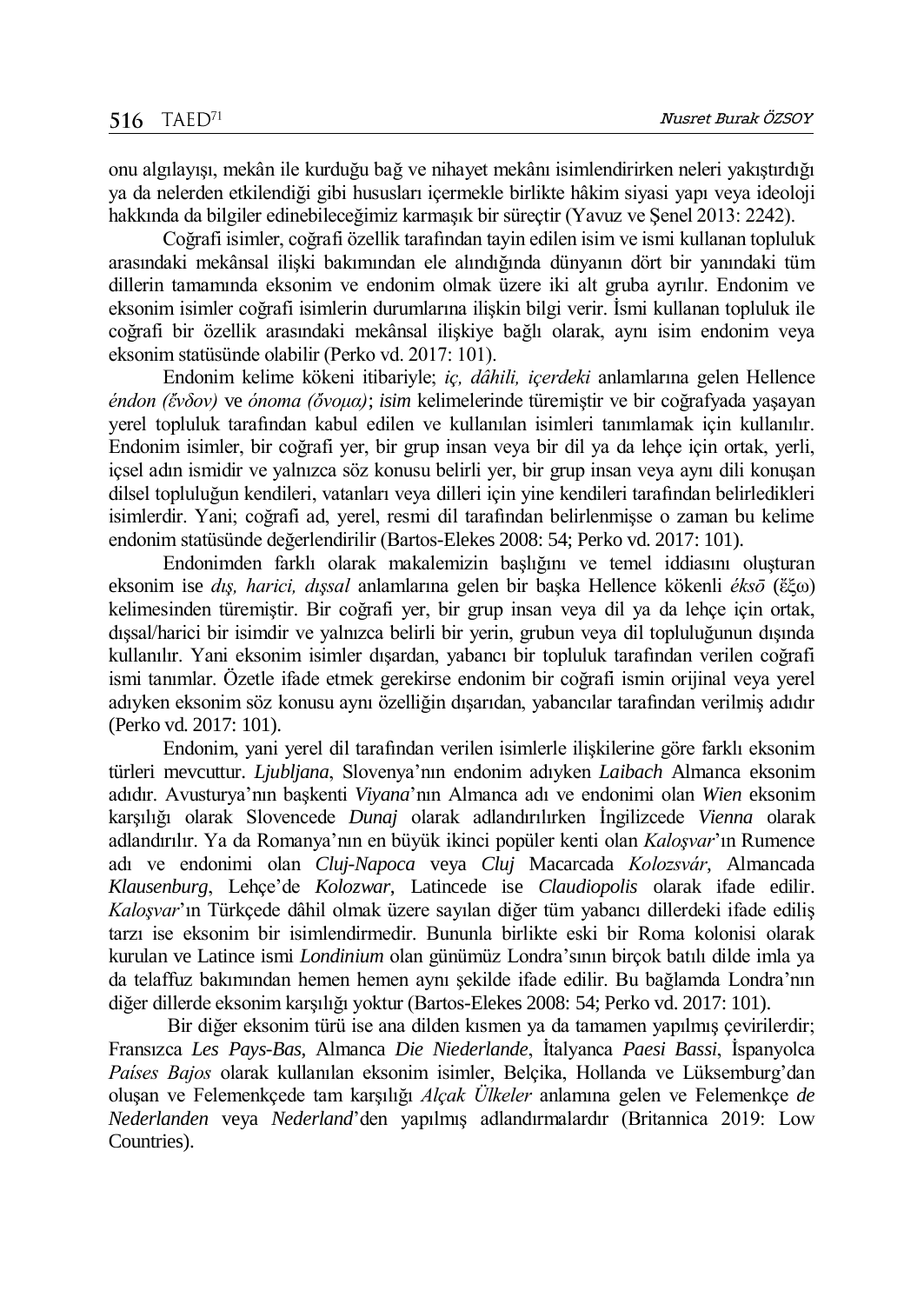## **Doğu Anadolu İçin Yapılan Eksonim İsimlendirmeler ve Armenia**

Bu bilgiler doğrultusunda makalemizin çalışma sahasını oluşturan ve günümüz Türkiye'sinde "Doğu Anadolu Bölgesi" olarak tanımlanan coğrafi bölge için tarihi süreç içerisinde farklı isimlendirmeler yapılmıştır.

Tunç Çağı'nda (MÖ 3000 – 2000) "*Hurri Ülkesi*", Erken Demir Çağı'nda (MÖ 1300 – 900) "*Uruatri*" ve "*Nairi*", Orta Demir Çağı'nın (MÖ 900 – 600/590) sonlarına kadar "*Urartu*", Geç Demir Çağı'nda (MÖ 600/590-330) Tevrat'ta "*rrt*, *Ararat/Urartu*" (Adontz 1946: 17 vd; Grousset 1947: 41 vd; Kurkjian 1958: 11 vd; Lang 1970: 78 vd; Greppin ve D'jakonov 1991: 720; Russel 1997: 23 vd; Russel 1987: 25 vd; Chahin 2001: 32 vd; Dedeyan 2015: 55; Dönmez 2016: 5) gibi çeşitli isimlerin yanı sıra kullanılan bir diğer adlandırma da "*Armenia*" olmuştur.

Ancak söz konusu adlandırma, bugün, uluslararası literatürde, aynı zamanda bir etnik topluluğu ve ülkeyi de tanımlamak için kullanılmaktadır. Bu anlayış salt bir isim vermenin ötesine geçmiş, tarihi oldukça eskilere giden ve geçmişte çok farklı etnik kökenden, farklı kültürden insanın yaşamış olduğu bir coğrafya, tek bir etnisitenin ana yurdu gibi gösterilmek istenmiştir. Bu bağlamda söz konusu yaklaşım, kökenleri yakın geçmişte ya da günümüzde olan güncel politik sorunlarda bir argüman oluşturması amacıyla geçmişin politize edilmesidir. Bugünün sorunlarının çözümünü geçmişte, tarih ve/veya arkeoloji için araştırma konusu olmuş olaylarda aramak yanlı bir yaklaşımdır. Söz konusu çaba, verilerin esnetilerek, çarpıtılarak, bağlamından kopartılarak istenilen sonucun elde edilmesi anlamında kullanılması arkeopolitika olarak adlandırılır. Arkeopolitika, geçmişin bilimsellikten uzak bir yaklaşımla, güncel politik iddia ve taleplere dayanak noktası yapılmasıdır. (Özdoğan 2005: 87-91; Özdoğan 2006: 16 vd., 66 vd; Dönmez 2016: 4-5).

Aslında ise; *Armenia* ismi sınırları zaman zaman farklılık gösterse de bir coğrafi bölgenin adıdır ve olsa olsa bu coğrafi bölge adı zamanla bir etnik topluluğa isim olmuştur. Filhakîka günümüz Ermenileri ise kendilerini MS V. yüzyıldan itibaren kökenini efsanevi ataları Hayk'tan alan ve endonim bir isim olan "*Hay*" ya da "*Hayk*" ülkelerini ise "*Hayastan*" isimleri ile tanımlamaktadır (Kurkjian 1958: 50 vd; Streck-Yınanç 1964: 322; Lang 1970:79; Galichian 2014: 9; Petrosyan 2007: 30-32; Payaslian 2007: 4 vd; Schmidt 2011: EnIr: Armenia and Iran; Bournoutian 2011: 29).

Bu noktada, Doğu Anadolu Bölgesi'nin eksonim isimleri hakkında bilgi vermeden önce sınırlarını belirtmek ve fiziki coğrafyası hakkında bilgi vermenin doğru olacağını düşünmekteyiz.

## **Doğu Anadolu'nun Fiziki Coğrafyası ve Sınırları**

Anadolu'nun kuzeyinde ve güneyinde yer alan, doğu-batı istikametinde uzanan engin sıradağların sıkışıp zirve yaptığı yer, Doğu Anadolu Bölgesi'dir. Türkiye'nin çatısı olarak tasvir edilen bölge Sırrı Erinç'in veciz ifadesiyle "*Yüksek Ülke*" olarak tanımlanır. Bu bağlamda bölgenin akla ilk gelen özelliği hiç şüphesiz yükseltisidir. Doğu Anadolu Bölgesi'nin bu özelliği ülkemiz özelinde bir fenomendir ve bölgenin karakterini teşkil eder. Anadolu'nun doğusunda görülen morfolojik anlamdaki toptan yükselme hareketi sonucu oluşan oldukça engebeli yapı coğrafi bir engel teşkil etmesi bakımından yarımadanın başka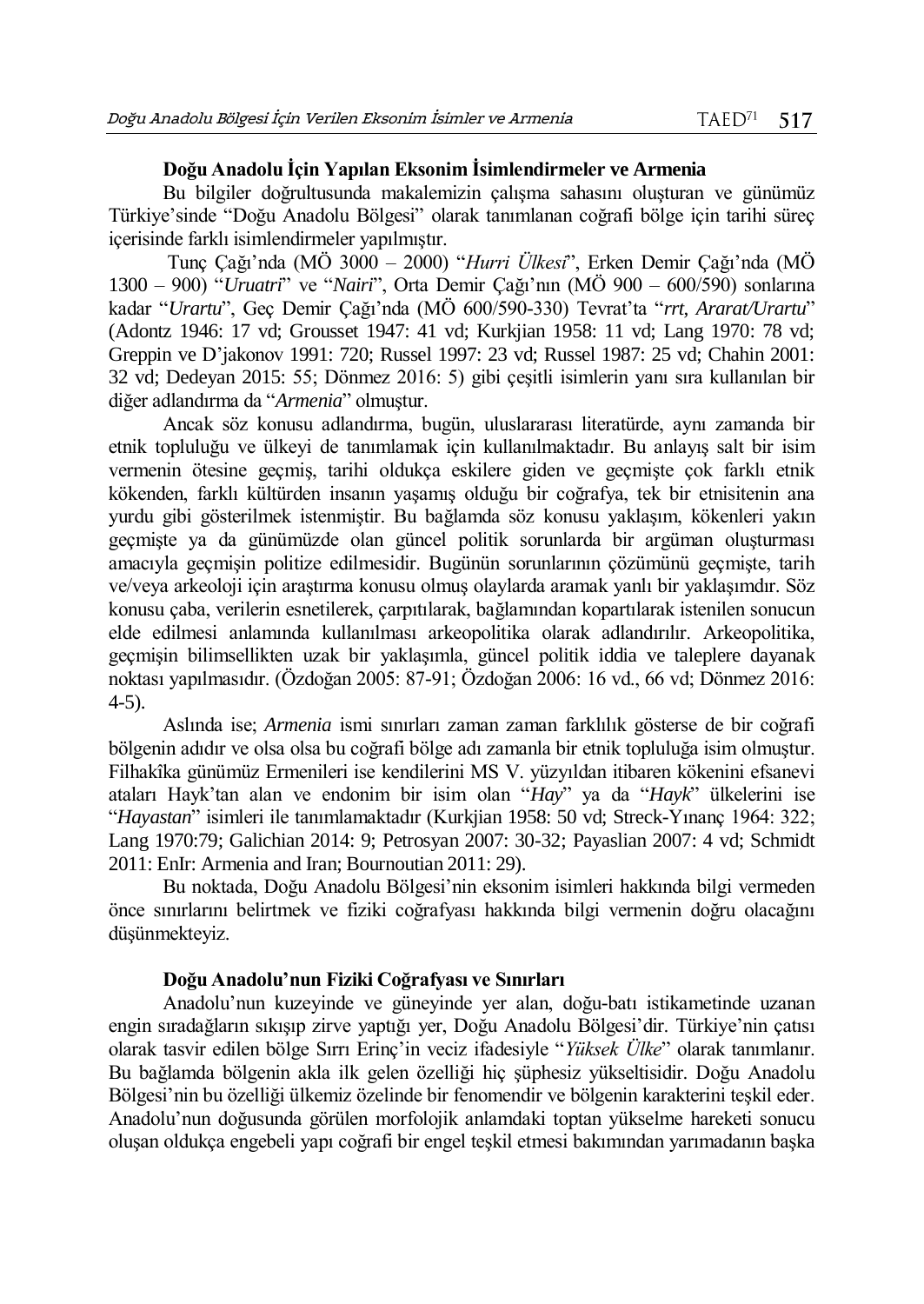hiçbir bölgesi Doğu Anadolu ile mukayese edilmez (Erinç 1953: 1-5; Tarkan 1974: 7; Atalay-Mortan 2006: 441; Çiğdem- Topaloğlu 2018: 415).

Etkilerini gerek geçmişte gerek günümüzdeki iklim, bitki örtüsü, nüfus dağılışı, tarımsal faaliyetler ve ulaşım şartları gibi çeşitli konularda daima ve etkili bir biçimde hissettiren engebeli fiziki karakter, Doğu Anadolu'nun coğrafi ve tarihi kaderini de tayin etmiştir (Erinç 1953: 1).

163.000 km² yüz ölçümü ile bölge, ülke topraklarının %21'lik kısmını kaplar. Yani Türkiye'nin 1/5'i büyüklüğündeki Doğu Anadolu Bölgesi, sahip olduğu bu değer ile ülkemizin en büyük bölgesidir (Atalay-Mortan 2006: 441; Güngördü 2010: 85; Arınç 2011: 1; Çiğdem- Topaloğlu 2018: 415; Topaloğlu 2019: 65, 66).

Birinci Türk Coğrafya Kongresi (6-21 Haziran 1941, Ankara) kararlarına göre Doğu Anadolu Bölgesi'nin sınırları kuzeyde Kuzey Anadolu Dağlarının zirvelerinden, batıda Fırat ve Kızılırmak'ın su bölümü çizgisinden, güneyde Güneydoğu Torosların güneye bakan yüksek eteklerinden, doğu sınırı ise bugünkü siyasi sınırımızla çizilmiştir. Hakkâri dağlık bölgesi ile üzerinden Irak ile de sınır olan bölge beş farklı ülke ile komşudur. Böylelikle siyasi sınırlarımız içindeki Doğu Anadolu Bölgesi, coğrafi anlamdaki sınırlamalara göre daralmış, tabanını doğudaki siyasi sınırımıza dayamış, kuzeyi ve güneyi yüksek dağlarla çevrilmiş, İç Anadolu Bölgesi'ne ise adeta bir kama gibi sokulan bir görünüm arz eder (Erinç 1953: 2; Atalay-Mortan 2006: 441; Güngördü 2010: 85; Arınç 2011: 2).

Ortalama yükseltisinin çok fazla oluşuyla anılan ve tanınan Doğu Anadolu Bölgesi'nin söz konusu özelliğini hemen komşu olduğu İç Anadolu Bölgesi ile kıyasladığımızda görmek mümkündür. Nitekim İç Anadolu Bölgesi'nin ortalama yükseltisi 1.100 m civarındayken, Doğu Anadolu Bölgesi'nde bu rakam nerdeyse iki katına yaklaşık 2.000 m çıkar. Ancak bu değerde bölgede yer alan düzlük alanların sahip olduğu değerdir. Doğu Anadolu'nun en alçak çöküntü alanı olan Iğdır Ovası (875 m), İç Anadolu Bölgesi'nin ortalama yükseltisine eş değer olduğu gibi Erzurum Ovası (1.950 m), Yüksekova (2.000 m), Başkale Ovası (2.400 m) gibi düzlük alanların yükseltisi İç ve Batı Anadolu Bölgesi'ndeki dağların yüksekliği ile eşdeğerdir. Bu sebeple Doğu Anadolu Bölgesi, yüksekliği ile anılır ve tanınır. Böylelikle bölge, coğrafi karakter olarak 2.000 m'nin üzerinde geniş düzlüklerin hâkim olduğu bir topografyadır. (Erinç 1953: 2; Tarkan 1974: 8; Güngördü 2010: 85). Batı ve İç Anadolu Bölgesi'ndeki dağ yükseltilerinin yine bu bölgelerdeki orman üst sınırlarının da üzerinde uzanan Alpin çayırları ile aynı seviyelerde bulunan yüksek Doğu Anadolu platoları ve çöküntü alanları temel geçim kaynağı tarım ve hayvancılık olan insan toplulukları için ideal yerleşme alanlarıdır. (Erinç 1953: 5).

Bu doğrultuda, Doğu Anadolu Bölgesi'nin yer aldığı Anadolu Yarımadası ise ilk bakışta coğrafi anlamda uygarlığın iki büyük kıtası arasında adeta bir köprüye benzer. Yarımadanın bu özelliği yani bir köprü işlevi görmesi sadece coğrafi bağlamda kalmaz, tarihsel ve kültürel anlamda da yüzlerce yıl boyunca devam eder. Çok çeşitli iklim ve bitki örtüsüne ev sahipliği yapan Anadolu'nun bu eşsiz özelliği yine kültürel ve tarihsel sürece yansır ve uygarlık tarihinde Anadolu, adeta bir kültürler kazanına benzetilir. Pek çok kültür bu topraklarda birbiriyle hemhal olarak artık yeni ve özgün bir şey olarak ortaya çıkması dünya üzerinde çok az yere nasip olur (Çiğdem 2000: 197; Sevin 2007: 7 vd; Topaloğlu 2016: 1200; Topaloğlu 2019: 65).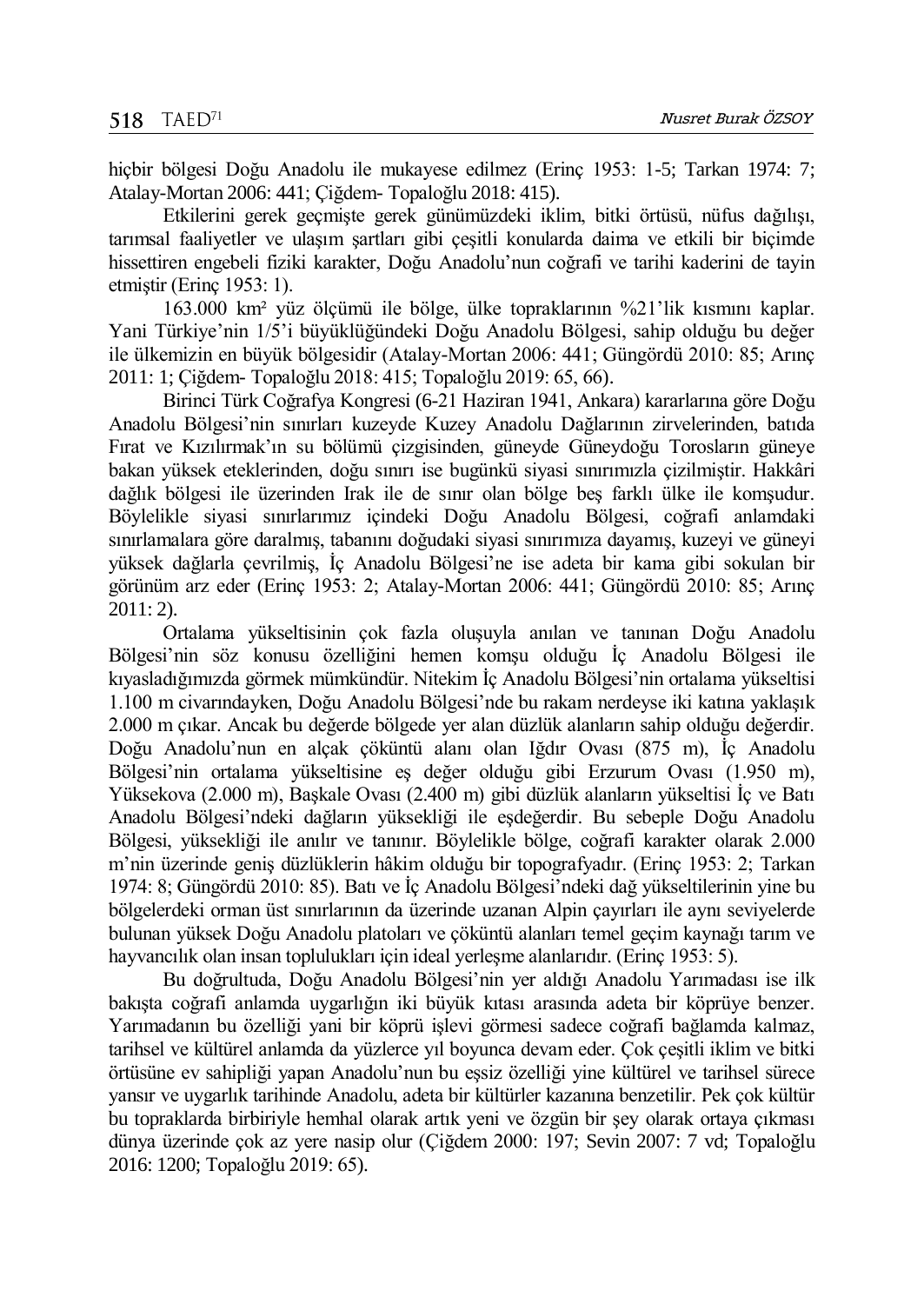Kadim Anadolu tarihi boyunca bu topraklardan gelip geçmiş pek çok halk ve kültür bu coğrafyada yaşamış ve eşsiz bir kültürel sentez ortaya çıkarmıştır. Doğu Anadolu Bölgesi Anadolu'nun kanatlı kapısı olarak tasvir edilir ve bu yüksek yarımadanın adeta giriş kapısı konumundadır. Ülkemizin sahip olduğu tarihi kültürel çeşitliliğin örnekleri bölgede de görülür.

## **Doğu Anadolu'nun Kısa Tarihi Coğrafyası ve Eksonim İsimleri**

Doğu Anadolu Bölgesinin eksonim isimlerine ilk defa Mezopotamya kaynaklarında rastlarız. Nitekim bölgeyi Ön Asya'da meydana gelen tarihi ve siyasi olaylardan ayrı düşünmek mümkün değildir. Mezopotamya ve Eski Yakındoğu tarihinin akislerini her daim bu topraklar üzerinde izlemek mümkündür.

Bu bağlamda köklü yazılı gelenek Mezopotamya uygarlıklarının bölge hakkındaki ilk bilgileri vermesine vesile olur. Ancak bu kaynakların verdiği bilgiler ve coğrafya ile ilişkili olduğunu düşündüğümüz isimler, kökenleri ve kastedilen coğrafi sınırlar zamana göre farklılık gösterebilir. Bu bağlamda, kronolojik olarak, karşımıza Mezopotamya'nın ilk merkezi devleti olan Akkad İmparatorluğu'nun yazılı belgeleri çıkar.

Tarihin ilk emperyal gücü olan bu devlet, daha sonra diğer Mezopotamya uygarlıklarında da görüleceği üzere komşu olduğu coğrafyalara yağma seferleri düzenlemiştir. Söz konusu seferler Mezopotamya'nın bu "*kudretli*" krallarına ait zafer abidelerinde yerlerini almıştır (Belli 1978: 45; Tarhan 1982: 285; Kuhrt 2010: 63 vd.).

Bunlardan birisi Akkad kralı Naram-Sin'in (MÖ 2260-2223) (Kuhrt 2010: 65) başarılarını övgü dolu bir biçimde anlattığı metin olan ve Ur şehrinde dikilmiş eski Babilce bir yazıttır. Yazıtta "*Armenia*" ismine ilk örneğine dair bir tartışmaya ilişkin veriler bulunur.

Buna göre "Evrenin kralı Naram-Sin" "*Tanrı Nergal'in Naram-Sin'in yolunu açtığı ve ona Arman ve Ebla'yı verdiği"*nden bahseder. Kral başka bir yazıtta ise kendini; "*Armanum, Ebla ve Elam fatihi*" olarak tanımlar. Naram-Sin bu seferlerinde Amanus'u, Sedir Dağlarını ve Yukarı Denizi de tanrı Nergal'in onun yolunu açmasıyla ele geçirmiştir (UET I 275 = U 7756; RIME II Naram-Sin E2.1.4.26-27; Hamblin 2006: 220).

Naram-Sin'in yazıtta belirttiği ve sefer güzergâhı olan Ebla'dan (Tall Mardikh, Suriye, Halep'in güneybatısında) (Britannica 2010: Ebla; Kipfer 2000: 334), Akdeniz kıyısına ve Sedir Dağları'na giderken geçtiği yolun güzergâhının neresi olduğu açık olsa da *Armenum*'un lokasyonu meselesi tartışmalıdır (Otto 2006:1). *Armenum*'un aşağı yukarı günümüz Kuzey Suriye'sinde Halep (Horowitz 1998: 82) civarında Tall Bazi'ye (mod.; Tall Banat) (Matthiae- Marchetti 2013: 501) olduğu düşünülür.

Ancak *Armanum* ya da *Armi* kenti için ifade edilen lokasyon ile tarihi *Armenia* coğrafyasını Doğu Anadolu Bölgesi ile eşleştiren yaklaşım uyuşmamaktadır (Otto 2006: 1- 26; Einwag – Otto 2001: 65-88). Dolayısıyla *Armanum*'un *Armenia*'nın isim ve kastettiği coğrafi mekân anlamında eşleşmediği aşikârdır (Adontz 1946: 16).

Mezopotamya'nın ilk merkezi uygarlığı Akkadlardan sonra ise onların bakiyesi olan bir başka Sami kökenli Mezopotamyalı uygarlık olan Aššurlular çıkar. Bu bağlamda Aššur yazılı kaynakları MÖ 13.-9. yüzyıl Anadolu'su eşsiz bilgiler verir. Çünkü hemen hemen Aššur ile çağdaş ve hatta onun en önemli rakiplerinden birisi olan Urartu Krallığını erken, orta veya geç dönemleri Aššur kadar fazla bilgi sunmaz. Aššur kaynaklarının konuştuğu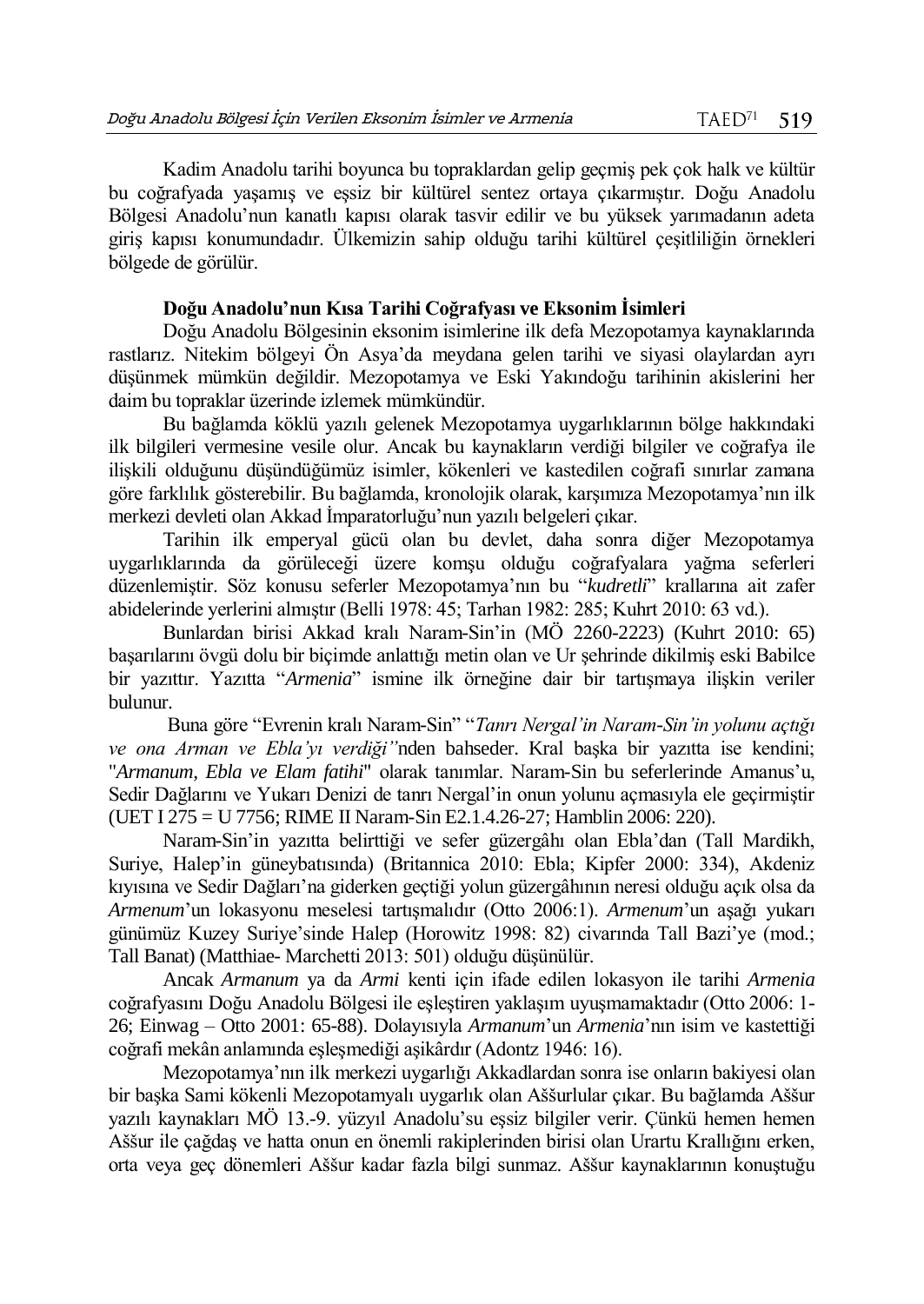$\overline{a}$ 

dönem Doğu Anadolu Bölgesi için Protohistorik Çağ veya Erken Demir Çağı olarak kabul edilir. Doğu Anadolu Bölgesi'nin Protohistorik Çağı ise ancak Urartu Krallığı'nın kendi ağzıyla ilk kez dile geldiği I. Sarduri (MÖ 840-830) dönemi ile sona erer (Belli 1978: 45; Tarhan 1982: 285, 286; Erzen 1992: 27; Kuhrt 2010: 228 vd, 457; Salvini 2011: 76; Dönmez 2016: 3; Çiğdem- Topaloğlu 2018: 417).

Aššur Krallığı'nın yayılım alanı, ilgisi ve ekonomik çıkar bölgesi, Akkad'a göre daha kuzeye Doğu Anadolu topraklarına da kaymıştır. Nitekim Aššur'un bölgeye artan ilgisi, üst üste yaptığı yağma ve ganimet seferleri Doğu Anadolu'nun ilk merkezi gücünü ortaya çıkaracaktır. Aššur, adeta bir taş atımı uzaklıkta olduğu Anadolu topraklarına ilk kez Orta Aššur Krallığı (MÖ 1400-1050) dönemi olan ve I. Šalmaneser'in (MÖ 1274 – 1245/1263- 1234) iktidarı döneminde bir sefer (MÖ 1274) düzenler. Bu dönemde Doğu Anadolu'nun politik manzarası dağınık ve merkezi bir birlikten yoksun, feodal aşiret düzeni<sup>1</sup> şeklindedir (Erzen 1992: 24; Çilingiroğlu 1997: 16; Kuhrt 2010: 457, 460).

MÖ II. binde Kuzey Mezopotamya'ya egemen olan ve Hititler tarafından yıkılan Hurri-Mitanni Devleti'ne son darbeyi vuran Aššur kralı I. Šalmanesser böylelikle Doğu Anadolu ve Mezopotamya arasında tampon güç konumundaki bu yapıyı ortadan kaldırarak Aššur'un yayılmacılığının önünde hiçbir engel bırakmamıştır. Giderek bir devlet doktrini haline getirilen Anadolu politikası bu surette artan bir dozda devam etmiştir. Anadolu topraklarının sahip olduğu zengin yer altı ve yer üstü kaynaklarının yanı sıra Doğu Anadolu'nun yüksek yaylalarının beslediği geniş hayvan sürüleri, atlar, tarımsal ürünler, maden yatakları ve insan kaynağı Aššur'un sürekli şekilde hemen komşusu olduğu Doğu Anadolu topraklarına yağma ve talan seferleri düzenlemesine neden olmuştur. Doğu Anadolu topraklarının o sıralarda içinde bulunduğu siyasal ortamın da bu seferlerin düzenlenmesindeki etkisi büyüktür. Aşiret/ beylik düzenindeki dağınık politik yapı dışarıdan gelen yayılmacı bir güç karşısında etkili olamamıştır. Ancak Aššur'un askeri seferleri yağma ve talan boyutunda kalmış, Doğu Anadolu toprakları hiçbir zaman Aššur toprağı olmamıştır (Tarhan 1982: 71; Erzen 1992: 24; Çilingiroğlu 1997: 16).

İşte söz konusu olayların bir sonucu olarak Doğu Anadolu toprakları ilk kez sistematik olarak üretilmiş bir yazılı belgenin de konusu olur. I. Šalmanesser, Aššur'da restore ettirdiği "*Ehursagkurkurra*" "*Dünya tapınağı*" (Messerschmidt 1911: no:13; ARAB I: 112 vd; Luckenbill 1912: 226; 40) tapınağının duvarında bölge topraklarına düzenlediği seferi hakkında bilgi verir;

*"Rahipliğimin başlangıcında Uruadri ülkesi ayaklandı (benden yabancılaştı ve düşmanlık yarattı) ve Aššur'a ve yüce tanrılara ellerimi yukarıya kaldırarak dua ettim, ordumu harekete geçirdim ve güçlü dağ kalelerine doğru sefere çıktım. Himme, Uadkun, Bargun, Salua, Halila, Luba, Nilipahri, Zingun ülkelerini, güçleri ile (bu) sekiz ülkeyi fethettim. Elli bir kenti ele geçirdim, yaktım, mallarına haraç olarak el koydum. Uruadri ülkesinin tümünü üç günde Tanrım Aššur'un ayakları önünde dize getirdim. Genç* 

<sup>1</sup> Bu dönem farklı kaynaklar tarafından farklı isimlerle anılmıştır. *Urartu Proto Tarihi* (Van Loon 1966: 6) veya *Urartu'nun Arkaik Çağı* gibi isimler Doğu Anadolu'da dağınık politik düzenini tanımlar (Tarhan 1982: 70 vd.; Tarhan 1986: 285; Erzen 1992: 24).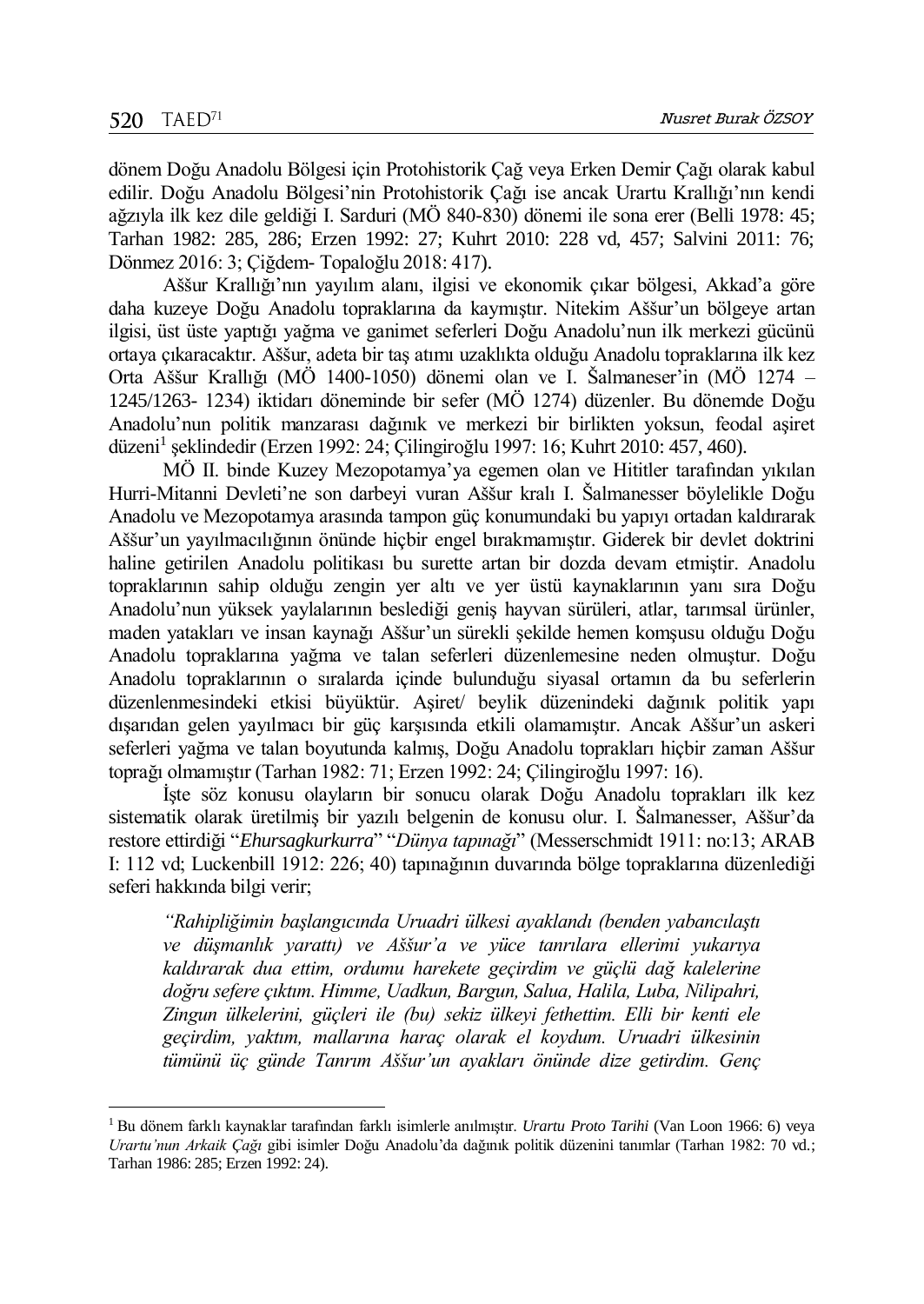*adamlarını seçtim ve benden korkmaları ve hizmet vermeleri için alıkoydum. Dağlık bölgeye ödemeleri için ağır vergiler koydum. Tanrı Aššur'u küçümseyerek daha önce de bana karşı ayaklanan güçlü müstahkem bir dağ kalesi olan Arina kenti efendilerim tanrı Aššur ve yüce tanrıların yardımı ile ele geçirdim, tahrip ettim ve kentin üzerine 'kudime' (kül) serptim. Topladığım tozlarını gelecek günlere ders olsun diye Aššur kentinin kapısı önünde havaya savurdum."* (ARAB I: 114)

I. Šalmanesser'in bahsettiği *sekiz bölgeden ve elli bir kentten oluşan dağlık bölge* ile kastedilen toprakların bugün sınırlarını çizdiğimiz Doğu Anadolu Bölgesi ile tamamen uyuşmamakta, muhtemelen bugün çizdiğimiz Doğu Anadolu sınırlarının büyük çoğunluğunu karşılamamaktadır. Kaynağın ifade ettiği tanımlama Aššur için daha kuzeyde bir alanı tarif eden Büyük Zap Suyu Vadisi'nin yukarısı veya Van Gölü Havzası olabilir. (Melikišvili 1960: 13; Goetze 1957: 191; D'jakonov-Kaškaï 1981: 105; Çilingiroğlu 1997: 16).

Karşımızda birebir örtüşen sınırlar bulunmasa da Aššur kaynakları her şeye rağmen dönemin Doğu Anadolu topraklarının politik manzarası ve adlandırması hakkında bilgi vermesi bakımından önemlidir. I. Šalmanesser'in önünde diz çöken elli bir kent, dönemin Doğu Anadolu'sunun siyasi birlikten yoksun bir politik düzende olduğunu ortaya koyar. Aššur kaynaklarının Doğu Anadolu için kullandığı *Uruadri/Uruatri* [ KUR *ú-ru-at-ri*] sözcüğü ise etnik bir tanımlamadan ziyade eksonim, coğrafi bir adlandırmadır ve "*Urartu Ülkesi*" anlamına gelir. (Piotrovskiĭ 1969: 43; van Loon 1966: 6; Sivas 1991: 3).

Bu kelimeyle kastedilen *Yukarı/ Dağlık Ülke* tanımlaması ise aynı zamanda Doğu Anadolu'nun özetidir. Nitekim Aššur kaynakları daha sonra aynı adla, *Uruadri/Uruatri*  ifadesinin geçtiği dönemden çok daha sonra, bölgenin ilk krallığından bahsedecektir (Lehmann- Haupt 1928: 60- 61; Adontz 1946: 28; Melikˊišvili 1960: 69; van Loon 1966: 6; Salvini 1967: 24 vd., 32 vd; Piotrovskiĭ 1969: 43; Tarhan 1978: 87 vd; Sevin 1979: 105; Barnett 1982: 329; Belli 1982: 139; Pehlivan 1991b: 1-28; Erzen 1992: 24 vd; Çilingiroğlu 1994: 62).

I. Šalmanesser'den sonra tahta geçen oğlu I. Tukulti-Ninurta (MÖ 1244-1208/1233- 1197) babasının yayılmacı politikalarını devam ettirmiştir. Aššur'un bu dönemden itibaren Anadolu toprakları ile giderek daha fazla ilgilendiği hem Hititlerle hem de Yukarı Dicle bölgesinin yer alan pastoral gruplarla savaştığı görülür. Aššur ordularının daha sık Anadolu içlerinde görünmesinin başlıca sebebi şüphesiz ekonomiktir. Ergani-Maden bölgesinin maden kaynaklarına erişmek, ticaret yollarını hâkimiyet altına almak ekonomik sebeplerin başlıcalarıdır. Gerekçe ise hazırdır; sarp yerlerde konumlanmış küçük devletçikler Aššur'a hakkı olan maden, değerli taşlar, at gibi metaları sağlamakta zorluk çıkarmakta ve başına buyruk davranmaktadır. Bu durum Asur'un ve onun kudretli krallarının öfkesini üzerlerine çekmek için yeterli sebeptir (Munn-Rankin 1975: 285 vd; Salvini 2006: 26 vd. Merhav 1991: 16 vd; Kuhrt 2010: 465).

Bu seferlerde kendisini "*tüm Nairi ülkelerinin kralı*" ilan eden I. Tukulti-Ninurta seferini şöyle anlatır;

*"Hiçbir yolun olmadığı, patikalarını benden önce hiçbir kralın bilmediği ırak dağları üstün gücümle geçtim ve Nairi ülkesinin 43 kralı cesaretle*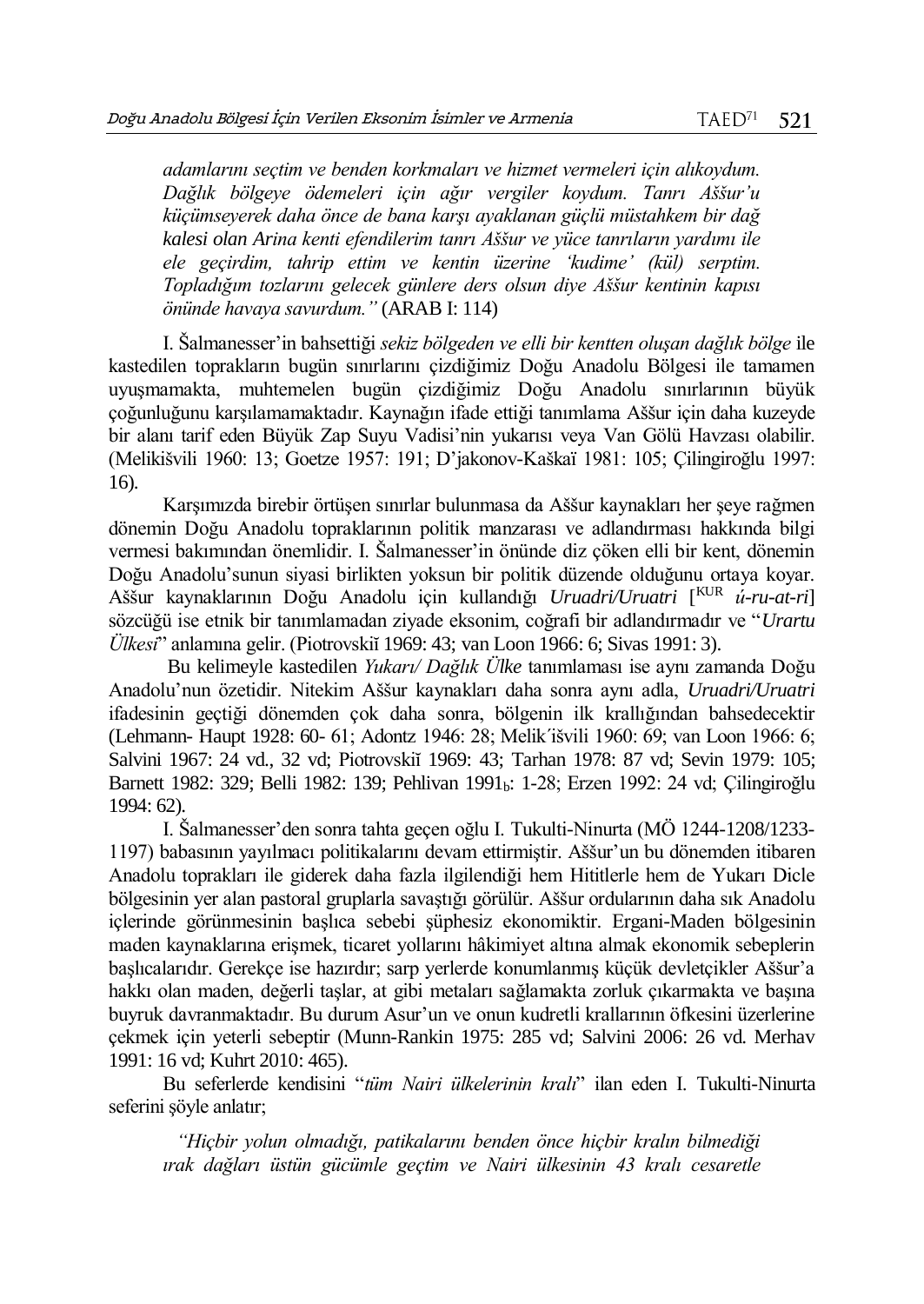l

*karşıma dikildiler ve savaşmak istediler. Onlarla savaştım, onları mağlup ettim. Dağların derin vadilerini ve hendeklerini onların kanları ile sele verdim. Tüm ülkelerini egemenliğim altına aldım. Onları haraç ve armağanlar vermekle yükümlendirdim."* (ARI I no. 715; ARAB I: 143, 144) *"Nairi ülkelerinin 40 kralı ile savaştım. (Ve) onların ordusunu mağlup ettim. (Böylece) onların tüm ülkelerinin efendisi oldum. Nairi ülkelerinin aynı kralların boyunlarına bronz zincirler bağladım (ve) onları Ekur'a büyük dağa, beni himaye eden tapınağa, efendim tanrı Aššur'un huzuruna getirdim. Onlara, gökyüzünün (ve) yeraltının büyük tanrıların önünde yemin ettirdim (ve) onları sonsuza dek haraç ve vergi ödemekle yükümlü kıldım"* (ARAB I: 164)

Ve kudretli Aššur kralı I. Tukulti-Ninurta devam eder; *"…o Aššur'da Nairi ülkelerinin 40 kralının ve [Yukarı] Denizin kıyısındaki ülkelerin düzenli haracını kabul etti.*" (ARI I: 773).

I. Tukulti-Ninurta döneminde "*Uruatri"* isminin yanında iki yeni isim daha ortaya çıkar; *Nairi* ve *Yukarı Deniz <sup>2</sup>* … Doğu Anadolu Bölgesi'nden bahsedildiğinden emin olduğumuz bu yazıtlarda bir başka emin olduğumuz husus ise bölgenin hiçbir denizle kıyısı olmadığıdır. Ancak kaynaklarda bahsedilen "*deniz*" ifadesiyle kastedilenin Van Gölü olduğu kuvvetle muhtemeldir. Bugün aynı tanımlama yerel halk tarafından da kullanılmaktadır. Aššur metinlerinde geçen bir diğer "deniz" tanımlaması ise "*Aşağı Deniz*" kavramıdır. Bunu da bugün ki Urmiye Gölü ile eşitlememiz mümkündür. Nitekim günümüzde dahi "deryâçe" (göl, gölet) yani "Küçük Deniz" anlamındadır (Kanar 1955: 284; Çilingiroğlu 1997: 17; Salvini 2006: 24 vd.; Çiğdem 2008: 25).

Tukulti-Ninurta yine pek çok yazıtta kendisinin "*…Yukarı ve Aşağı Denizlerin kralı, geniş dağların ve ovaların kralı, Subaru'ların, Qutu'ların kralı ve bütün Nairi ülkelerinin kralı…*" olarak tanımlar. Nitekim bu kral dönemi icraatlarının pek çoğu "*Nairi*" üzerine seferlerden ve yazıtlarının üçte birinden fazlası da yine bu seferlere ilişkin anlatılardan oluşur (ARAB I: 142; Salvini 2006: 31).

"*…Tanrı Aššur ve yüce tanrıların desteği ile (dünyanın) dört köşesine yürüyen ve ne güçlü düşmanı ne de rakibi olan meşru kral, yukarıdaki ve aşağıdaki düşman bölgelerini ele geçiren, güçlü kral, savaşçı kral, Nairi ülkelerinin tümünü egemenliği altına alan ve 40 krala onların komutanlarına ayaklarının dibinde boyun eğdiren Azalzi (ve) Separdi ülkelerini kendi topraklarına katan, Sumer ve Akkad'ı mağlup eden ve (orada) sonsuza dek gücünü kuran, Kassit kralı Kastiliası ele geçiren; Aššur kralı Šalmanassar'ın oğlu; Aššur kralı Adad-Nirari'nin oğlu*" (ARAB I: 152) ifadeleri ile I. Tikulti-Ninurta'nın "*Nairi*" ülkeleri üzerinde

<sup>2</sup> Salvini'ye göre; *Yukarı Deniz*, Urmiye Gölü'dür. Piotrovskiĭ'ye göre ise; *Yukarı Deniz* gerçek bir deniz olan Karadeniz olur. Ancak Çiğdem, Aššur toprakları ile Karadeniz'in uzaklığını göz önüne alarak, o dönem ortalama bir sefer mevsiminde, her türlü fiziki engeli aşarak, Karadeniz kıyılarına ulaşıp, burada çeşitli askerî harekâtlar icra edip, sonra kış mevsimi gelmeden geri dönmenin olanaksız olduğunu, dolayısıyla; *Yukarı Deniz*'in Van Gölü olduğunu ifade eder. Bununla birlikte Çiğdem, Yukarı Deniz'in Karadeniz olduğunu kanıtlayacak şu ana kadar herhangi bir arkeolojik veriye ulaşılamamış olunmasının da bu iddianın en temel argümanı olduğunu ekler (Piotrovskiĭ 1969: 44; Pehlivan 1991b: 31; Salvini 2006:37; Çiğdem 2008: 25). (Yukarı Deniz'in lokalizasyonu ile ilgili tartışmalar için ayrıca bkz.; Pehlivan 1991b: 31 dn. 24.)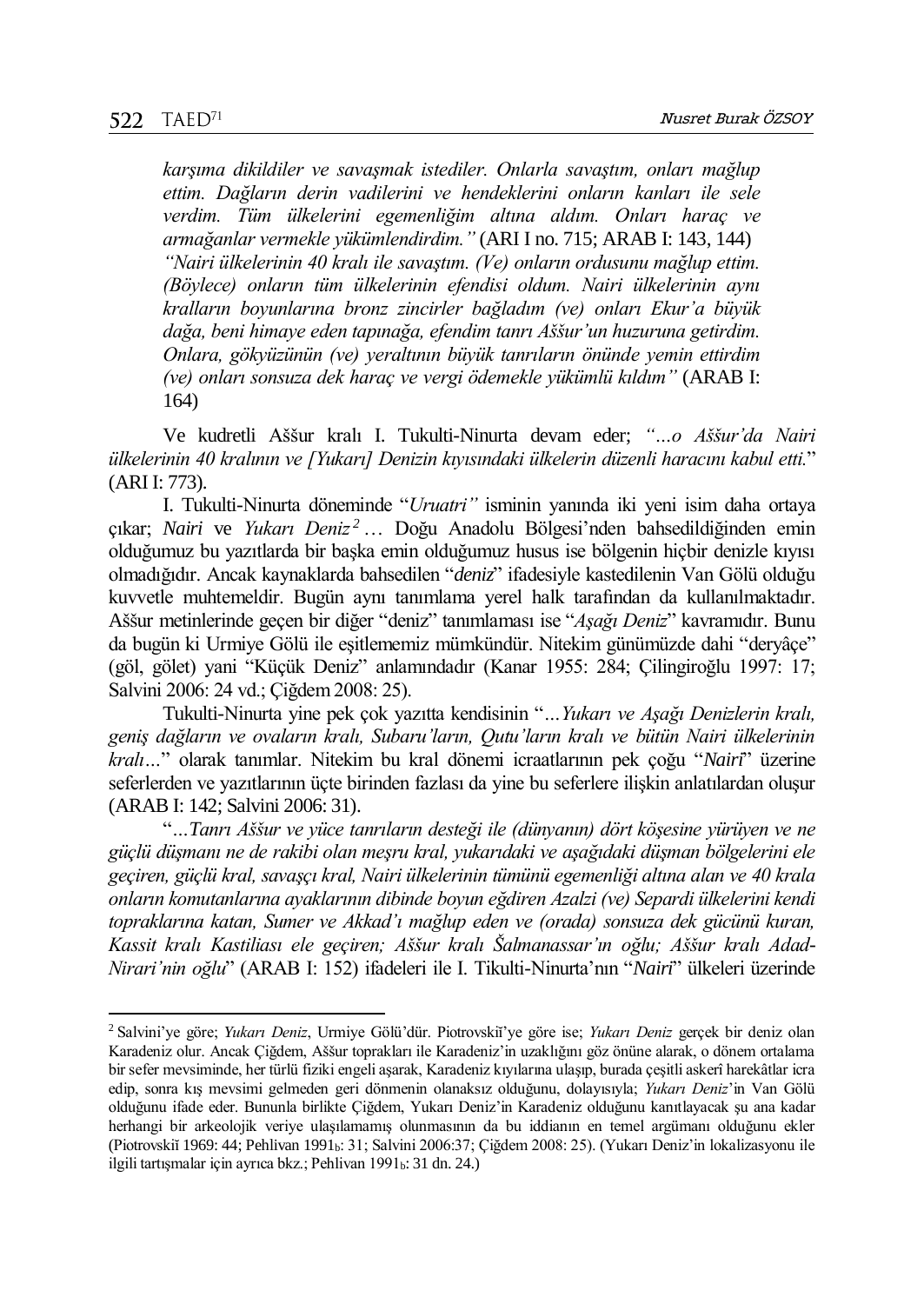kat'i bir hâkimiyet kurduğu görülür. Nitekim Aššur'un hemen her kral döneminde bölgeye düzenlediği onlarca sefer ileride literatürde *Urartu* adıyla tanınacak olan krallığın ortaya çıkmasını tarihsel, sosyal ve askeri açılardan tetiklemiştir.

I. Tikulti-Ninurta ve babasının kullandığı "*Nairi*" (Salvini 2011: 76) ve "*Uruatri*" ifadeleri MÖ 13. yy'ın ortalarından itibaren Van Gölü'nün güney ve güneybatısından kuzeydoğuda Erzurum Ovası'na kadar uzanan sahayı tanımlamak için kullanılan eksonim tanımlamalardır (Salvini 1995: 22; Çilingiroğlu 1997: 18 vd.). Her iki eksonim tanımlanın önünde yer alan "*KUR*" tanımlayıcısı belirli bir toprak parçasını tanımlamak için kullanılır. Dolayısıyla *Uruatri* ve *Nairi* isimleri ile bir coğrafi mekân tanımladığı düşüncesi kuvvetlenir (Batmaz 2011:39).

I. Šalmanesser'den itibaren bölgeye gerçekleştirilen seferlerin süresinin birkaç günle sınırlı kaldığı düşünülür. Bölgenin topografik özellikleri ve Aššur ile mesafe düşünülünce belki birkaç ayda kat edilebilecek Doğu Anadolu'nun tümündense ancak Torosların kuzeyinde daha kısıtlı bir bölgede bu faaliyetlerin icra edilmesi daha olasıdır (Köroğlu 2011: 20).

I. Tukulti-Ninurta dönemindeki "*Nairi*" eksonimi ile kastedilen şüphesiz Doğu Anadolu Bölgesi'dir. "*Nairi*"nin sınırlarını şöyle tanımlamak mümkündür; güneyde Tur Abidin (Kašiyari) Dağları'ndan başlayarak "*Yukarı Deniz*", Van Gölü'nü de içine alan ve nihayet *Diauehi<sup>3</sup>* (Erzurum) bölgesine değin uzanan dağlık ve yüksek kesimdir (Russel 1984: 171).

*Uruatri-Nairi* tanımlamaları herhangi bir etnik unsura vurgu yapmaz. Yazıtlarda onlarca krallığın ismi geçer. Muhtemelen Aššur krallarının politik propaganda amaçlı ve başarılarını yüceltmek adına yaptığı bu "*kral*" olarak tanımlamasının anladığımız kraldan farkları vardır. Görünen odur ki siyasal birlikten yoksun olan bu bölgedeki bu onlarca krallık aslında pastoral yaşam tarzına sahip birer aşiret beyinden fazlası değildir (Tarhan 1978: 44; Salvini 2006: 28-34; Zimansky 1985: 48-50; Erzen 1992: 25; Çilingiroğlu 1997: 16 vd; Kuhrt 2010: 225-226).

Sonuç itibariyle Aššur kralları tarafından kullanılan "*Uruatri-Nairi*" eksonim isimleri ile kastedilen Aššur kuzeyindeki dağlık bölgeleri ve bu bölgelerde yaşayan halkları tanımlamak için kullanılmıştır. Nitekim söz konusu ifade daha sonra kurulacak Urartu Krallığı'nın kralları tarafından çift dilli yazıtlar haricinde kullanılmaz. Asur'un politik propaganda yönetimini benimseyen Urartular bunun bir sonucu olarak çift dilli propaganda yazıtları üretmişlerdir. Örneğin; Urartu kralı İšpuini, Kelišin çift dilli yazıtını dil olarak hem Asurca hem de Urartuca kullanmış, Urartuca versiyonunda kendisini "*Bianili kralı*" olarak tanımlamıştır. Nitekim bir yüzyıl sonra gelen bir diğer Urartu kralı I. Rusa da çift dilli yazıtında aynı yöntemi izleyerek Urartuca *Bianili*'ye karşılık Urartu [KUR. URİ] ismini

 $\overline{a}$ 

<sup>3</sup> Pehlivan, Diauehi'yi Kars/Sarıkamış ile Erzurum/Aşkale arasındaki topraklara yerleştirir. Bununla birlikte; MÖ XIII. yüzyıl ile MÖ VIII. yüzyıl arasında geçirdiği tarihi ve sosyo-politik gelişmeleri dikkate alarak kuzeyde Çoruh Vadisi'nden güneyde Erzincan-Varto arasında kalan bölgeye değin uzanan etki alanına sahip olduğunu da ifade eder (Pehlivan 1991b: 31 vd.). (Diauehi hakkında daha fazla bilgi için *bak.* Pehlivan 1991b; Işıklı 2000; Çiğdem 2007; Topaloğlu 2016: 180)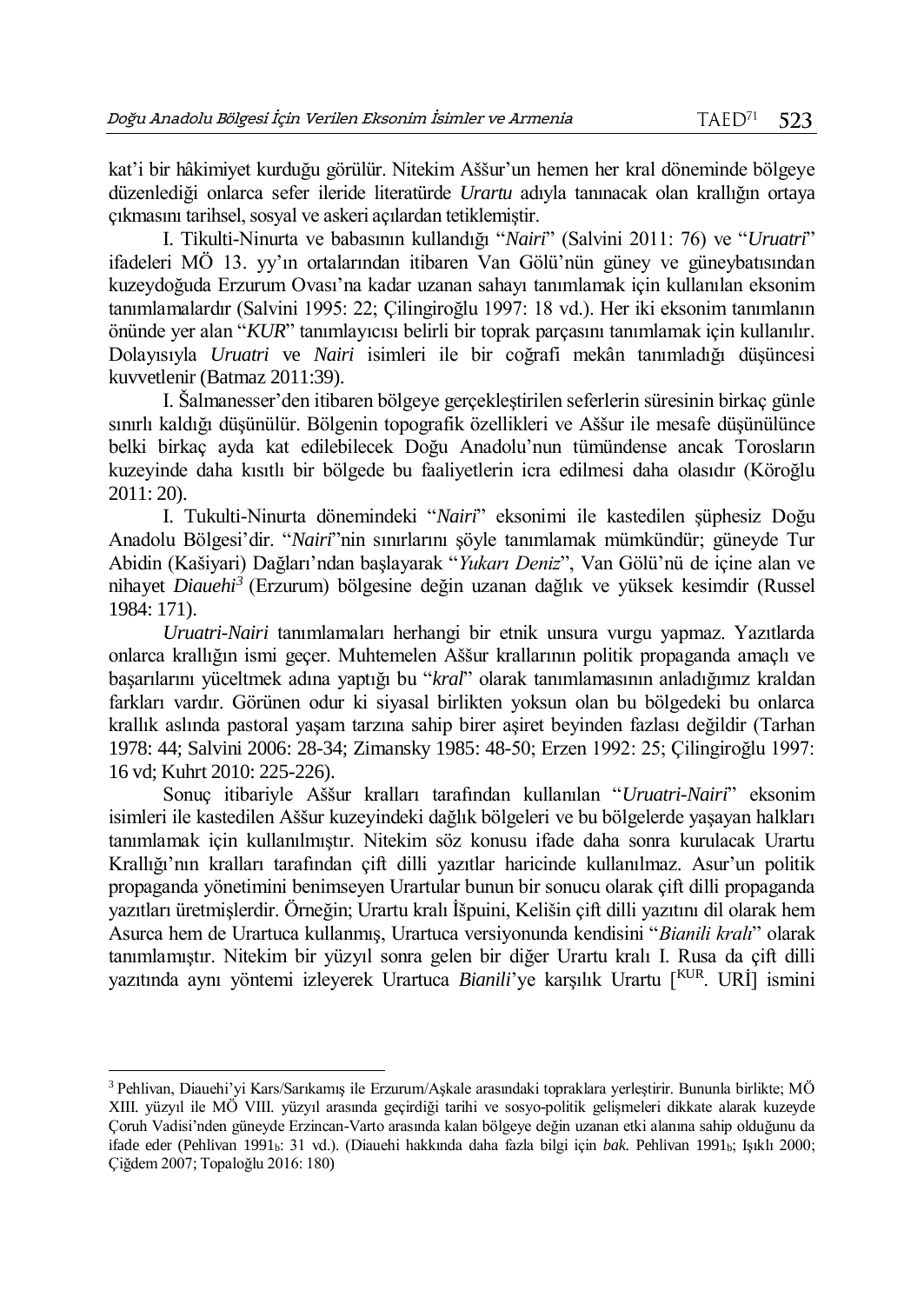l

kullanmıştır. Dolayısıyla Urartular kendilerini *Bianili <sup>4</sup>* Bianili <sup>4</sup> [bi-a-i-na-ú-e] olarak tanımlamışlardır (Salvini 2006: 28 vd. Kuhrt 2010: 226). Urartu kralları tarafından kullanılan bu *Bianili* ifadesi ise muhtemelen bölge için yapılan ilk endonim tanımlamadır.

I. Šalmanesser ve I. Tukulti-Ninurta'dan sonra, Arami göçlerinin de etkisiyle, Aššur'un Yukarı Dicle bölgesindeki hâkimiyeti sarsılır (Barnet ve Falkner 1962: 7-10; Olmstead 1964: 70 vd.; Köroğlu 2012: 135 vd.). Ancak ardından gelen Aššur kralları da *Uruatri-Nairi* bölgesi ile ilgilenmiş, Muşkiler, Aramiler ve *Uruatri-Nairi* halkları üzerine seferler düzenlemiştir. Örneğin I. Tiglat-Pileser (İbranice: Tukulti-apil-Esharra) (MÖ 1114- 1076) (Çilingiroğlu 1997: 18; Köroğlu 2012: 136 vd; Kuhrt 2010: 470) Asur'da Anu-Adad tapınağında bulunan sekiz yüzlü ünlü Prizma Yazıtı'nda (Marzahn 1995: 122 vd.) ve hükümdarlığının üçüncü yılında "*Nairi ile Savaş*"ını şöyle anlatır;

*". İç kısımlarını önceki hiçbir kralın bilmediği zorlu yollar ve dik geçitlerden Yukarı Deniz'in kıyısında itaat etmeyi bilmeyen uzaktaki kralların ülkesine yürüdüm. Elama, Amadana, Elhiš, Tarhuna, Terkahuli, Kisra, Tarhanabe, Elula, Haštarae, Šahišara, Ubera, Miliadruni, Šulinazi, Nubanase ve Šeše Dağlarını aştım. -On altı yalçın dağ- arazinin düzgün olduğu yerleri savaş arabamla aştım ve geçişin zor olduğu yerlerde tunç kazmalarla kendime yol açtım. Dağlarda yetişen Urumu ağaçlarını kestim, (orada) ordumun geçmesi için güçlü köprüler kurdum. (ve) Fırat'ı geçtim…"* (ARAB I: 236)

I. Tiglat-Pileser, aynı yazıtta içinde ilk kez "*Daiaeni"*nin de zikredildiği 23 ülkenin ismini sayar ve onların hep birlikte arabalarını ve ordularını da toplayarak savaşmak çarpışmak üzere ilerlediklerinden (ARAB I: 236) bahseder. Sonrasında ise *Nairi* ülkeleri krallarının şehirlerini yakıp yıktığını, harabeye çevirdiğini, *Nairi* ülkelerinin bütün krallarını ele geçirdiğini, Aššur tanrıları önünde sonsuza dek vassal kalacaklarına dair yemin ettirdikten sonra onları serbest bıraktığını 1200 at ve 2000 baş sığır haraç ödemekle yükümlü kılarak ülkelerine dönmelerine izin verdiğini anlatır (ARAB I: 236).

I. Tiglat-Pileser, kendisine (*Efendim Asur'a*) boyun eğmeyen *Daiaeni* kralı Sieni'yi esir alıp Aššur'a getirdiğini ancak daha sonra bağışlayarak ülkesine gönderdiğinden bahseder (ARAB I: 237). Bir başka yazıtında da yine I. Tiglat-Pileser *Nairi* üzerine seferini anlatır. *Nairi* ülkesi krallarını mağlup ederek "*Boğalar gibi burunlarına halkalar geçirerek*" onları Aššur'a getirdiğini söyler (ARAB I: 319).

I. Tiglat-Pileser başka bir yerde ise kendisinden; "*Tiglat-Pileser, güçlü kral, kâinatın kralı, Aššurya'nın kralı, dört bir yanın kralı, Tummu Ülkesi'nden Diaenu Ülkesi'ne Nairi ülkesinin fatihi, Büyük Deniz'e kadar Ḫabḫu <sup>5</sup> ülkelerinin fatihi.*" (RIMA I: A.0.87.16/1-7) olarak bahseder. I. Tiglat-Pileser iktidarı döneminde *Nairi* üzerine üç kez sefer

<sup>4</sup> *Bi-a-i-na-ú-e* kelimesindeki "*B*" sesi zamanla "*V*" sesine dönüşerek, *Biainaúe*'den *Vanae*'ye doğru evrilmiştir. Nitekim Ptolemaios'da görülen *Vovanae* ifadesi de bunun bir tezahürüdür. Günümüz Van şehrinin isminin de bu kökenden geldiği ileri sürülür (Günaltay 1951: 555).

<sup>5</sup> I. Tiglat-Pileser'in hitabında geçen *Uruatri* ve *Nairi*'den farklı olarak bu yeni beylik olan *Ḫabḫu* ise muhtemelen Van Gölü'nün güneybatı ucu ile Büyük Zap Suyu'nun kuzeyinde kalan topraklarda uzanmaktaydı. Farklı bir beylik ismi telaffuz edilmesine karşın kastedilen coğrafyaya ilişkin bir değişiklik yoktur. Nitekim bu isim başından beri vurguladığımız dönemin Doğu Anadolu'sunun çok parçalı politik yapısına işaret eder. *Ḫabḫu* hakkında daha fazla bilgi için bkz.; Baştürk 2012:31.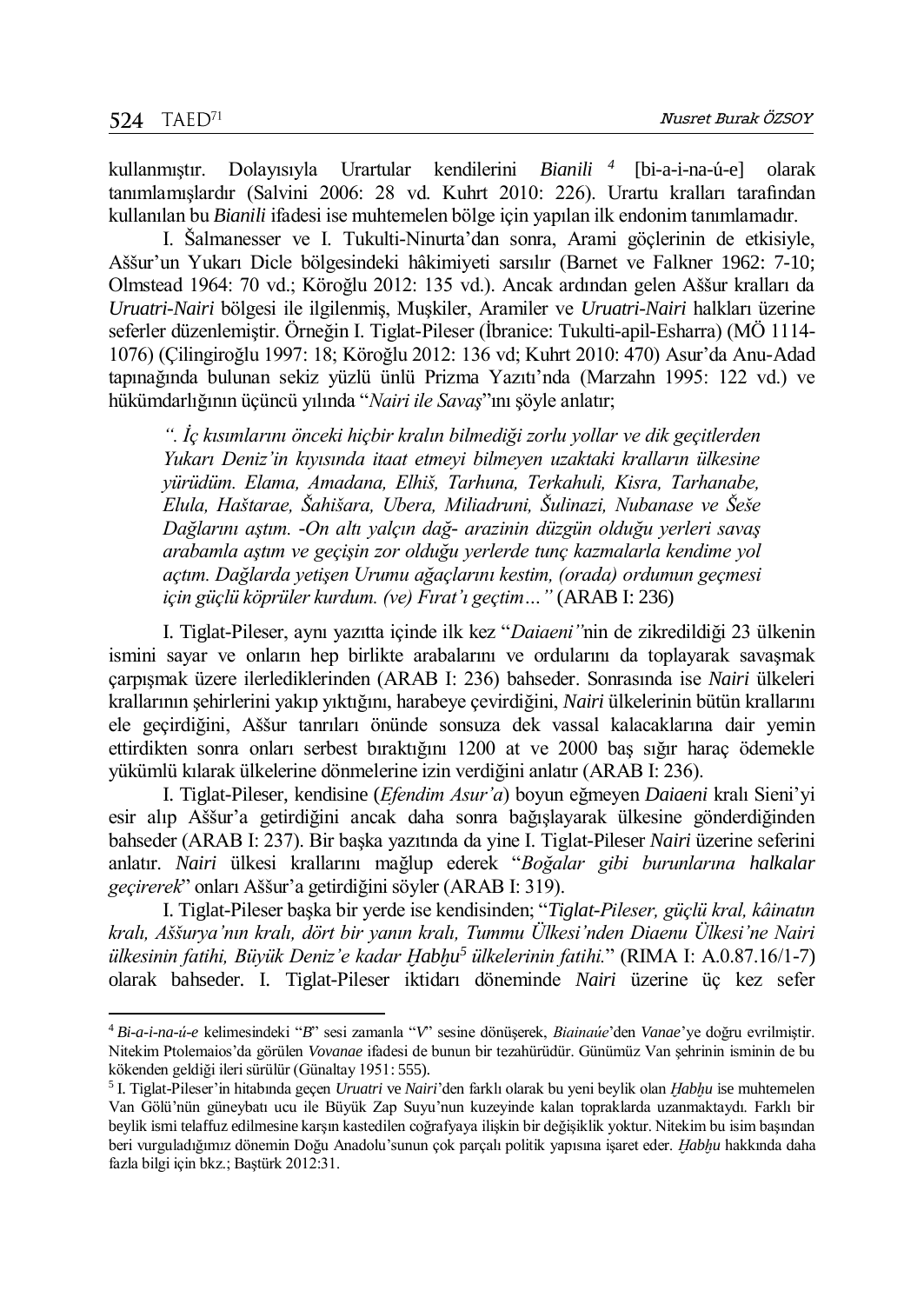düzenlemiştir (ARAB I: 301). I. Tiglat-Pileser'den sonra Aššur-Bel-Kala (1073-1056) (Kuhrt 2010: 460) döneminde de *Nairi* üzerine seferler düzenlenmiştir (ARI II: 216).

MÖ II. binyıl biterken Anadolu'da yeni halklar belirmeye başlar. Nitekim yukarıda bahsedilen Arami göçlerinin etkisiyle Aššur'un Yukarı Dicle Bölgesi'ndeki hâkimiyeti sarsılır. Bununla birlikte Aššur kaynaklarının Muşkiler olarak andığı başka bir halk daha kaynaklarda belirmiştir. Söz konusu bu halkların tümünden yine Aššur kaynakları sayesinde Aššur krallarının onlar üzerine düzenlediği seferler sayesinde haberdar oluruz (D'jakonov 1984: 115). MÖ II. bin yılın ortalarından *Thraco-Phryg* gruplarının Doğu Anadolu'ya doğru *Proto-Armenian* veya *Archaic-Armenian* olarak tanımlanabilecek olan grupların Güneydoğu Torosların ötesine doğru yayılmaya başladıkları görülür (D'jakonov 1984: 110).

Yeni Aššur Krallığı döneminde (MÖ 934-610) (Kuhrt 2010: 123) II. Adad-Niari (MÖ 911-891) (Kuhrt 2010: 132) dört kez *Nairi* üzerine yürüdüğünü anlatır. II. Tukulti-Ninurta da (MÖ 890-884) (Kuhrt 2010: 132) "*Güçlü, mağrur Nairi Ülkeleri*"nden bahseder.

II. Aššurnaširpal (MÖ 883-859) döneminde ise Nairi üzerine (ARAB I: 446, 461, 465, 482, 498, 499, 500, 501, 502; RIMA II: 729, 766, 866) çok sayıda sefer gerçekleştirilmiştir.

II. Aššurnaširpal Nimrud yazıtında *Uruatri* ülkesine dair seferinden şöyle bahseder;

*"… Savaş arabalarımı ve ordularımı topladım. Ordu ve savaş arabaları için uygun olmayan sarp dağlardan ve zor patikalardan geçtim., ordum Tummu ülkesine yürüdü. Onun korunaklı kenti Libê'yi ele geçirdim. Yüce dağlar Urinu, Arunu ve Etinu arasında yer alan Surra, Abuqu, Arura, (ve) Arubê kentlerini fethettim."* (RIMA II A.0.101.1/col. i 1-9.)

II. Aššurnaširpal'in yazıtından bahsettiği Urinu ya da Urina dağı ile Tummu ya da Tumme ülkesini lokalizasyonu birçok tartışmayı<sup>6</sup> beraberinde getirir. Buna göre KUR ú-*[r]i?-na* ya da *KUR ú-[ra]* Van Gölü çevresinde yer alan Keven Dağı'na lokalize edilir (Batmaz 2011: 34 vd.).

MÖ 858 yılında III. Šalmanesser (MÖ 858-824) (Kuhrt 2010: 132) iktidarında ünlü Kurkh Monoliti'nde; "*Urartu'lu Arame'nin krali şehri Sugunia*" ifadesi ile *Uruatri-Nairi* ülkelerine dair bir kral adından ve onun şehrinden bahsedilir (ARAB I: 598). Şehrin kapısının önünde başlardan oluşan bir piramit diktiğini ve civarındaki on dört şehri de yakıp yıktığını ekler. Asur kralı bu seferi sonrasında aynı zamanda kendisinin bir tasvirini de içeren bir yazıt diktirmiştir (ARAB I: 598).

III. Šalmanesser'in bahsettiği *Arame* ile Doğu Anadolu tarihinde yeni bir dönem başladığı düşünülür. Çünkü bu zamana kadar dağınık halde yaşadıkları bilinen çeşitli boy ve beylikler, uzun süre Aššur taciz, baskı ve yağmasından sonra merkezi bir birlik kurmaya karar vermişlerdir. Ancak bu boy ve aşiretlerden hangisinin öncü rolü üstlendiği tartışmalıdır. Bu döneme kadar Aššur'un bölge için kullandığı eksonim *Uruatri-Nairi*  adlandırmasının yine Aššur algısında siyasi bir tanıma dönüşerek Doğu Anadolu'nun ilk merkezi gücü olan Urartu Krallığı'na (MÖ 860- 600/ 590 isim olmuştur. Söz konusu

 $\overline{a}$ 

<sup>6</sup> Söz konusu tartışmalar için bakınız; Batmaz 2011: 34 vd.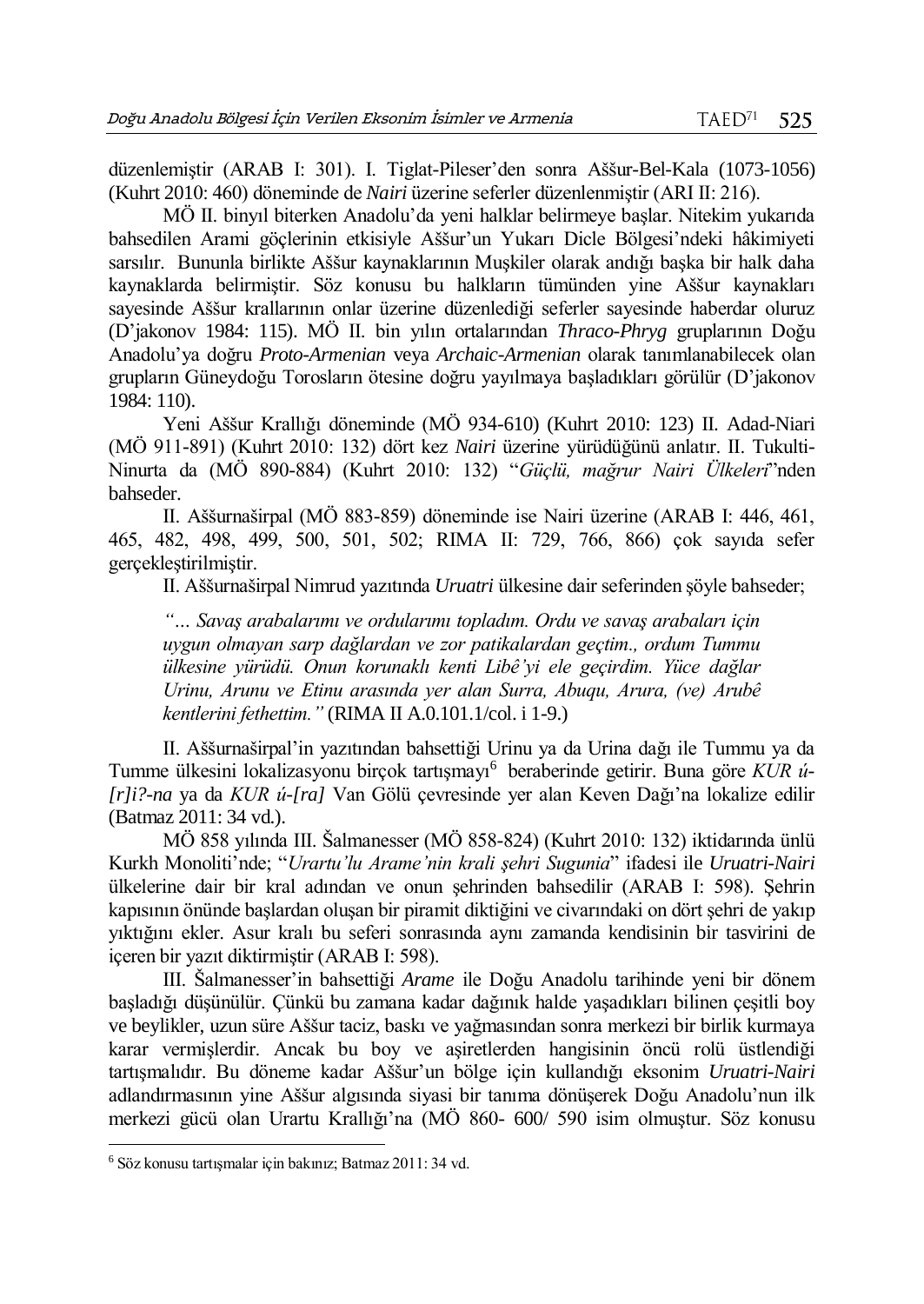dönem Urartu tarihinde krallık dönemi olarak nitelenir (Tarhan 1978: 79; Salvini 2006: 28, 36; Çilingiroğlu 1997: 21).

Kral *Arame*, merkezi bir güç olmaya çalışırken lokalizasyonu tartışmalı iki başkente sahiptir. Bunlar; Sugunia (āl-dannūtu: korunaklı şehir) ve Arzaşkun (āl šarrūtï-šu: krallığın kenti) adlı kentlerdir (Salvini 2006: 36 vd.). Ancak her iki kent de Aššur'un saldırısına maruz kalarak yakılıp yıkılmıştır (ARAB I: 598, 605, 606, 607, 614, 619; Kuhrt 2010: 232 vd.). "Balavat Kapısı"nın (*Imgur-Enlil*) (Unger 1913; Curtis & Tallis 2008; RIMA III: 5) kabartmalardan oluşan bronz şerit halindeki levhaları bu yıkımı tasvir eder (Gunter 1982: Lev.1a, 1d).

*Arame*'den sonra, muhtemelen bir hanedan değişikliği yaşanmıştır (Tarhan 1982: 86; Salvini 2006: 36; Kuhrt 2010: 233). Bu hanedan değişikliği sonucu tahta çıkan Urartu krallığının ikinci kurucusu I. Sarduri'nin (<sup>m</sup> se-e-du-ri KUR ú-ra-ar-ta-a-a) (RIMA III: 144) adına III. Šalmanesser'in (MÖ 858-824) (Kuhrt 2010: 132) iktidarının yirmi yedinci yılında, MÖ 832 yılında çıktığı Urartu seferinde rastlarız;

*"Saltanatımın 27. Yılında savaş arabalarımı ve birliklerimi topladım; Turtanu Daian-Aššur'u her tarafa yayılan büyük ordularımın başkomutanını, ordularımın başında Urartu'ya karşı gönderdim. Bit-Zamani'ye baskın yaptı, Ammaš geçitlerinden girdi (ve) Azania nehrini geçti. Urartulu Seduri bunu öğrendi ve askerlerinin gücüne güvenerek bana karşı ilerledi, savaş teklif etti. Onunla savaştım, onu yendim. Geniş ovayı onun askerlerinin cesetleriyle doldurdum."* (ARAB I: 584)

Bu tarihten itibaren bölge hakkındaki bir diğer bilgi kaynağımız bizzat yeni kurulan devlet tarafından üretilen belgelerdir. Urartu başkenti Tuşpa'daki (Tosp, Thospi'tis) (Dyer 1872: 1176; Piotrovskiĭ 1967: 41) Madır Burcu (Bahadır Burcu) yazıtı Urartuların ilk yazılı belgesi olma özelliği taşır (Salvini 2006: 43; Salvini 2011: 83 vd.). I. Sarduri ilgili yazıtta kendisini şöyle tanıtır;

*"Büyük Kral, Lutipri oğlu, kudretli kral, evrenin kralı, Nairi Ülkesi'nin kralı, eşi bulunmaz kral, savaşımdan korkmayan, beğeni uyandıran çoban, kendine boyun eğmeyenleri kendine uyruk kılan Sarduri'nin yazıtı. Ben Lutipri'nin oğlu Sardur şöyle der: Ben bu taş bloklarını Alniunu kentinden getirdim. Bu duvarı ben inşa ettim."* (Wilhelm 1986: 101; Payne 2006: 17-20)

Aššur kaynaklarında tarif edilen "*Uruatri ve Nairi ülkeleri*" nin lokalizasyonu her ne kadar tartışmalı, kimi zaman belirsiz veya çelişkili olsa da atıfta bulunulan coğrafya genel anlamda daha kuzeydeki dağlık Doğu Anadolu topraklarıdır. Tur Abidin (Kašiari) Dağları'nın (Mardin yakınları) kuzeyinden başlayan Aššur fetihleri zaman içinde daha kuzeye *Daiaeni*'ye (Erzurum) doğru genişlemiştir (Zimansky 1985: 49 vd; Salvini 2006: 30 vd.).

*Uruatri-Uruadri*, eksonim adlandırması, Yahudi Mesorahların, İbranice'nin Arapça gibi sessiz harflerden oluşan yazı sisteminin etkisiyle, geç dönem İbranice Tevrat'ındaki masoretik ünlüleştirmenin bozulmuş bir versiyonu olan "*Ararat*" (Eski Ahit'in (Tanah) halini alarak Eski Ahit'in ilk Hellence çevirisi olan Septuangit, (Dines 2004) ya da "Yetmiş"te (LXX) "τὰ ὄρη τὰ Ἀραράτ" haline dönüşmüş, böylelikle söz konusu eksonim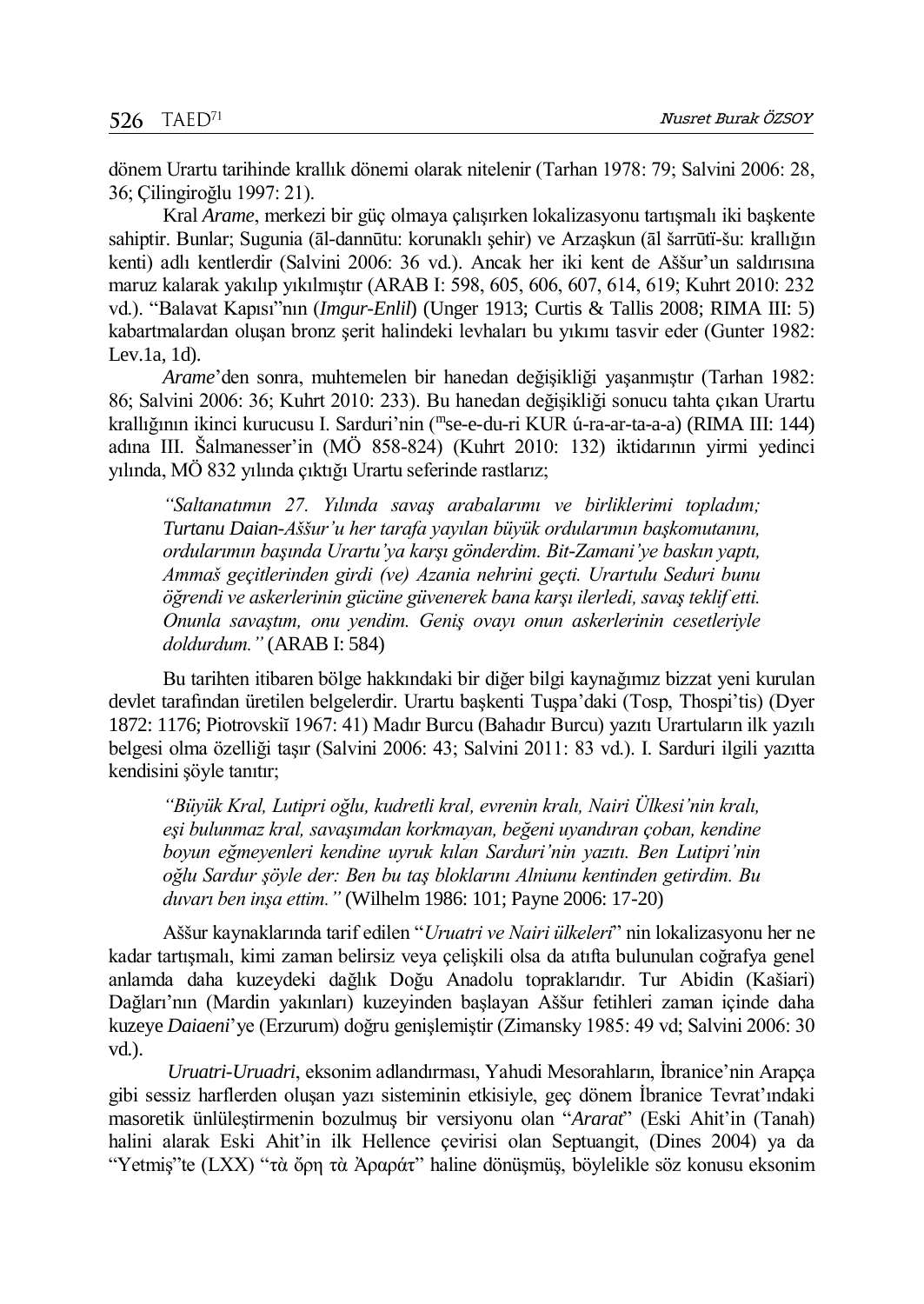kutsal kitaplara oradan da uluslararası literatüre geçmiştir. Nitekim bölgenin en yüksek dağı olan Ağrı Dağı da bu adla anılır (*Er. Masis, Far. Kuh-i Nuh: Nuh'un Dağı*) (The Holy Scriptures: 2 Kin. 19: 36-37, Isa. 37-38, Jer. 51:27, Gen. 8: 4-5; Tanyu 1988: 481-482; Piotrovskiĭ 1969: 13; Salvini 2006: 25; Salvini 2011: 74).

*"Ve gemi yedinci ayın on yedinci gününde Ararat Dağı'na oturdu. Onuncu aya kadar sular çekildi ve onuncu ayın ilk gününde dağların zirveleri görüldü."* (Gen. 8-4)

Salvini'ye göre yukarıdaki ifadede geçen "*Ararat Dağı*" ile aslına kastedilen tek bir dağdan ziyade bütün Urartu coğrafyası (Erm; *Masis* (Hewsen 1997: 2, İbranice: *Al hârê Arârât*; Septuangit (Yetmiş*); epi ta ore ta Ararat*, Vulgate (Chapman 1922: 33 vd.)*; süper montes Armeniæ*) yani Doğu Anadolu Bölgesi'ydi. Nitekim "*Yüksek Ülke*" (Erinç 1953:2) olarak tanımlanan Doğu Anadolu coğrafyası toptan yükselmeye maruz kalmış bununla birlikte dağlık ve oldukça engebeli bir coğrafyadır. Dolayısıyla yüksek ve engebeli topoğrafyasıyla Urartu ya da Doğu Anadolu coğrafyası, Mezopotamya'dan oldukça farklıdır.

Doğu Anadolu'nun bu merkezi ilk gücünün en az üç yüz yıl süren Aššur baskısı sonrası MÖ 9. yüzyıl itibari ile tarih sahnesine çıkmasıyla birlikte MÖ 6. yüzyılın son çeyreğine kadar sürecek olan Urartu Krallığı ortaya çıkmıştır.

Ancak Yakındoğu'da ortaya çıkan yeni güçler Urartu ve ezeli düşmanı Aššur Krallığı'nın sonunu getirmiştir. Bu güçlerden ikisi, "atlı göçebe kavimler" olarak tanımlanan Kimmer ve İskit gruplarıdır. Diğeri ise İran yaylarında ortaya çıkan Medlerdir.

Doğu Anadolu'nun görkemli krallığı Urartu, Kafkaslardan gelen atlı göçebe kavimler konfederasyonu tarafından ağır tahribata uğramış, kimi zaman savaşarak kimi zaman ince diplomatik faaliyetler yürüterek bu fırtınaya karşı durmaya çalışmışsa da başarılı olamamıştır.

Nitekim III. Sarduri'den sonra Urartular hakkındaki bilgiler azalır, kaynaklar sessizleşir. Muhtemelen Doğu Anadolu'nun ilk merkezi gücü artık son günlerini yaşamaktadır. Ancak kesin tarih olarak ne zaman tarih sahnesinden çekildikleri<sup>7</sup>, veya tam olarak hala hangi sınırlara hükmettikleri<sup>8</sup> kısmı tartışmalıdır (Sevin 2012: 351).

Ancak kesin olan şudur ki Urartu Krallığı, Yakındoğu'nun iki yeni dinamik gücü; Medler (Rollinger 2007) ve Kimmer-İskit savaşçı, yağmacı grupları tarafından ortadan kaldırılmıştır. Ülke bütünlüğü bozulan ve bölünen Urartu Krallığı'ndan MÖ 6. yüzyıl (MÖ 585 civarı) artık haber alınamaz olmuş, MÖ 6. yüzyılın sonuna doğru ise devlet tamamen tarih sahnesinden çekilmiştir (Kalkan 2008: 28; Salvini 2006: 94; Sevin 2012: 363).

Urartular uğradığı akıbetin benzerine kaçınılmaz olarak en büyük rakipleri Aššur'un da uğradığı ve MÖ 609/612 yılında Yakındoğu'nun yeni dinamik ve savaşçı güçler olan İskit, Med ve Babil ittifakı ile yıkıldığı görülür (Yakar 2007: 67).

 $\overline{a}$ 

<sup>7</sup> Bu konuyla alakalı tartışmalar için; (Kroll 1984: 151-170; Zimansky 1995: 99; Salvini 2006, 128; Rollinger 2008: 51-65; Sevin 2012: 352 vd.).

<sup>8</sup> Bu hususta daha fazla bilgi için; (Burney- Lang 1971: 172, 348; Rollinger 2007: 18; Kroll 1988: 78-79). Urartuların Kuzeydoğu Anadolu'daki yayılımları hakkında ayrıntılı bilgi için; Topaloğlu, 2009).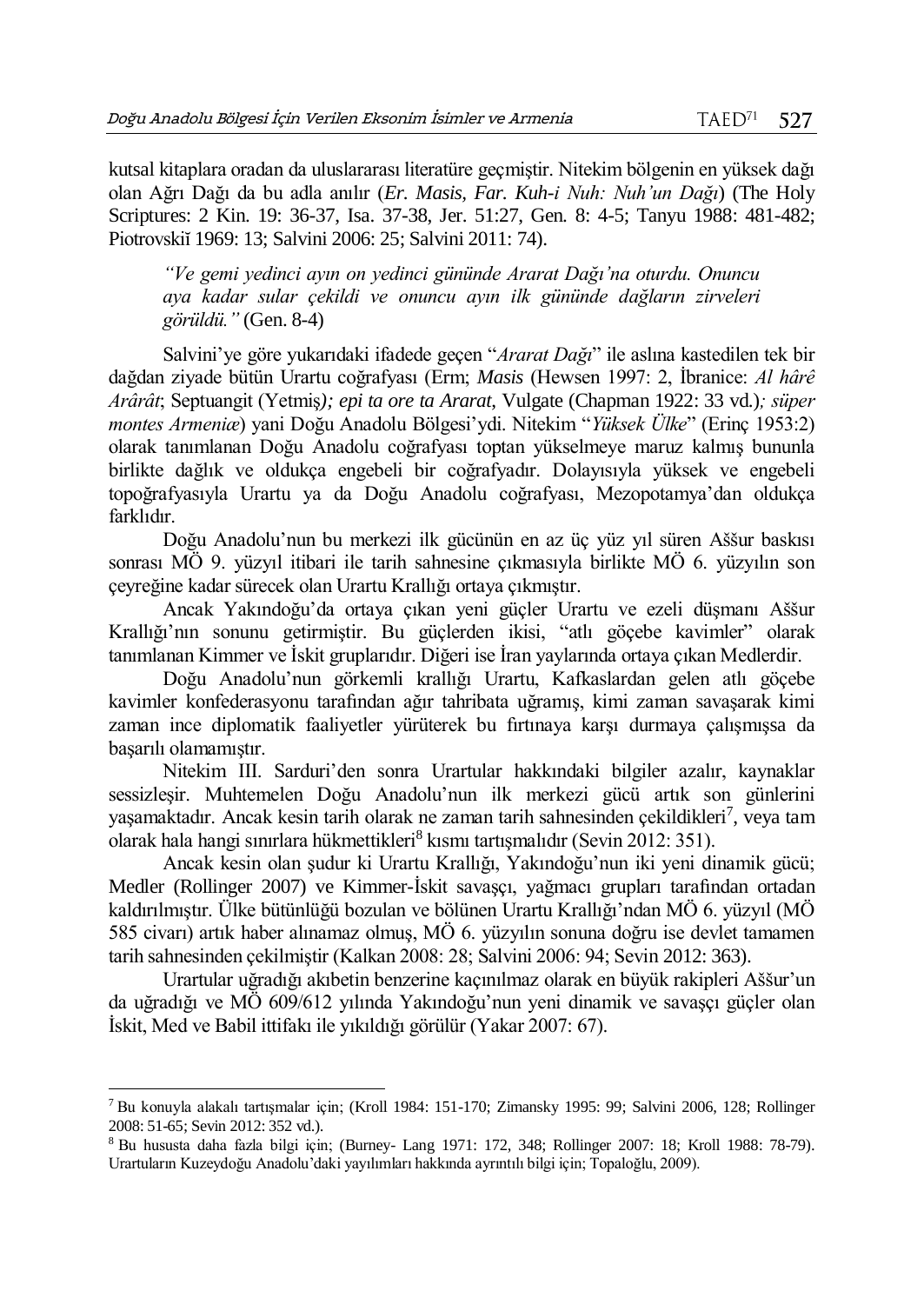Artık sesi soluğu çıkmayan yerel kaynaklar Urartu devlet mekanizmasının ve hanedanının mevcut olmadığının en belirgin işaretidir. Ancak devletin fiilen ortadan kalkmış olmasına rağmen Urartu Krallığı'nı bünyesinde yaşayan çeşitli halkların mevcudiyetini sürdürdüğünü de unutmamak gerekir (Rice 1957: 45; Olmstead 1964: 424; Salvini 2006: 128 vd.).

Urartu'nun zamanla tarih sahnesinden çekilmesine rağmen hüküm sürdüğü coğrafya hala onun adıyla anılmaktadır. Yeni Babil kralı Nabopolassar'ın (MÖ 625-605) MÖ 609/610'da Aššur başkenti Ninive'nin çöküşü ile ilgili kroniğinde şöyle bahis olunur; (Kuhrt 2010: 239; Salvini 2006: 129)

*"…Uraštu bölgesine kadar ilerledi… […] ülkesinde, onların […] yağmaladılar. […] kralın arada bırakmış olduğu garnizon yola çıktı. […] çıktılar. Akkad kralı yurduna gitti."* (ARAB II: 1184; Gadd 1923: 1-42; Oppenheim 1956: 303-305; Wiseman 1956: 62; Parpola 1970: 373)

Böylece Doğu Anadolu Bölgesi'ne verilen isimlerin farklı bir versiyonu karşımıza çıkar. Bölgenin kadim krallığı Urartu'nun Babilce versiyonu "*Uraštu*, *ú-ra-áš-tu*" ifadesi Urartu Krallığı tarih sahnesinden çekilmiş olmasına rağmen bölgede bıraktığı izi ve çevredeki uygarlıkların Doğu Anadolu algısını göstermesi bakımında önemlidir.

Nabopolassar'ın veliahtı Babil'in efsanevi kralı, Nebukadnezar (MÖ 605-562) (Nabû-kudurri-uṣur, Nəḇūḵaḏneṣṣar) *Uraštu* bölgesine kadar dağlık bölgeye bir yağma seferi gerçekleştirmiştir;

*"19. Yıl: ayında Akkad kralı ordusunu topladı ve Nebukadnezzar en büyük oğlu (ve) veliaht prens ordusunu topladı. Za…dağına doğru ilerledi. Akkad kralı temmuz ayında Babil'e dönerken prensi ve ordusunu orada bıraktı. O gittikten sonra Nebudkadnezzar [tahkimli şehirlerle] savaştı, onları ele geçirdi, [onları ateş verdi], (ve) dağları yağmaladı. O [Urartu] bölgesine kadar bütün dağları ele geçirdi."* (Wiseman 1956: 64 vd.)

Ancak Aššur'un çöküşünden sonra Urartu Devleti'nin devam edip etmediği hususu tartışmalıdır. Babil kaynaklarında geçen *Uraštu* ifadesinin politik mi yoksa coğrafi bir tanımlamamı olup olmadığı tartışılır. Nitekim Nobonidus Kroniği'nde Akhaimenid kralı II. Kyros'un Arbela kenti üzerine yaptığı sefer hakkında yapılan yeni bir değerlendirmede de *kur Ú-[raš-tu]* (Oelsner 1999/2000: 378; Rollinger 2008: 56 vd.) ifadesi görülür. Söz konusu ifade Urartu Krallığı'nın hala varlığını sürdürdüğüne dair bir kanıtmış gibi dursa da esasında yine coğrafyaya dair yapılan bir göndermedir.

Dolayısıyla görünen o dur ki karşımızda artık Aššur kaynaklarında anlatılan siyasi bir organizasyon olan Urartu Krallığı mevcut değildir. *kur Ú-[raš-tu]* isimlendirmesi sadece coğrafyaya bir atıf yapmakta, Mezopotamya uygarlıkları tarafından yapılan eksonim isimlendirme geleneği sürdürülmekte, Mezopotamya algısında mevcut bir Doğu Anadolu coğrafyası tanımlanmaktadır (Salvini 2006: 130).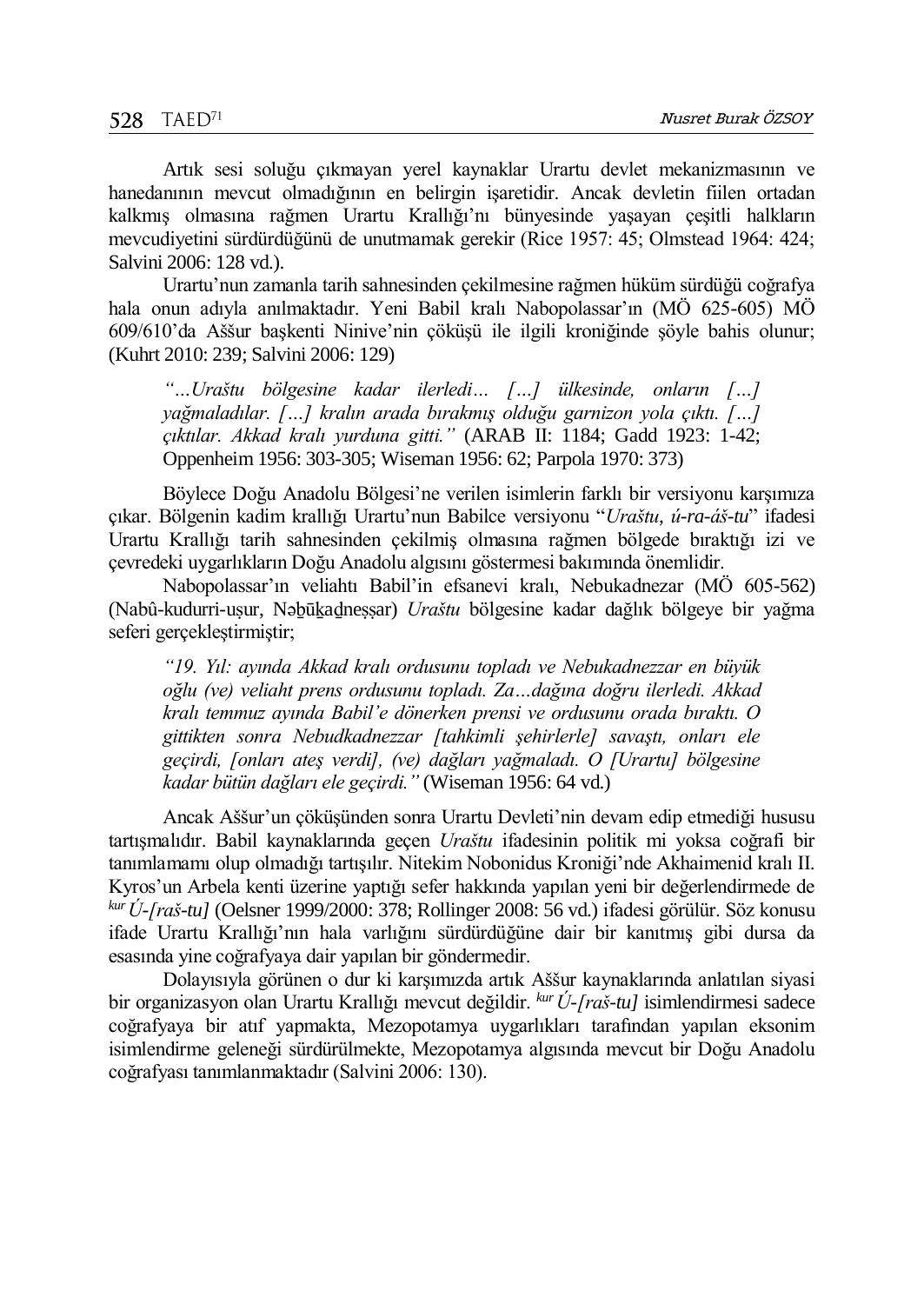## **Doğu Anadolu Bölgesi İçin Yapılan Yeni Eksonim Tanımlama: Armenia**

Doğu Anadolu'yu ve Yakındoğu'yu yaklaşık üç yüz yıl boyunca domine etmiş güçlü Urartu Krallığı'nın yıkılışı ve Geç Demir Çağı<sup>9</sup> (MÖ 600- 330) (Işıklı-Parıltı 2019: 183) ile birlikte bölgenin siyasi anlamda yeniden tasarlandığı görülür.

O zamana kadar dünyanın bildiği "*en büyük imparatorluk*" olmanın yanı sıra tarihin de gördüğü ilk "*dünya*" imparatorluğu Akhamenid/Pers hanedanlığının (MÖ 550/330) ortaya çıkışı (Hewsen 2001: 29; Yakar 2007: 67; Casabone 2007: 23; Kuhrt 2010: 353; Shahbazi 2005: 104 vd.) ile Doğu Anadolu bölgesi idari olarak da yeniden taksim edilir ve aldığı eksonim isimlere bir yenisi eklenir.

Bununla birlikte, eski *Urartu/ Uraştu*'nun da bir süre daha kullanıldığı görülür ancak etkisi bugüne kadar gelen yeni isminin yanı sıra, Urartu bakiyesi halkların da lokal isimleri hem Pers hem de antik Yunan kaynaklarında görülmeye başlar. Sáspeiroi/Sáspeirler<sup>10</sup>, Alarodioi<sup>11</sup>, Matienoiler<sup>12</sup>, Khaldaioi<sup>13</sup>, Chalybes/Khalybesler<sup>14</sup> Mardioileri<sup>15</sup>, Phasianoi<sup>16</sup>, Taókhoiler<sup>17</sup> ve Kardouchoi/Carduchialılar<sup>18</sup> isimleri kaynaklar tarafından zikredilen halklardır. Söz konusu isimler ve antik kaynakları baz alarak tayin edilen lokasyonları bölgenin tek bir etnisiteden oluşmadığını, otokton veya göç yoluyla da olsa Doğu Anadolu Bölgesi'nin farklı bölgelerde çoğunluğu oluşturan halklarca iskân edildiğinin göstergesidir. Nitekim bu durum tipik bir Anadolu manzarasıdır.

Karşılarında herhangi bir merkezi güç kalmadığı için Anadolu'nun ve Doğu Anadolu'nun yeni sahipleri olan Persler daha sonra pek çok uygarlığa ilham verecek yeni bir idari sistem kurarlar ve gittikçe genişleyen imparatorluklarını organize etmeye girişirler. Bu yeni sistem ana fikrini kadim Mezopotamya geleneği olan Asur İmparatorluğu'ndan (Yeni Aššur Dönemi) aldığı düşünülür (Olmstead 1964: 146, 606; Olmstead 1948: 59; Frye 1976: 102 vd., 112 vd; Kuhrt 2010: 201, Topaloğlu- Uslu 2020: 291 vd.).

Satraplık adıyla anılan bu yeni organizasyonda merkezden atanan birer yönetici (Persçe: χšaçpāvan, ksaçapavan, Hellence: σατράπης: strapes, Türkçe: "İmparatorluğun Koruyucusu" (Kent 1953: 181; Jacobs 2011: EnIr: Akhamenid Satrapies; Schmidt 2014: EnIr: Achaemenid Dynasty) tayin edilmiştir (Hdt. 3.89.1; Olmstead 1948: 59; Frye 1976: 102 vd, 112 vd; Brosius 2006: 20; Yakar 2007: 67).

 $\overline{a}$ 

<sup>9</sup> Urartu Krallığı'nın yıkılışına dair bugüne kadar belirsiz kalmış pek çok soruya dair özellikle son dönemde yapılan çalışmalarla cevap aranmaktadır. Urartu Krallığı'nın en parlak dönemlerine yoğunlaşan tarih ve arkeoloji çalışmaları, bu görkemli Demir Çağı krallığının ortadan kalkışından sonraki dönemler için oldukça cılız kalmıştır. Urartu Krallığı'nın nasıl, tam olarak ne zaman, kimler veya hangi şartlar altında yıkılıp tarih sahnesinden çekildiği hususları oldukça tartışmalıdır. Urartu Krallığı'nın yıkılmasından sonra bölgede Med-Pers/Akhaemenid egemenliği tam olarak ne zaman başladığı, hangi sınırlara ulaştığı veya ne ölçüde merkezi bir güç olabildiği ise diğer sorunsallardır. Bu konuda son dönemde yapılan kapsamlı çalışmalar için *bak*. (Orta ve Doğu Anadolu Geç Demir Çağı: Post-Urartu, Med ve Akhaemenid İmparatorlukları. 2019. İzmir: Ege Yayınları).

<sup>10</sup> Hdt 1.104.1, 110; 3.94; 4.37, 40; 7, 79; Str. *Geo*. 11.14.12; Xen. *Anab.* 7.8.25

<sup>11</sup> Olmstead 1948: 241; Toumanoff 1963: 139; Adontz 1970: 352

<sup>12</sup> Strb. 11.7.2.; Step. Byz. Ethnika, 98; Vaux 1872: 295

<sup>13</sup> Hdt, 1.28.1; Xen. *Anab.* 4.3.4.; 4.5.35; 4.7.15-18; *Cyr.* 3.1.34; Str. Geo. 7.3.28; 11.14.5; 12.3.19; 12.3.28.

<sup>14</sup> Xen. *Anab.* 5.5.1; Plin. *nat.* 6.3.11; Step. Byz. *Ethnika= Khalybes*

<sup>15</sup> Str. Geo. 11.8.8.; Step. Byz. Eth. A. 259; Tac. Ann. 14.23.

<sup>16</sup> Xen. *Anab.* 4.6.5.; Hönigmann 1935: 21; Kurkjian 1958: 55; Sinclair 1989: 272

<sup>17</sup> Xen. *Anab.* 4.7.

<sup>18</sup> Xen. *Anab.* 3.5.16; Diod. XIV. 27.4)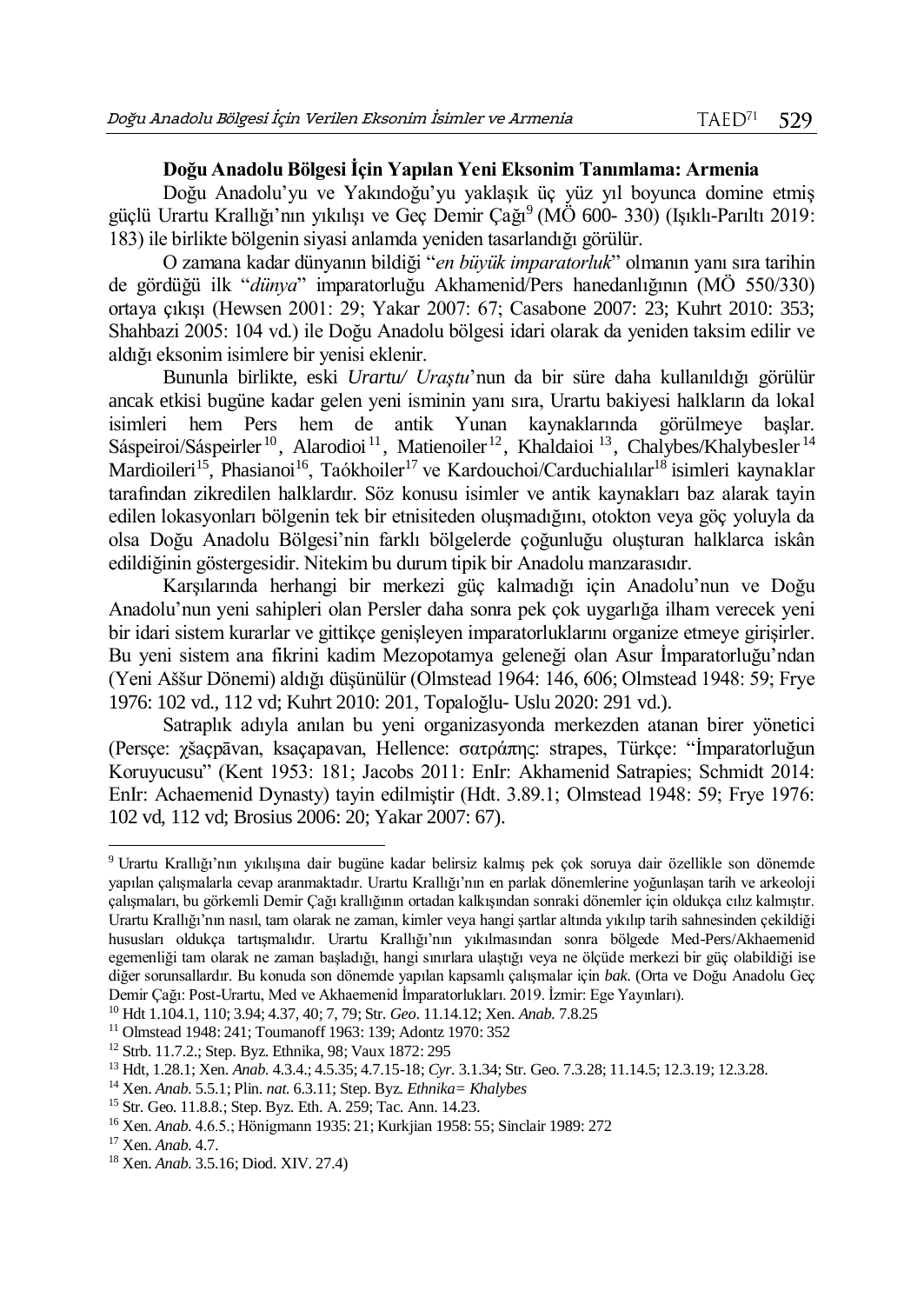İlk defa MÖ 539 yılında (Babil'in fethi) II. Kyros tarafından kurulan ancak I. Dareios tarafından geliştirildiği düşünülür (Olmstead 1948: 107 vd; Frye 1976: 94 vd; Brosius 2006: 14 vd; Kuhrt 2010: 382 vd; Dandamayev 2012: EnIr: Achaemenid Taxation; Kaya 2018: 161).

Söz konusu bu Akhamenid satraplıklarından birisi Doğu Anadolu Bölgesi'ni ve ona dair bir başka etimolojiyi ilgilendirir.

Büyük Kyros'un oğlu Mısır fatihi Kambyses'in MÖ 521 yılında ölümünün ardından öz kardeşi Bardiya'nın da (Smerdis) öldürülmesi temelinde gerçekleşen bir dizi karmaşık ve kanlı olay sonrasında Akhaemenid/Pers Krallığı'nın başına taht hakkı tartışmalı bir şahıs olan Hystaspes oğlu I. Dareios (Büyük) geçer. İktidarının hemen öncesi ve sonrasında gelişen kanlı bir isyan dalgası ile karşı karşıya kalan yeni kral bu karmaşaya bir son vermek için yoğun çaba harcar (Vogelsang 1998: 197). Temelinden sarsılmış bu çok halklı, çok dilli ve inançlı ve kültürlü devasa yapıyı ayakta tutmayı başarır (MÖ 522- 521) (Hdt III: 3.67.1. vd.-3.88.3.vd; Olmstead 1948: 107 vd; Brosius 2006: 13 vd; Frye 1976: 88 vd; Kuhrt 2010: 377 vd; Finn 2011: 221 vd; Johandi 2012: 167 vd.).

İsyanı bastıran ve Akhaemenid/Pers İmparatorluğu'nun adeta ikinci kurucusu konumundaki I. Dareios, kökenleri, kültürleri, inançları, adetleri, giyim kuşamları, savaş gelenekleri birbirinden çok farklı, çok renkli onlarca halkı devralmıştır (Hdt. 3. 67-88; Olmstead 1948: 107 vd; Frye 1976: 94 vd; Brosius 2006: 14 vd; Kuhrt 2103: 377 vd.).

I. Dareios'un (Dārayavauš) (MÖ 522-486) iktidarının ilk yıllarında karşı karşıya kaldığı kanlı isyan dalgasına karşı verdiği aynı ölçüde kanlı ve sert karşılık Yakındoğu'nun en önemli yazılı kaynaklarından birinde kendisine yer bulur. Dareios, en büyük icraatı ve zaferlerinden birisi olarak kabul edilen bu iç isyanın hakkından gelmesini Behistun (Bīsotūn, Bīsetūn, Bīstūn) (MÖ 520/519) kitabesinde çarpıcı bir ideolojik propaganda metni halinde uzun uzun anlatır. Adeta I. Dareios'un *res gestae*'si (Casabone 2007: 24; Brosius 2006: 20) olarak kabul edilebilecek olan yazıt, İran'ın batısında, günümüz Kirmanşah Eyaleti'ndeki, antik Babil'in başkenti Babylonia ile eski Med başkenti Ektabana'yı birbirine bağlayan antik Kral Yolu üzerindeki Behistun Dağı'nda, yüksek bir kaya üzerine kazınmış ve çeşitli psikolojik propaganda kabartmalarını da bünyesinde barındırır. Üç dilde metin, aynı zamanda, I. Dareios'un tahta çıktıktan sonraki yapı programını anlatan bir metindir. I. Dareios tarafından ilk kez bu yazıtla oluşturulan ve kullanılan Eski Persçe/Farsça çivi yazısı formunun yanı sıra (Kent 1953: 132 *col*. IV. 70.4. 88-92), beş sütun üzerine Akkadça (Babil lehçesi) ve Elamca dilleri de kullanılmıştır. Behistun kitabesi ile I. Dareios, tahta çıkışını, icraatlarını ve taht mücadelesindeki müttefiklerini de kendi ağzıyla ve bakış açısıyla anlatmıştır (Herodot III: 3.67.1.-3.88.3; Olmstead 1948: 107 vd; Root 1979: 59 vd; Brosius 2006: 13 vd., 20; Frye 1976: 89 vd; Farkas 1985; Mansel 1999: 256; Kuhrt 2010: 380 vd; Finn 2011: 222 vd; Johandi 2012: 168 vd; Mitchell 2015: 363; vd. Teraman-Hepdinçler 2019: 591 vd.).

Ninive'nin düşüşünden (MÖ 612) kısa bir süre sonra aşağı yukarı aynı tarihlerde Med egemenliğine giren (Xen. *Cyrop*. 3.3.5.) *Armenia/Armina*'nın, I. Dareios'un propaganda metni Behistun kitabesinde, hükümranlığı altında bulunan 23 ülke/satraplık arasında ismi sayılır (DB I. 15).

Satraplık bölgelerinin ve başlarındaki satrapların egemenlik alanlarının tam olarak neresi olduğu hususu esasında tartışmalıdır. Çünkü mevcut antik ve epigrafik kaynaklardan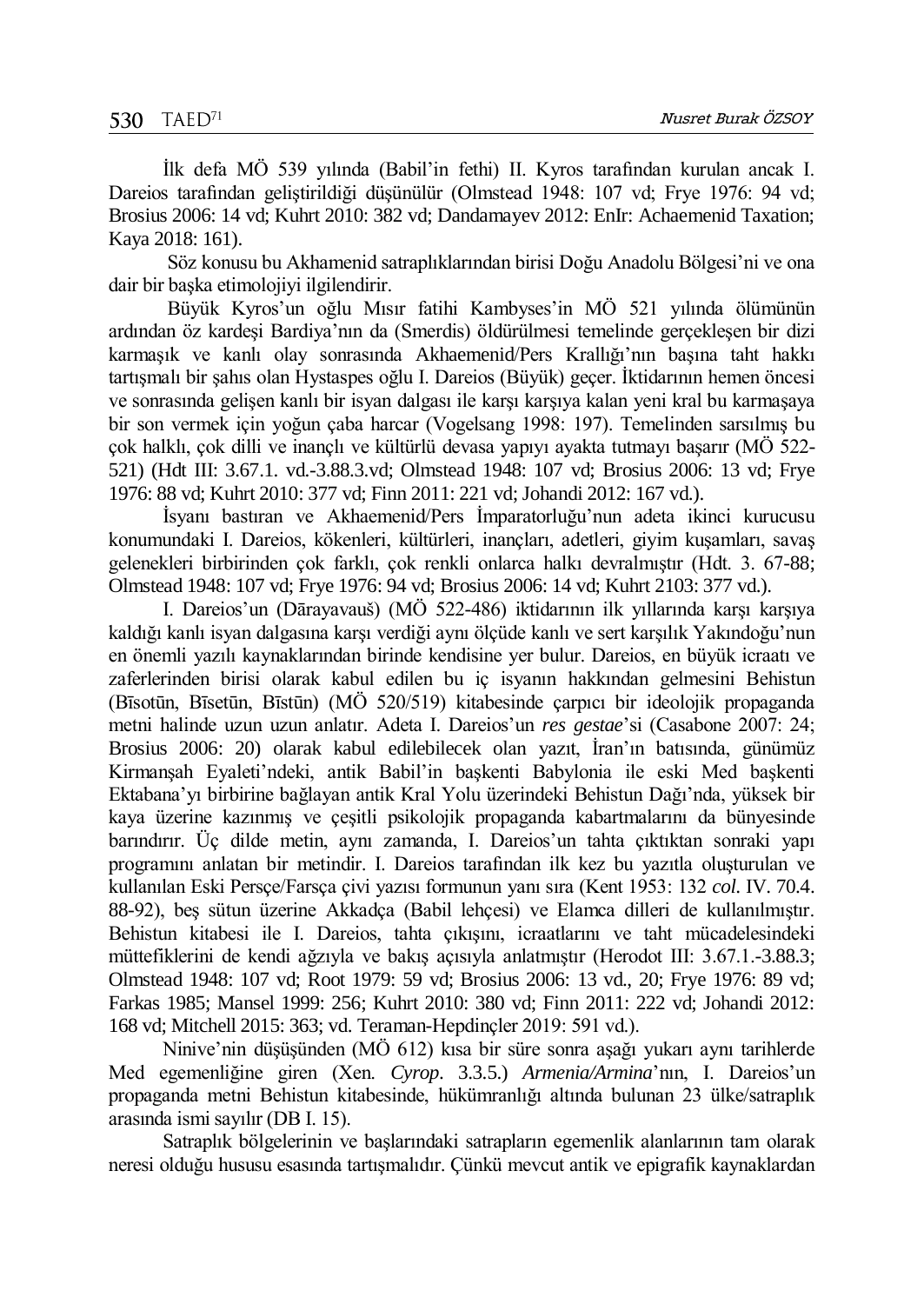bu bağlamda net bir tanımlama, sınırları net olarak belli hâkimiyet bölgelerine rastlanmaz (Cook 1985: 256; Wiesehöfer 2003: 101; Bournoutian 2006: 20).

Yine de söz konusu adlandırma ile tanımlanan coğrafya, aşağı yukarı bellidir. Böylelikle Doğu Anadolu Bölgesi'nin tarihsel süreç içerisinde aldığı eksonim adlardan birisi olan *Armenia<sup>19</sup>* ismi karşımıza çıkar. Söz konusu adlandırma ilgili kaynakta (DB 2. 33-63) altı kez geçer. *Armenia* satraplığının adının I. Dareios tarafından düzenlenen zaman zaman sayısı değişiklik gösteren ve tutarsızlaşan diğer tüm satraplık listelerinde<sup>20</sup> ismi bulunur. Tamamı günümüz Türkiye sınırları içinde bulunmasa da önemli bir kısmı defaatle belirttiğimiz üzere bugün ki Doğu Anadolu topraklarında bulunur. Doğusunda Urmiye Gölü, kuzeyinde büyük Kafkas dağlarının güneyini içine alan *Armenia*'nın diğer yönlerden sınırını ise Herodotos sayesinde çizeriz. Buna göre *Armenia*'nın batı ve güneybatı sınırını doğal bir sınır olarak Εὐφράτης (Euphrates [Fırat] Nehri belirler. Satraplığın bu yöndeki sınır komşuları, batısında Kapadokya ve güneybatısında ise Kilikya ile sınırlandırılmıştır. Kuzeydoğu sınırını ise Matienler adlı halkın yaşadığı bölge çizmekteydi (Hdt. 3.89 vd; Cameron 1943: 307 vd.; Briant 2002: 173; Mitchell 2015: 363 vd; Çiğdem- Topaloğlu 2018: 427, 428; Çiğdem- Topaloğlu- Kılıç 2020: 31, 32).

Satraplığın sınırları zaman içinde farklılık gösterse de Behistun Kitabesi'nde *Armenia* adının farklı dillerdeki karşılığına da rastlarız. Kitabenin Babilce versiyonunda geçen *U-ra-aš-tu* (DB. II 48) eksonimi tarihsel manada bir kez daha karşımızda çıkar. Bu bağlamda "*Urartu*" adına dair en geç kullanım I. Dareios (MÖ 424-405) zamanında olmuş, nitekim burada da "*Arminiya Ülkesi*" anlamında kullanılmıştır. Ancak "*Urartu*" ismi anakronistik olarak Akkadca'da kullanılmaya devam edilmişse de antik Pers kaynaklarında, yukarıda da ifade ettiğimiz üzere, "*Armina*" ifadesi kullanılmış, atıfta bulunan coğrafya ise bittabi Doğu Anadolu Bölgesi'ne aşağı yukarı denk gelen topraklar olmuştur. Bununla birlikte bu bölgedeki bir başka etnik unsur, Urartu bakiyesinin haricinde, kendisini "*Hayk*" olarak tanımlamakta ve Urartulardan farklı olarak bir Hint-Avrupa dili konuşmaktadır (Cook 1983: 198). Elamca versiyonu olan *Har-mi-nu-ya* (DB. I 12) ise *Armenia* ya da *Armina* isminin farklı telaffuzu gibidir (Briant 2002: 742 vd; King-Thompson 1907: 4,96,161).

Metindeki tam karşılığı ile *Armina* isminin geçtiği ilk bölüm ise şöyledir;

*"Kral Dareios: Bunlar bana tabi olan eyaletlerdir ve ben Ahuramazda'nın lütfuyla onların kralı oldum: Persia, Elam, Babylonia, Assyria, Arabia, Mısır, deniz tarafında oturanlar, Lydia, Ionia, Media, Armenia (Armina), Capapdocia, Parthia, Drangiana, Aria, Chorasmia, Bactria, Sogdiana, Gandara, Scythia, Sattagydia, Arachosia ve Maka toplam yirmi üç ülke."*  (Schmitt 1991: 49-50; King-Thompson 1907: 4)

 $\overline{a}$ 

<sup>19</sup> Khorenatsi'ye göre *Armenia* ismi Büyük Tufan sonrası hayatta kalan Nuh'un oğullarından Harmanay'ın oğlu Aram'dan gelmektedir. Söz konusu isim Assur kaynaklarında ismi ilk kez telaffuz edilen *Urartu-Nairi* konfederasyonunun ilk kralı kabul edilebilecek Arame ile eşleştirilerek Urartu-Ermeni bağlantısı kurulmaya çalışılır (Redgate 2000: 23).

<sup>20</sup> Susa'daki Akadça metin (*DSaa*); 23, Susa'daki Persçe metin (*DSe*); 27, Persepolis'teki Persçe metin (*DPe*); 24, Nakş-i Rüstem'de (*DNa*); 29, Kserkses'e (Xšayāršā) ait liste (*XPh*); 31 (Cameron 1973: 47; Tuplin 1987: 113; Wiesehöfer 2003: 99 vd.)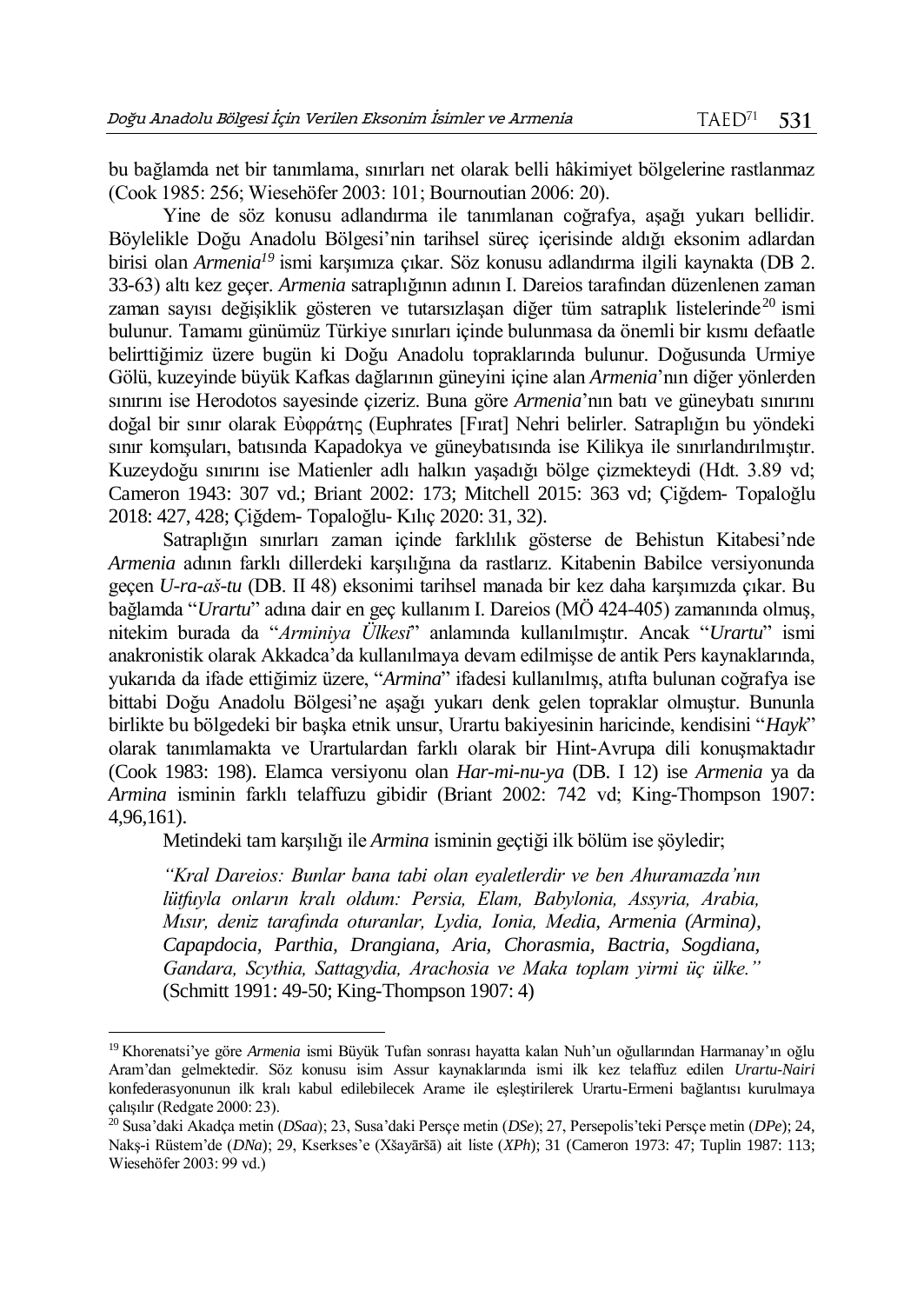İktidarının ilk yıllarında yaşanan bir dizi karmaşa, ayaklanma ve iç savaşı başarıyla bertaraf eden I. Dareios bu bağlamda *Armenia* bölgesinde gerçekleşen söz konusu türden eylemlerden ve buna karşı giriştiği faaliyetlerden (Potts 2006/2007: 133-146) ise Behistun Kitabesi'nde şöyle bahseder;

*"Kral Dareios söylemektedir: Benim hizmetkârım Dâdarši isimli bir Armenialıyı Armenia'ya gönderdim ve ona söyledim: 'Git, ayaklanan ve beni tanımayan ordunun cezasını ver'. Böylelikle Dâdarši harekete geçti. Armenia'ya geldiğinde, ayaklananlar birleştiler ve onunla çatışmak için Dâdarši'ye karşı ilerlediler. Armenia'da Zuzza denilen bölgede çatışma gerçekleşti. Ahuramazda bana yardım etti; Ahuramazda'nın yardımıyla, ordum ayaklananları tamamen mahvetti. Thûravâhara ayının sekizinci gününde (MÖ 20 Mayıs 521) çatışma yaşandı."* (King-Thompson 1907: 26; Vogelsang 1998: 197)

Behistun Kitabesi'nde geçen bu ifade ile *Armenia* ismi tarihsel manada ilk kez kullanılmış olur. Bununla birlikte, Doğu Anadolu Bölgesi'nin Pers dönemine ilişkin arkeolojik bilgilerimiz şimdilik yok denecek kadar azdır. Bu bağlamda bölge hakkındaki yegâne bilgi kaynağımız Akhaemenid yazıtlarıdır, bu yazıtlar bölge hakkında tasviri birtakım bilgiler vermenin ötesine geçemez (Garsoïan 1997: 39). Akhaemenid metinleri, coğrafya temelli tanımlamalar yapan ve idari düzenlemeler yapma kaygısı güden emperyal bir gücün resmi propaganda metinleri olarak da tarif edilebilir.

Söz konusu *Armina* ya da *Armenia* adlandırmasının etimolojisine ve bu etimolojinin işaret ettiği etnonime ilişkin dair pek çoğu tartışmalı farklı görüşler ileri sürülmüştür. Kelimenin kökenine dair görüş ileri süren bilim insanları arasında bir görüş birliğine varıldığını söylemek zordur. Hatta kimi girişimlerin makalenin de temel iddiasını oluşturan, tarihi ve arkeolojik verilerin politize edilerek güncel bir iddiaya ve anlaşmazlığa malzeme yapıldığı düşünülür.

Nitekim bölgenin bu isimle anılmadan çok önce farklı eksonim isimlere sahip olduğunu bunların da Doğu Anadolu üzerinde hesapları olan dönemin yabancı güçleri tarafından verilmiş olduğu bir gerçektir.

Dolayısıyla Pers/Akhaemenid dönemine gelinceye kadar farklı pek çok etnik unsurun yaşadığı Doğu Anadolu topraklarının çeşitli isimlerle anıldığı, bölgesel güçlerin bu topraklarda varlığını sürdüren politik yapılardan haberdar olduğu yazılı kaynaklara yansımış tarihi bir gerçekliktir. Bugün Ermeni halkına uluslararası literatürde isim olmuş ve kökeni antik *Armenia* ismine dayanan eksonim adlandırma Pers/Akhaemenidlerce verilmeden çok daha önce Doğu Anadolu Bölgesi zaten farklı isimlerle anılmaktadır.

Bu bağlamda modern başka pek çok kaynakta görülen ve bölgenin antik tarihinin tamamı için kullanılan Ermenistan (*Armenia*) ya da Ermenistan Yaylası (*Armenian Highland*) tanımlamaları arkeopolitik bir yaklaşımdır (Dönmez 2016: 5).

*Armenia* adlandırmasının etimolojik kökenine dair çeşitli tartışmalar ve öneriler söz konusudur. Ancak kelime kökeni itibariyle ne olursa olsun bu adlandırma onomastik bakımdan *Yukarı Ülke* ya da *Yüksek Ülke* olarak tanımlanan belirli bir coğrafya yani Doğu Anadolu işaret edilmektedir.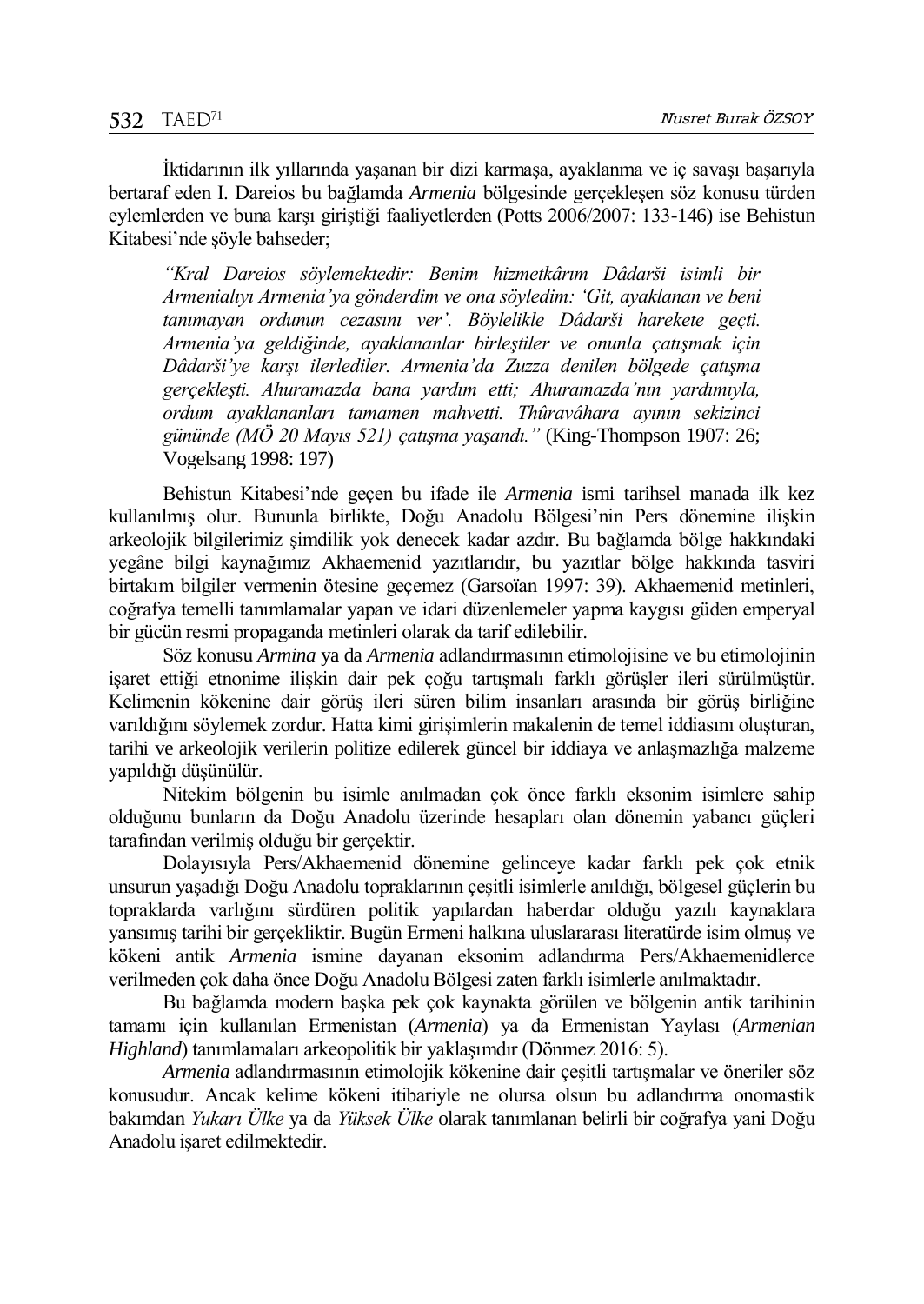Söz konusu adlandırmayla atıfta bulunulan Doğu Anadolu Bölgesi'nin sınırları kesin olarak tanımlanmamıştır. Her ne kadar kat'i surette çizilmiş sınırlar ve bu sınırlara dair yapılan bir adlandırma karşımızda durmasa da daha önce Urartu Krallığı'nın hâkimiyet sahası olan ve yazılı belgelerle, yukarıda uzun uzun anlatıldığı üzere, sınırları aşağı yukarı belli bir coğrafyayı tanımlamak maksatlı yapılan tanımlamalar, Akhaemenid/Pers hâkimiyeti döneminde de farklı olmamıştır.

İmparatorluğa ait onlarca satraplıktan birisi olan *Armenia* satraplığında yaşayan halkların etnik kökenlerini net ve tam olarak tanımlamak mümkün değildir. Bu yönde öne sürülecek görüşler ise tartışmaya açıktır. Bununla birlikte bölge üzerinde hâkimiyet kuran güçlerin de maksatları etnik temelli bir tanımlama ortaya koymak değildir. Sağlıklı ve iyi işleyen bir idari sistem kurarak hâkimiyet altına aldıkları bölgelerden düzenli gelir elde etmek birinci amaçları olacaktır.

Bu bağlamda söz konusu emperyal güçler, hâkimiyet altına alınan bölgeye bir isim vermek ve ekonomik kapasitesine göre belirli bir vergi miktarı belirlemek isterler. I. Dareios tarafından genişletilen ve düzenlenen Pers satraplık sistemine *Armenia* satraplığı da yine bu dönemde eklenmiştir. (Hdt. 3.89.1.-3.96.1; FGrHist III C I 688 F 13 (20-21) 'Ktesias') Merkezden atanan satraplar aracılığıyla yönetilen Pers idari sisteminde *Armenia* satraplığı da Pers aristokrasinin elit grubunu temsil eden ve kral ve ailesiyle yakın akrabalığı bulunan 'Yediler' adı verilen seçkin yedi Pers soyundan gelen kişilerce veya zaman zaman veliaht prenslerce yönetilmiş çeşitli ayrıcalıklara ve muafiyetlere sahip önemli bir eyaletti (Strab. XI. 14.15 c. 532; Pomp. Trog. Iust. X.3.4-5; Sarıkaya 2016: 78; Kaya 2018: 165).

I. Dareios'un yeniden düzenlediği satraplık sistemi II. Kyros'un sisteminden farklılıklar içeriyordu. Bu anlamda en önemli fark etnik temelli düzenlemelerdi. Ancak bu kriterde bir uygulama kararlılığı yoktu. Önemli olan satraplıklardan elde edilen gelirlerdi (Hdt, 3: 89.vd; Briant 2002: 67; Brosius 2006: 20; Casabone 2007: 26; Kaya 2018: 165).

Satraplıklardan alınan vergiler onların devlete karşı sadakatlerinin bir timsaliydi. Söz konusu haraç miktarları Dareios'un (ve diğer Pers krallarının) hâkimiyeti altındaki halklara atıfta bulunduğu *dahyāva [ülke, bölge, ülkeler veya halklar anlamına gelir.* (Kent 1953: 190; Camaeron 1973 48 vd; Wiesehöfer 2003: 90)] listelerinde ve Herodotos'un *nomoi/arkhai* listelerinde belirtilir (DPe 2, Kent 1953: 141 vd. 2.5-18; DNa, Kent 1953, 137 vd. 3.15-30; DSe, Kent 1953: 141 vd. 3.14-30; Hdt. 3.89-96; Cameron 1943: 308 vd; Tuplin 1987: 113 vd; Briant 2002: 173; Wiesehöfer 2003: 104).

Ancak Pers idari sistemi içinde yer alan satraplıkların sayısı bunlardan ibaret değildir. Nitekim söz konusu farklılık *Armenia* satraplığı hususunda da kendini gösterir. I. Dareios'un listesinde ayrı bir satraplık olarak sayılan *Armenia* satraplığı, Herodotos'un listesinde (Hdt, 3.89-96) on üçüncü *nomos-* satraplık olarak tanımlanır.

Antik Hellen kaynakları Herodotos ile *Armenia* hakkında daha teferruatlı bilgiler vermeye başlar. Bu noktada Herodotos'un *Armenia* hakkında verdiği bilgilerden bahsetmeden evvel kronolojik olarak bir miktar daha önce yaşamış olan Miletoslu Hekataios'u anmak gerekir. Bu noktada, Yakındoğu kaynaklarının *Armenia*/ *Armina* ismiyle atıfta bulunduğu coğrafyaya Ionialı öncü tarihçi (Coğrafyacı ve Halkbilimci) Miletoslu Hekataios (MÖ ca. 550-476) ise *Periegesis*'te *(*περιήγησις *Yeryüzünün Tasviri)* Pontos Euxeinos (Εὐξείνου Πόντου [Karadeniz]) kıyılarında yaşayan halklar hakkında bilgi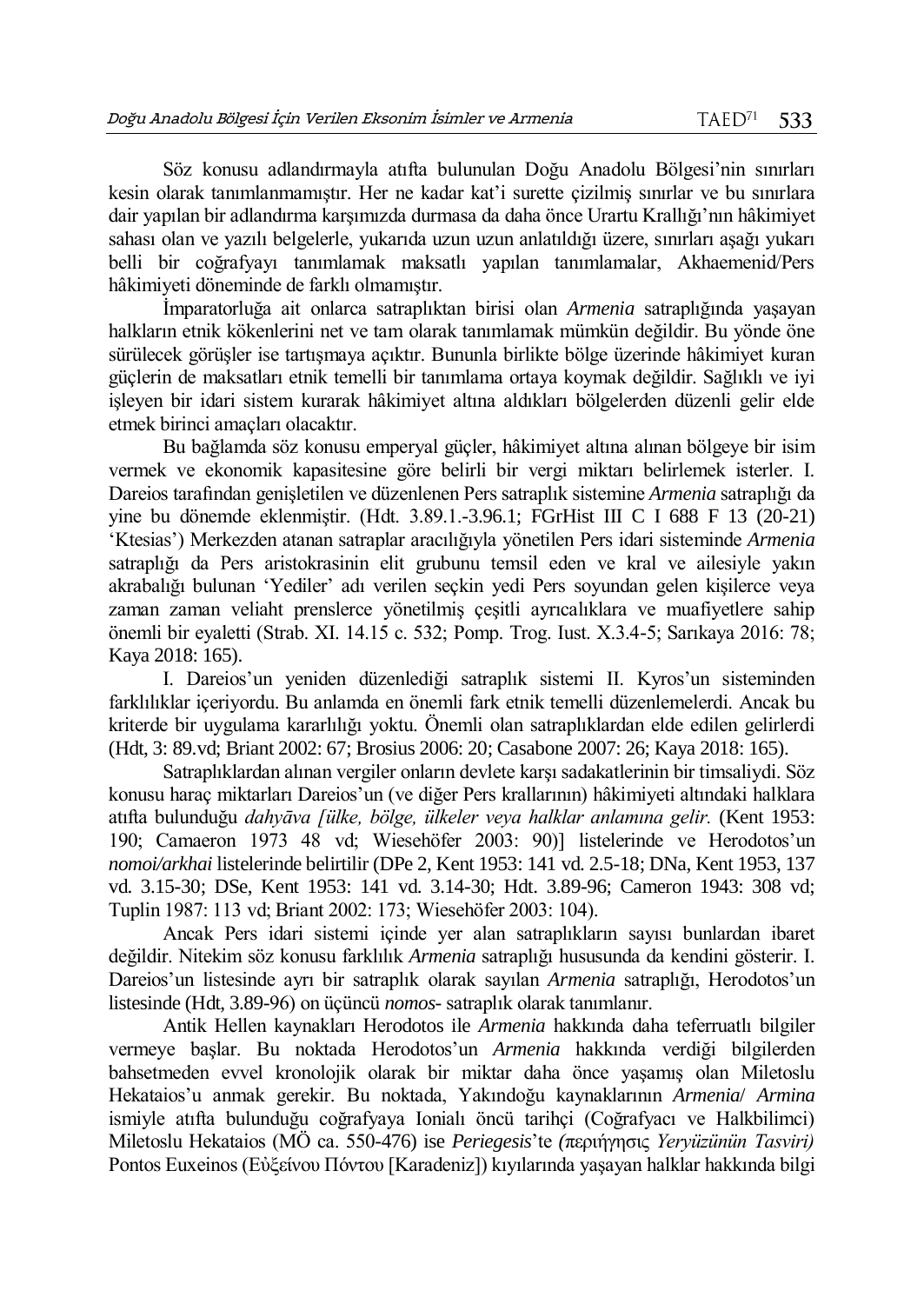$\overline{a}$ 

verirken sadece Chalybes/ Khalybe/ Khalybes halkından, aynı zamanda da bunların güneyin oturan *Armenioi* halkından bahsederek değinir (FGrHist, Ia. F.203; Step. Byz. *Ethnika= Khalybes;* Lang 1970: 112; Chahin 2001: 177; Sina 2008: 114-115). Hekataios, böylelikle daha önce ifade ettiğimiz *Armenia* eksonim adlandırmasına dair süren geleneğe de bir atıfta bulunmuş olur.

Cicero'nun "*Tarihin Babası*" (Dussen 2016: 155) olarak tanımladığı Herodotos ise Yakındoğu kaynaklarından farklı olarak *Armenia* bölgesi hakkında daha ayrıntılı bilgi veren ilk Eski Batılı kaynaktır.

Nitekim Herodotos aktardığı bilgiler, kendilerini Hay <sup>21</sup> ya da Hayk olarak adlandıran ve "*Yüksek Ülke*" Doğu Anadolu topraklarını (Ermenistan Yaylası, Armenian Highland) tarihsel vatanı olarak tanımlayan<sup>22</sup> (Adontz 1946; Lang 1970: 85 vd; Chahin 2001: 180 vd; Payaslian 2007: 8; Petrosyan 2007: 25-32; Petrosyan 2009: 155-163; Bournoutian 2011: 24; Petrosyan 2012: 113-114) anlayışın tersine Armenialıların batılı ve göçmen kökenlerine (Petrosyan 2015: 78; Payaslian 2007: 4) vurgu yapar.

Nitekim Herodotos, Armenialıların batıdan göç ettiklerini Phrygler gibi silahlandıkları hatta Akhaemenid ordusunda Pers kralı Kserkses'in damadı Arthokmes'in komutanlığı altında görev yaptıklarını ifade eder (Hdt, 7.73.1.).

Herodotos *Armenia* satraplığından ise şöyle bahseder;

*"On ikinci, Baktriyalılar, Aegli topraklarına kadar; bunlar üç yüz altmış (talanta) ödedi. On üçüncü, Paktykes ülkesi, Armenia ve Euxine (Pontos Euxeinos) denizine kadar komşu olan topraklar; bunlar dört yüz (talanta) ödedi."* (Hdt.3.93.1)

<sup>21</sup> *Hay* ismi ile Kuzeydoğu Anadolu'nun kadim uygarlığı Hayaša-Azzi Krallığı arasında bir bağlantı kurulmaya çalışılır (Russel 1987: 31; Chahin 2001: 204; Petrosyan 2007: 42-49; Matiossian 2009: 67-77; Dedeyan 2015: 77). MÖ XV. Yüzyıldan itibaren Anadolu'nun ilk merkezi gücü Hititlerle sürekli bir mücadele içinde olan Hayaša-Azzi Krallığı onlara zaman zaman zor anlar da yaşatmıştır. Doğu Anadolu topraklarında MÖ XIII. Yüzyıldan itibaren ortaya çıkan *Uruatri-Nairi* Konfederasyonuna temel teşkil ettiği düşünülür. Pehlivan, Hayaša'nın çekirdek topraklarını Çoruh-Kelkit Vadisi başta olmak üzere bugün Giresun, Rize, Erzincan, Erzurum illeri arasında kalan Karadeniz'e paralel topraklara yerleştirir (Hayaša-Azzi'nin lokalizasyonu hakkında diğer öneriler için bkz: Pehlivan 1991a). Tarihi süreç içinde etki alanlarını batıda Ordu'dan (Tibya) güneyde Elâzığ-Malatya (İšuwa-Šamuha) hattına kadar genişlettiklerini ifade eder (Pehlivan 1991a: 39; Hayaša-Azzi Krallığı hakkında daha fazla bilgi için: Pehlivan 1991a). Ancak Hayaša-Azzi Krallığı ile Hay ismi arasında etimolojik bir ilgi bulunmamaktadır. Hitit metinlerinde ismi geçen Hayaša Kralları (Hukkana, Kuranni, Mariyaš, Anniya) ile antik ya da daha geç dönemlerinde geçen Ermeni isimleri arasında bir ilgi kurulamamaktadır (Dönmez 2016: 11).

<sup>22</sup>Söz konusu iddiayı tarihsel manada ilk kez dile getiren *Moses Khorenatsi*'dir. *Ermenilerin Herodotos'u* ya da *Ermeni Tarihinin Babası (Patmahayr)* olarak (Chahin 2001:181; Garsoïan 2012: EnIr: Movsēs Xorenac'I) anılan yazar *Patmutʿiwn Hayocʿ (Ermenilerin Tarihi)* adlı eserinde dini-mitolojik temele oturtulan *Hayk* isimli karakter üzerinden bir köken anlatısı ortaya koyar (MX I: 1.10). Ermenilerin Hristiyanlaşma sürecine denk gelen eserde anlatılan köken mitosu bilimsel kaygılardan ziyade mitolojik ve dini anlatılarla harmanlanmıştır (Terian 2002: 101 vd.; Garsoïan 2012: EnIr: Movses Xorenc'ı). Khorenatsi'ye göre Ermeniler, aynı zamanda tanrısal bir kökene sahip olduğunu iddia ettiği Hayk'ın soyundan gelen krallarca yönetilmiştir (Terian 2002: 116 vd). Ermenilerin Hristiyanlığa geçiş aşamasında kolaylaştırıcı bir etki yapması beklenerek kaleme alınan eser, Nuh Tufanı ve sonrasında gerçekleşen olaylarla başlar (Dönmez 2016: 10). Buna göre Ermeniler isimlerini Hayk'tan alır ve Doğu Anadolu'yu tarihsel vatan addederler. Yine aynı köken mitosundan kaynağını alan bir endonim isimlendirme ile söz konusu topraklar *Hayastan* olarak adlandırılır. Khorenatsi'nin kimliği ve eserini tam olarak kaçıncı yüzyılda kaleme aldığı ayrıca tartışma konusudur (Garsoïan 2012: EnIr: Movses Xorenc'ı). İlgili eser için *bak.* Moses Khorenatsi. (1978). History of the Armenians (Trans. R.W. Thomson).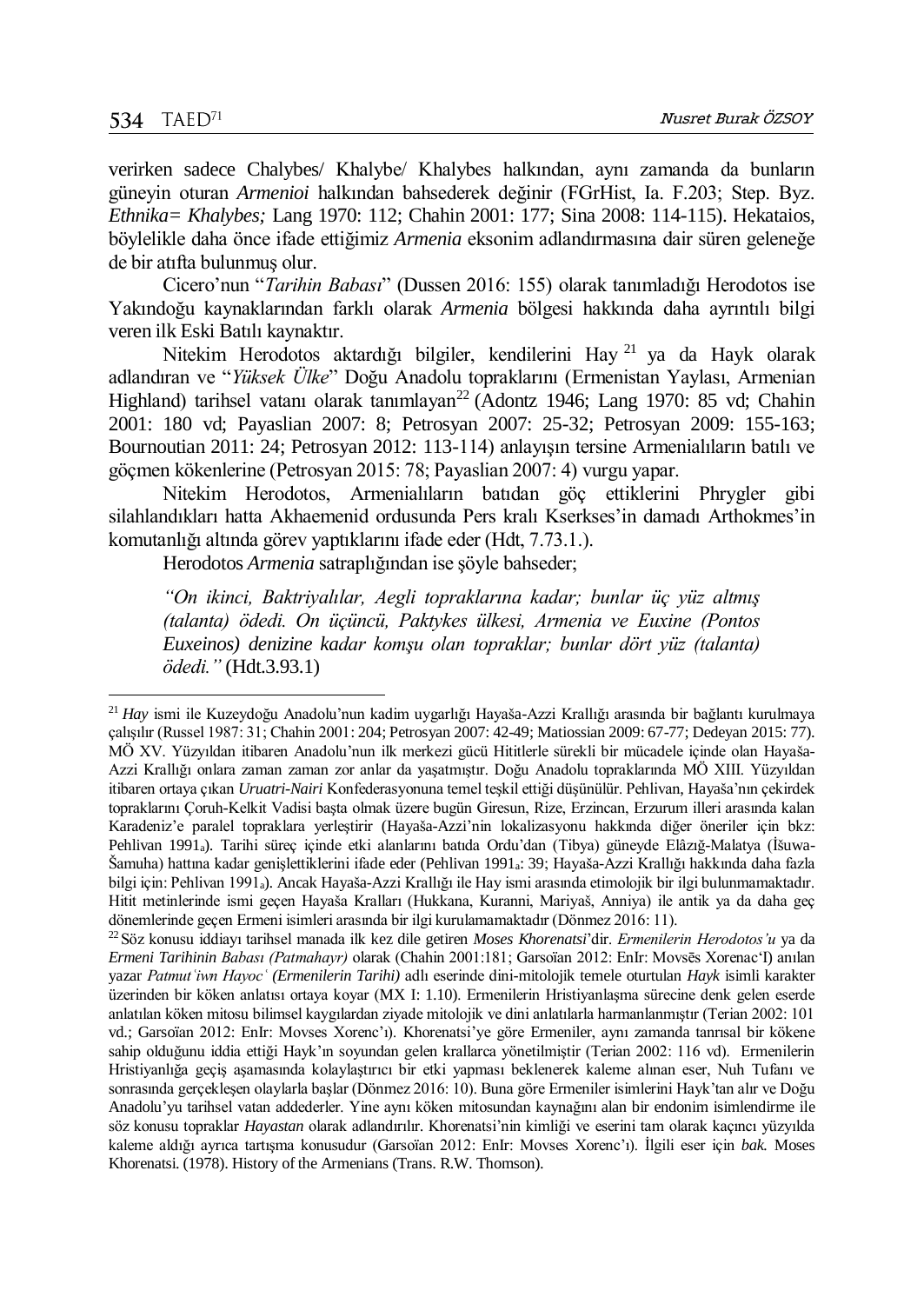Herodotos'un verdiği bilgiler çağdaşı olduğu MÖ 5. yüzyıl Anadolu'sunda varlıklarını sürdüren Phryglerin ve onların daha doğudaki henüz etnik ve kültürel kimlik oluşturma sürecindeki çok yakın akrabalarının varlığına ilişkin tarihsel bilgiler ile örtüşür (Dönmez 2016: 13).

Herodotos'un da yukarıda belirttiği üzere Pontos Euxeinos'a (Εὐξείνου Πόντου [Karadeniz]) kadar olan komşuları ile birlikte 400 *Babil talantası* <sup>23</sup> gümüş vermekle yükümlüydü (Hdt.5.49.6).

*Armenia* satraplığının ödediği Babil talantası cinsinden gümüş vergi, imparatorluğun toplam bütçesinin %3,6'sına denk geliyordu. Satraplık ayrıca tüm bu yükümlülüklerine ek olarak Pers ordusunda icabında görev yapmak üzere kendilerine tayin edilen sayıda asker göndermek zorundaydı (Xen. *Anab.* 4.5.34; Garsoïan 1997: 41; Briant 2002: 67, 391; Casabonne 2007: 30; Archibald-Davies-Gabrielsen 2011: 404).

Herodotos "*Armenia*" ismini; güneyde Assyria, ülkelerini *Armenia*'dan sonra saydığı ve güneydoğuda yer alan Matienler ile aralarındaki sınırı üzerinde seyrüsefere elverişli bir nehir olarak tanımladığı Euphrates'in çizdiği ve güneybatısında Kilikia ve kuzeyde ise Kaukasos ile çevrelenmiş "*teritoryal*" sınırlar bağlamında kullanır. Söz konusu sınırlar içinde yer alan *Armenia* aynı zamanda Akhamenid İmparatorluğu'nun iktisadi can damarı olan Kral Yolu içinde stratejik bir öneme sahipti. Sardeis'ten Susa'ya boylu boyunca uzanan, yaklaşık iki bin yedi yüz kilometre, Kral Yolu, üzerinde seyahat eden tüccarların veya imparatorluğun iletişim ve istihbarat ağının habercilerinin ve kuryelerinin durup dinlenip, ikmal yapabileceği onlarca nokta bulunuyordu. Bu bağlamda söz konusu dinlenme istasyonlarından on beşi ise *Armenia*'nın güneyinde bulunuyordu. Ancak aynı *Armenia*, Ktesias'a göre ise sömürgeleştirilecek bir yer olmanın yanı sıra aynı zamanda bir sürgün ve tehcir yeriydi (Hdt.1. 194.2; 5.49.6; 5.52.3-5; Asher-Lloyd-Corcella 2007: 489; Briant 2002: 742; Bournoutian, 2006: 22; Sarıkaya 2015: 143).

Herodotos *Armenia*'yı ayrıca, isimlerini Euphrates (Εὐφράτης [Fırat]), Tigris (Τίγρις [Dicle]), Halys (Ἅλυς [Kızılırmak]) ve Gyndes (Diyala) olarak saydığı dört muazzam nehrin aktığı büyük bir dağlık coğrafya olarak tezekkür eder. Müverrih yine eserinin bir başka yerinde başka bir vesileyle de geniş, derin ve hızlı bir nehir olan Euphrates (Εὐφράτης [Fırat]) nehrinin *Armenia* toprakları boyunca akarak Erythraean Denizi'ne (Kızıl Deniz) döküldüğünü söyler (Hdt.1.72.2; 180.1; 5.52.4-5;).

Herodotos'tan eserinde *Armenia*'nın da isminin geçtiği Paktyes ülkesinden *Armenia* ve Pontos Euxeinos'a (Εὐξείνου Πόντου [Karadeniz]) kadar komşu toprakların sınırları içinde bulunan başka satraplıklar ve bu satraplıklarda yaşayan halkların ismini de sayar. Yazarın on sekizinci *nomos*/satraplık içinde olduklarını ifade ettiği ve 200 talanta *phoros<sup>24</sup>*

 $\overline{a}$ 

<sup>23</sup> 1 Babil talantosu: yak. 30.3. kg gümüşe denk gelmektedir. 1 Babil talantası aynı zamanda yetmiş sekiz Euboia mnası değerindeydi. I. Dareios Akhaemenid/Pers İmparatorluğu'nun idari sistemini düzenlerken ve taabiyeti altında bulunan halklara dair vergiler tayin ederken ödemeyi iki temel ekonomik birime bağlamıştır. Gümüşle vergi ödeyecekler için Babil talantası baz alınırken, altınla yapılacak ödemelerde ise Euboia talantası baz alınırdı (Davies-Gabrielsen 2011: 404; Sarıkaya 2015: 137).

<sup>&</sup>lt;sup>24</sup> Phoros: Haraç ya da tributum (Φόρος) olarak da bilinir. İlk olarak I. Dareios tarafından sistemli, net ve düzenli bir işleyişe kavuşturulan, Akhaemenid/Pers İmparatorluğu'nun boyun eğdirdiği halklardan aldığı vergidir. Phoros her bir bölgede/ satraplıkta üretilen, o bölgeye özgü üretim fazlası tarımsal, hayvansal ürünler veya metal cinsinden ürünlerde olabilirdi. Toplanan bu ürünler idari sistem içinde en alt düzeyden başlayarak yerel idareciler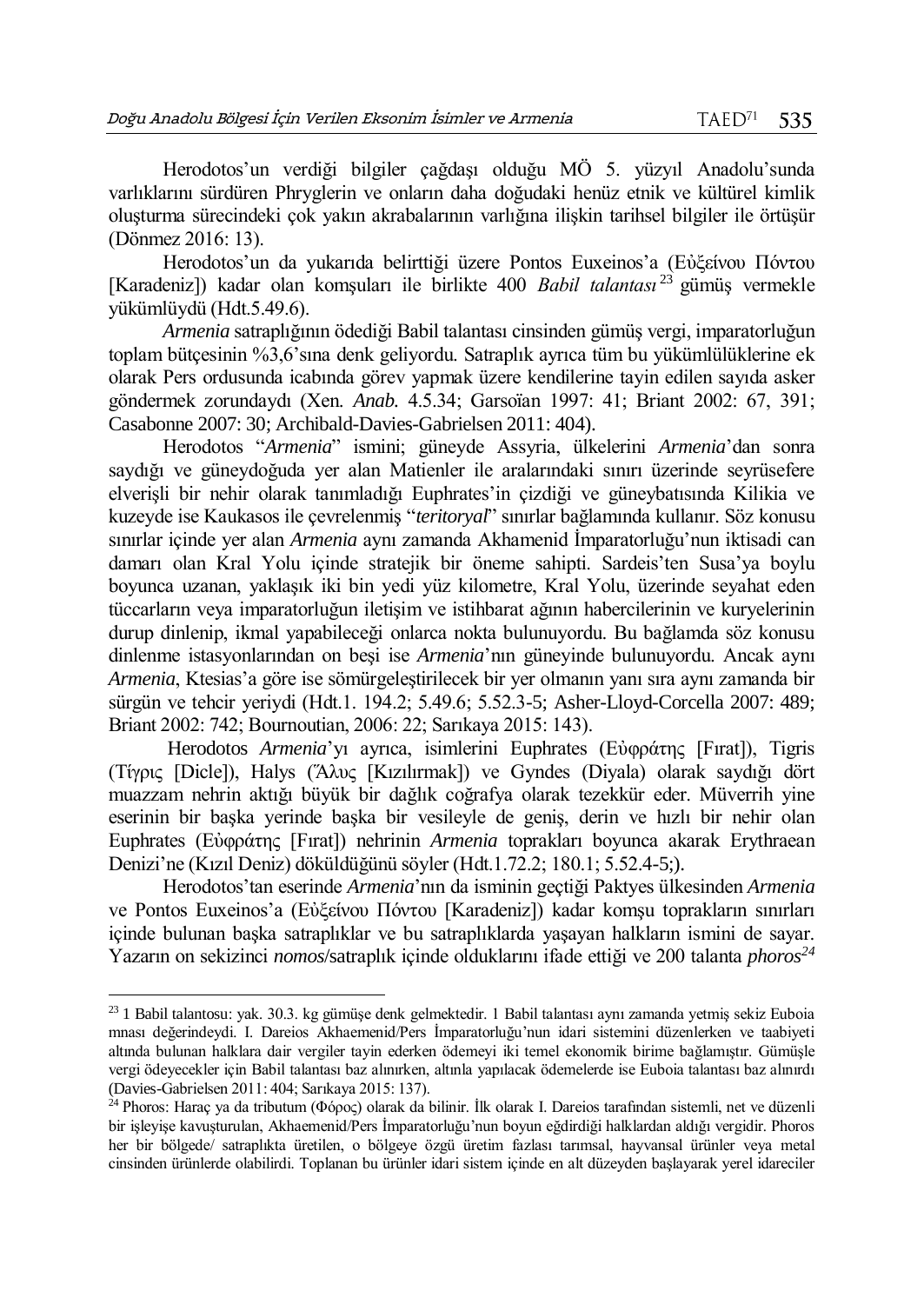$\overline{a}$ 

vergi ödediklerini söylediği Matienoi, Saspeires, Alarodioi (Hdt. 3.94.1) gibi halklar, *Armenia* bölgesinde veya buraya komşu ve Anadolu'da tarihi süreç içinde sürekli mevcut olmuş olan çok halklı ve kültürlü yapının birer parçasıdırlar. Kabaca Anadolulu halklar olarak tanımlanabilecek bu insanlar, kadim Anadolu tarihinde bir şekilde, bir yerde ve bir zamanda ortaya çıkmış, varlıklarını sürdürmüş ve Anadolu kültür kazanının bir parçası olmuştur.

Yukarıda sayılan Anadolu'nun otokton halkları olarak nitelediğimiz pek çok halk ve bunların oluşturduğu parçalı yapı *Armenia* ve komşu toprakların önemli bir özelliğini ortaya çıkarır. Buna göre *Armenia* coğrafyasının sarp ve engebeli yapısı bu topraklarda merkezileşmenin önündeki en büyük engeldir. Dolayısıyla bölge, tarihi boyunca, parçalı siyasal bir yapıya, alt kültürlere, dillere veya lehçelere veyahut halklara ev sahipliği yapmıştır. Bu yüzden *Armenia*, kat'i egemenlik altına alınmak için oldukça zorlu bir coğrafyadır. Bu bağlamda *Armenia* bölgesinde, kendi içinden çıkan merkezi bir güç veya dışardan gelen emperyal hedefleri olan daha büyük ve organize başat bir gücün kesin hâkimiyetleri görülmez. Nitekim ileride anlatacağımız üzere, *Armenia* bölgesinde her ne kadar kendi içinden çıkan merkezi güçler egemen olmuşsa da bunların bünyesinde başka daha küçük siyasi yapılarla adeta konfedere bir görünüm sergiledikleri kaydedilir. Bununla birlikte bölge dışardan gelen güçler içinse bir tampon bölge hüviyetinden sıyrılamaz.

Herodotos'tan sonra *Armenia* topraklarında bizzat geçerek bilgi veren bir diğer kaynak ise Ksenophon'un *Anabasis*'idir. Hellen paralı askerleri ile birlikte taraf oldukları Pers taht mücadelesinde emrinde savaştıkları tarafın başarısız olması üzerine zorlu bir geri dönüş ve hayatta kalma mücadelesine girişen Ksenophon yolculuğu sırasında geçtiği yerler hakkında değerli bilgiler verir. Ksenophon anlatısında; beraberindekilerle birlikte Corduena dağlarını ve ülkesini karşılaştıkları tüm zorluklara ve saldırılara karşın aştıklarını sonrasında ise (Xen. *Anab*. 4.1.3. vd) *Armenia*'yı Carduchialıların ülkesinden ayıran Kentrites <sup>25</sup> ırmağının kıyısına vardıklarını anlatır. Bu noktada arkalarında Carduchialılar, önlerinde Armenialılar olduğu halde, iki ateş arasında kalmış bir durumda *Armenia* topraklarına girdiklerinden bahseder (Xen. *Anab.* 4.3.1. vd.). *Armenia*'nın sınırlarına dair bir bilgiye başladığı anlatısında Xenophon Armenia'yı terk edinceye kadar bölgenin fiziki coğrafyası (Xen. *Anab.* 4.3.1; 4.4.1; Xen. *Anab.* 4.4.4-5), etnik yapısı (Xen. *Anab.* 4.3.4; 4.5.33-34), idari teşkilatı (Xen. *Anab.* 4.4.4-5; 4.5.9-11), etnolinguistiği (Xen. *Anab.* 4.5.9-11), iklimi (Xen. *Anab.* 4.4.9-13; 4.5.1; 4.5.4-22), mimarisi, dini inanışları, geçim kaynakları, vergi sistemi, gelenek ve görenekleri (Xen. *Anab.* 4.5.23; 4.5.9-11; 4.5.25; 4.5.26-27; 4.5.28-34) hakkında eşsiz bilgiler verir.

Bu bağlamda Ksenophon'un anlatısı detaylı olması haricinde Herodotos'tan farklı bir bilgi vermez. *Armenia* bölgesi Herodotos'un anlatısında olduğu gibi benzer sınırlara sahiptir. *Armenia* kelimesinin kökenine dair özel bir bilgi vermese de kastedilen coğrafi

ve satrapların elinde toplanmakta ve ekonomik sistem içinde dolaşıma sokulmaktaydı. Toplanan verginin bir kısmı merkeze gönderilirken bir kısmı ise yerel birimde kalıyor, çeşitli ihtiyaçlar, ödemeler yani yerel ekonominin tesisi için kullanılıyordu (Wiesehöfer 2003: 103 vd.).

<sup>25</sup> Kentrites ismi Ermenice *Ktrel* ve *Ktric* gibi ayırmak, kesmek, bölmek anlamlarına gelen kelimelerle ilişkilendirilir ve etimolojisine dair bu doğrultuda bir önerme yapılır. Bu noktada Ksenophon'un Armenia'yı Carduchia ile ayıran bir nehir olması üzerine verdiği bilgiye de atıf yapılır (Marquart 1930: 340).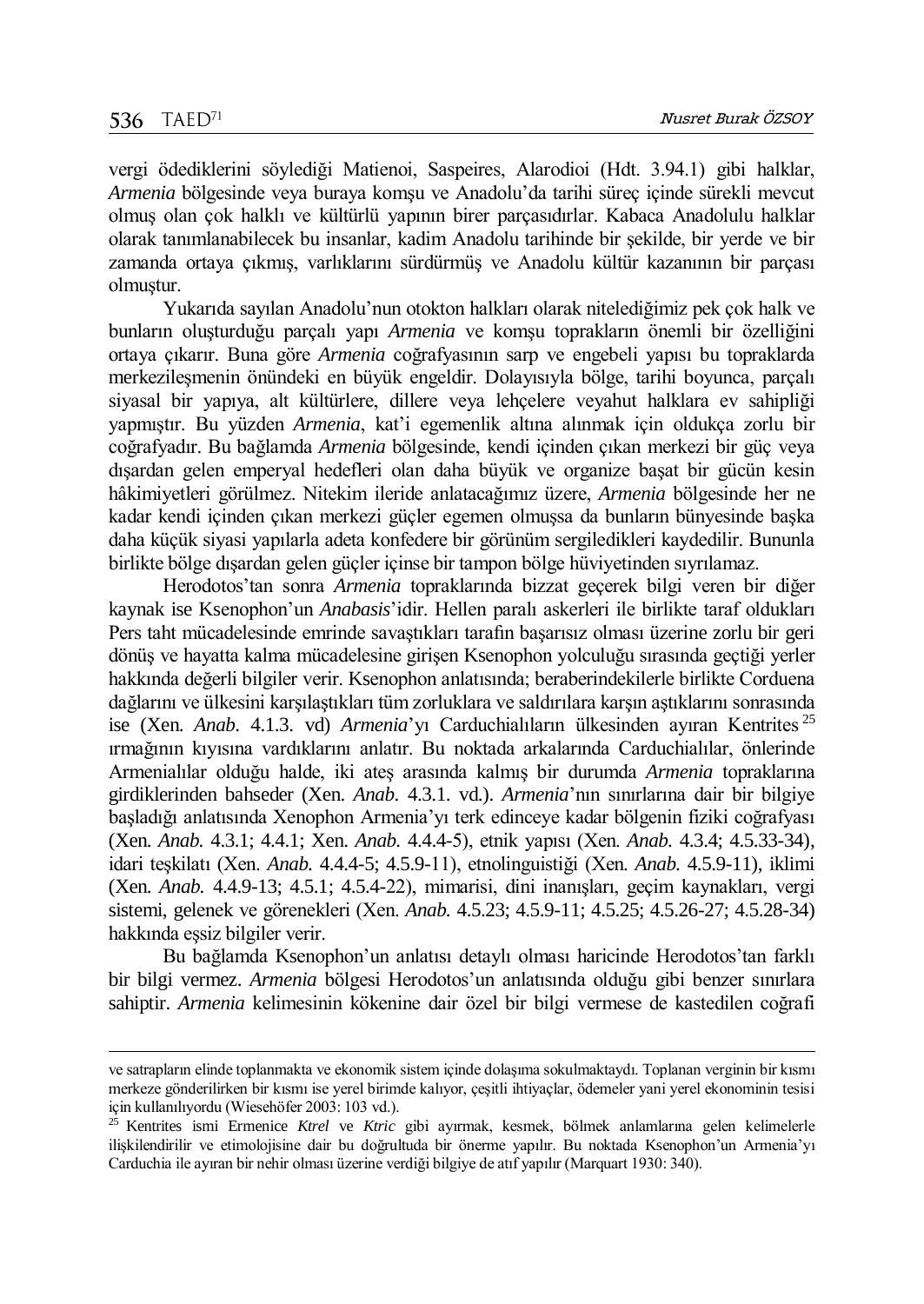mekânın daha önceki kaynaklardan farklı olmadığı dolasıyla ismin aynı eksonim statüde değerlendirilmeye devam edilmesi gerektiği sonucunu çıkarırız.

Ksenophon'dan sonra bilgi veren bir diğer antik kaynak olan Diodoros Siculus'un *Bibliotheke* adlı eseri kendisinden önceki kaynakların *Armenia*'nın idari yapısı ve sınırları (Diodorus Siculus Library 8-40, 14.27.7; 8-40, 18.5.4.) hakkında verdiği bilgilere ek olarak sadece Büyük İskender döneminde fatihin *Armenia*'da hakkında yaptığı idari düzenlemeden bahseder (Diodorus Siculus Library 8-40, 19.23.3; 8-40, 31.17.1; 31.22.1.). Ancak bu düzenlemenin başarıya ulaşıp ulaşmadığı tartışmalıdır.

MÖ I. yüzyıl ve Roma'nın imparatorluk dönemi tarihçisi Amasyalı Strabon *Geographika* adlı eseri de *Armenia* bölgesinin coğrafi özellikleri ve sınırları hakkında bilgi veren on sekizinci yüzyıla kadar birçok yazar tarafından kullanılmış başka önemli ve değerli antik kaynaktır (Galichian 2014: 14 vd.). Strabon, *Armenia*'nın sınırları (Strab. 2.1.23/26; 11.13.3; 11.14.1; 11.14.4; 1.3.21; 11.3.2.), genişliği (Strab. 11.14.11) gibi coğrafi özelliklerine ilişkin bilgiler vermenin yanı sıra isminin kökenine dair ünlü "*Altın Post*" hikâyesi ile alakalı olan bir anlatı paylaşır.

Buna göre Altın Post efsanesinin esas kahramanı Iason'un arkadaşı ve Argo gemisinin mürettebatından Thessalialı Armenus, Pharae ve Larisa kentleri arasındaki Boibeīs nehri yakınlarındaki Armenium kentinin yerlisidir. Iason'la yaptıkları yolculukta bir süre sonra beraberindekilerle birlikte Kalakhanê ve Adiabenê'te kadar olan bölgeyi işgal ederek Akilisene ve Syspiritis'e yerleşmişler, böylelikle *Armenia*'ya da adlarını vermişlerdir. Strabon'un anlatısından söz konusu olayın Troya Savaşı'ndan sonra (MÖ 13. yy) gerçekleştiği düşünülür. *Armenia*'nın adına dair antik kaynakların anlatılarından bir diğeri de Stephanos Byzantinos tarafından yapılır. Buna göre Stephanos Byzantinos *Ethnika* adlı eserinin *Armenia* maddesinde (437) *Armenia*'nın Perslere yakın bir ülke olduğunu belirtir. Yazar aynı eserinde Kynidoslu Eudoxos'tan alıntı yaparak bölgenin yerli halkına *Armenioi* dendiğini aktarır. Ayrıca Antipatros'a dayandırdığı bir başka bilgiye göre de *Armenia* isminin *Rhodoslu Armenos*'tan geldiğini ileri sürer. Bununla birlikte Strabon'un antik kaynaklardaki bir başka anlatısı ise Strabon'un Thessalialı Armenus ve *Armenia* ismi arasındaki bağa dair anlatısına eserlerinde Strabon'un yanı sıra Tacitus ve Iustianus da yer vermiştir. Bununla birlikte Strabon, Armenialıların kökenine dair fikrini giyim-kuşam özelliklerinden ötürü Thessalia'lılara benzetildiği anlatıya dayandırır ve söz konusu anlatıyı da yine "Altın Post" efsanesine dair anekdotları içinde dile getirir (Strab. 11. 4.8. c.503; 11. 14.12. c 531; 11.14.14. c. 531; Iust. XLII.2.7-10; Tacitus (ann. VI. 34) Bournoutian 2006: 15; Dönmez 2016: 13).

Söz konusu yazarların Armenialıların etnik, *Armenia*'nın etimolojik kökenlerine dair verdikleri bilgilerin Herodotos'un başından beri ifade ettiği *Armenia*-*Phrygia* bağlantısı ile uyuştuğu görülür (Grousset 1947: 66; Lang 1970: 114; Russel 1987: 32; Garsoïan 1997: 43 vd; Chahin 2001 :180; Bournoutian 2011: 23; Schmitt 2011: EnIr: Armenia and Iran; Dedeyan 2015: 78).

Bununla birlikte modern kimi kaynaklar *Armenia* ismi ile kutsal kitaplar arasında bağ kurmaktadır. Buna göre; Behistun Kitabesi'nin Elamca versiyonunda *Harminuya, Armina ya Arminiya* ifadesi ile benzer olarak, alternatif bir yorum getirilir. İncil'de geçen, "… *Ararat, Minni ve Aşkenaz krallıkları…*" (Jeremiah 51:27) ve yeri tam olarak açıklanamayan dağlık Minni bölgesi ile antik Persçe'de "*dağ*" anlamına gelen "*ara*"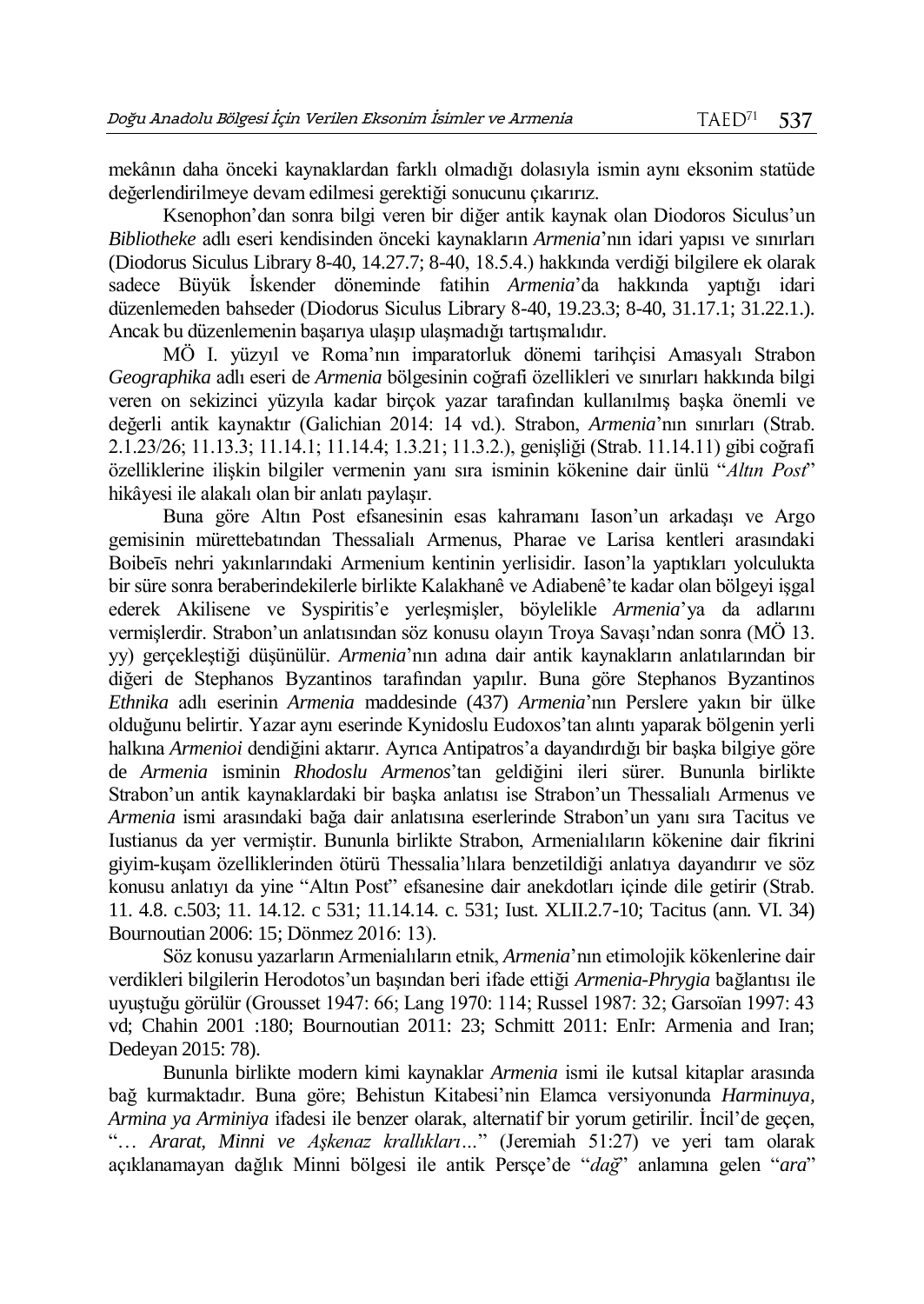kelimelerinden müteşekkil olan "*Har-minni, ḪARMinni*" kelimesinin *Armenia*'nın etimolojik kökeni olduğu ifade edilir. Nitekim söz konusu isim daha önce III. Šalmaesser'in yıllıklarında da (Mannea) geçmektedir (Easton 1897: Minni; ARAB I: 637, 739; Hewsen 2001: 29; Hassanzadeh ve Mollasalehi 2011: 408).

Bölgeye dair *Naturalis Historia* adlı eserinde bilgi veren bir diğer antik yazar Gaius Plinius Secundus'dur (*Plin. Nat. VI).* Oldukça teferruatlı, geniş ve alt bölümlerini de içeren şekilde *Armenia*'nın sınırlarını çizen yazar, kendisinden önce gelen geleneği devam ettirerek *Armenia*'yı eksonim bir adlandırma ve coğrafi bir bölge olarak tanımlar.

Bölgeye dair yapılan "*Armenia*" adlandırması daha sonraki geç dönemde de ses değişiklikleri ile devam etmiştir. "*İrmîniye/ Ermîniyye*" tanımlaması İslam tarih ve coğrafya kaynaklarında geçen bir ifadedir. Bölgede yaşayan insanların kökenlerine dair anlatılar daha çok semitik kökenlidir ve kutsal kitaplarda geçen anlatılardan kaynağını alır. "*İrmîniye/ Ermîniyye*"nin sınırlarına dair yapılan tanımlamalar oldukça geniş bir bölgeyi içerir ve yine belirli bir etnik kökene işaret etmekten ziyade aynı isimle daha önceki yüzyıllarda olduğu gibi coğrafya temelli bir adlandırma yapılır. Güney Kafkasya ve Doğu Anadolu Bölgesi'nin tamamını içine alan "*İrmîniye/ Ermîniyye*" adlandırmasında çok farklı yerler bu kavramın içine dâhil edilir. Kaynaklarda kendi içinde alt bölümlere ayrılan "*İrmîniye/ Ermîniyye*" de bu bölümleme; Büyük ve Küçük "*İrmîniye/ Ermîniyye*" olmak üzere iki bölüm şeklinde olduğu gibi, kimi kaynaklarda Birinci, İkinci, Üçüncü, Dördüncü "*İrmîniye/ Ermîniyye*" olmak üzere dört bölüm veya İç ve Dış "*İrmîniye/ Ermîniyye*" olmak üzere yine iki bölüm şeklinde de yapılır. Söz konusu alt bölümlere ayırma uygulamasında Doğu Roma/Bizans geleneği hâkimdir. (Streck-Yınanç 1964: 322 vd; Külekçi 2012: 68 vd; Gümüş 2014: 208 vd; Koyuncu 2014: 226 vd.)

#### **Sonuç**

Anadolu yarımadasını kuzeyden ve güneyden kuşatan dağ silsilelerinin birbirine iyice sokulup adeta düğüm yaptığı yer Doğu Anadolu Bölgesi'dir. Bölge, yükseltisi, iklim şartları ve morfolojik yapısı nedeniyle insan yaşamı için oldukça zorlu koşullara sahiptir. Tarihin hemen her döneminde iskân edilmesine rağmen Anadolu'nun geri kalanına kıyasla büyük medeniyetlere ev sahipliğini ancak kısa süreli yapabilmiştir. Hiç şüphesiz bunun temel nedeni yukarıda sayılan özelliklerdir.

Kadim Anadolu tarihini düşününce, bu toprakları kendisine mekân tutmuş onlarca medeniyetten geriye çok zengin tarihi ve arkeolojik materyal kalmıştır. Ancak Doğu Anadolu Bölgesi söz konusu zenginlikten payını pek az alabilmiştir. Bölgenin ilk merkezi gücü olan Urartu Krallığı'nın yıkılmasından sonra ancak büyük uygarlıkların periferisinde bir tampon bölge hüviyetinde kalmıştır. Bununla birlikte sahip olduğu engebeli topografya ve sert iklim koşullarına rağmen, Anadolu'ya hâkim konumu, Kafkaslar ve Orta Asya ile bağlantıyı sağlaması gibi özelliklerinden ötürü aynı zamanda hiçbir uygarlık bu bölgeyi göz ardı edememiş, bu durumda negatif gibi görünen pek çok özelliğine karşın Doğu Anadolu Bölgesi özelinde ortaya çıkmıştır. Doğu Anadolu'nun sahip olduğu zengin yer altı ve yer üstü kaynakları ise emperyal güçlerin ilgi duyduğu diğer özellikleridir. Doğu Anadolu coğrafyasının engebeli yapısı sadece iskân tarihine yansımamış aynı zamanda merkezi bir gücün kurulmasına engel olmuştur.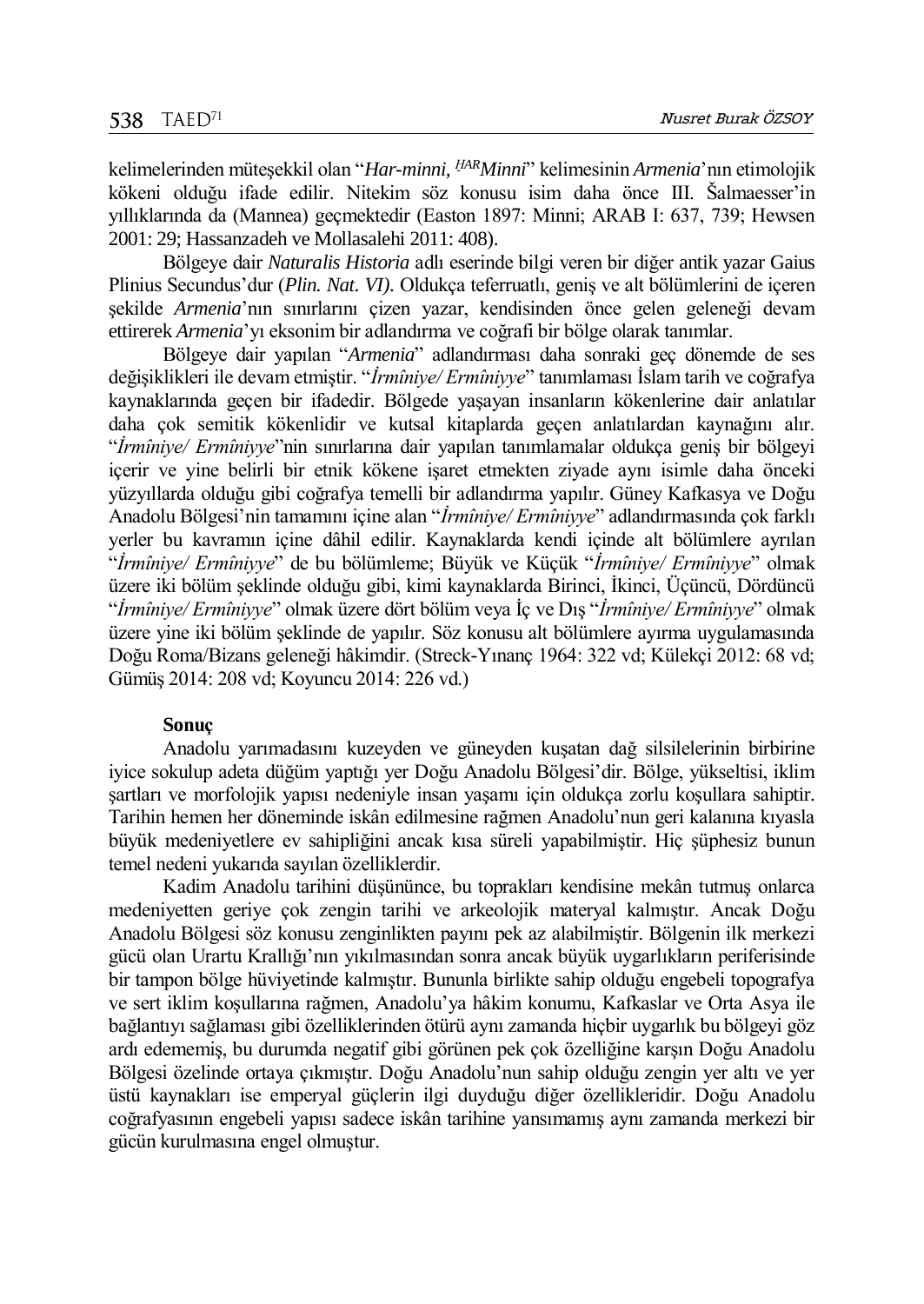Tüm bölgeye hâkim olmak, burada kat'i bir merkezi otorite kurmak tarihin her döneminde oldukça zordur. Bu yüzden Doğu Anadolu Bölgesi'nde kurulan idari yapı hep parçalı ve hep feodal kalmıştır. Onlarca halk, kültür, inanış, gelenek bazen birbirine değmeden yüzlerce yıl bir arada yaşamıştır. Engebeli coğrafi yapı insan gruplarının iletişimini ve paylaşımını zorlaştıran bir diğer husustur.

Anadolu'nun Mezopotamyalı uygarlıklar vasıtasıyla yazı ile tanışmasının hemen ardından, Doğu Anadolu Bölgesi hakkında da bilgi edinmeye başlarız. Anadolu üzerinde emperyal hedefleri olan Mezopotamyalı uygarlıklar bilgileri ve vizyonlarınca sürekli olarak Doğu Anadolu Bölgesi'ne yağma ve talan seferleri düzenlemişler, burayı adeta bedava bir iaşe kaynağı olarak görmüşlerdir. Akkad ve Aššur ile başlayan söz konusu süreç Perslerle devam etmiştir.

Bir siyasi organizasyonun emperyal ilgisinin doğal sonucu olan isimlendirme kaygısı Doğu Anadolu ile bu türden bir ilişki kuran Mezopotamyalı uygarlıkların algısı ölçüsünde gerçekleşmiştir. Etimolojik olarak kendi dillerinde yapılan bu isimlendirmeleri tam da bu sebepten ötürü eksonim isimlendirmeler olarak tanımlıyoruz. *Uruatri, Nairi* ile başlayan eksonim isimlendirmeler, *Armina*, *Harminuya*, *Armenia* ile devam etmiştir.

Söz konusu isimlendirmelerin tam olarak ne anlama geldiği tartışmalı olup bu anlamda pek çok öneri mevcuttur. Ancak şurası kesindir; tüm bu isimlerin kökeni ne olursa olsun işaret ettikleri, semiyotik olarak anlamlandırdığı coğrafya; "*Yüksek Ülke*" yani Doğu Anadolu Bölgesi'dir. Dolayısıyla yukarıdaki isimlendirmeler kaynağını bölgenin bünyesinde barındırdığı herhangi bir etnisite veya siyasi organizasyondan ziyade sahip olunan morfolojik karakterden alır. Bu bağlamda bölgenin tamamı içindekilerle beraber yani barındırdığı bütün etnik gruplar ya da topografik özelliklerle birlikte bu isimlerle anılmaktadır. Temeli morfolojik karaktere dayalı isimlendirme yapmanın altında hâkim gücün, emperyal bakış açısının umursamazlığı, tamamen sömüreceği materyale odaklanmış olması veya perspektifinin darlığı gibi pek çok sebep yatabilir.

Sebebi ne olursa olsun, yukarıda ifade edilen adlandırmaların tümü etnik veya siyasi bir adlandırma amacı taşımaz. Bu adlandırmalar, sınırları zaman zaman değişmekle birlikte aşağı yukarı belirli bir coğrafyayı tanımlar. Yani toponim bir adlandırmadır ve eksonim olarak sınıflandırılır. Bu isimlerden birisi olan *Armenia* ise bugün uluslararası literatürde Ermeni halkına isim olmuştur ve pek çok dilde Ermeniler kökenini bu isimden alan isimlerle anılırlar. Yani bölgeye zamanında verilmiş eksonim bir isim bugün bir ulusa isim olmuştur ki bunun başka pek çok örneği de mevcuttur. Ancak Ermeni halkı kendisini endonim bir isimlendirme olan *Hay* olarak adlandırır. Bu isim kökenini Ermeni tarihi ve mitolojisinin bir unsuru olan ve Ermenilerin efsanevi ataları olduğunu düşündükleri mitolojik karakter *Hayk*'tan alır. Bu bağlamda *Armenia* ismi tarihsel köken itibariyle oldukça eskidir. Dolayısıyla herhangi bir tarihsel vatan iddiası için uygun kullanışlılığa sahiptir. Ancak şurası unutulmamalıdır ki söz konusu isim bir etnisiteye vurgu yapmaz. Dolayısıyla bu isimden yola çıkarak tarihsel vatan gibi iddialar temelsiz kalacaktır. Ne Yakındoğu kaynakları ne de klasik Hellen kaynakları tarihsel olarak, geçmişten beri aynı coğrafyada yaşayan tek bir *Armenia* halkından bahsetmemektedir. Aksine pek çok antik Hellen kaynağı Ermenilerin atalarının göç yoluyla batıdan geldiğini ifade eder. Nitekim antik kaynaklarca dile getirilen bu iddia son dönemde yapılan arkeolojik, tarihi çalışmalar ve yayınlarla da desteklenmektedir. Arkaik Armenialılar olarak tanımlanabilecek insanların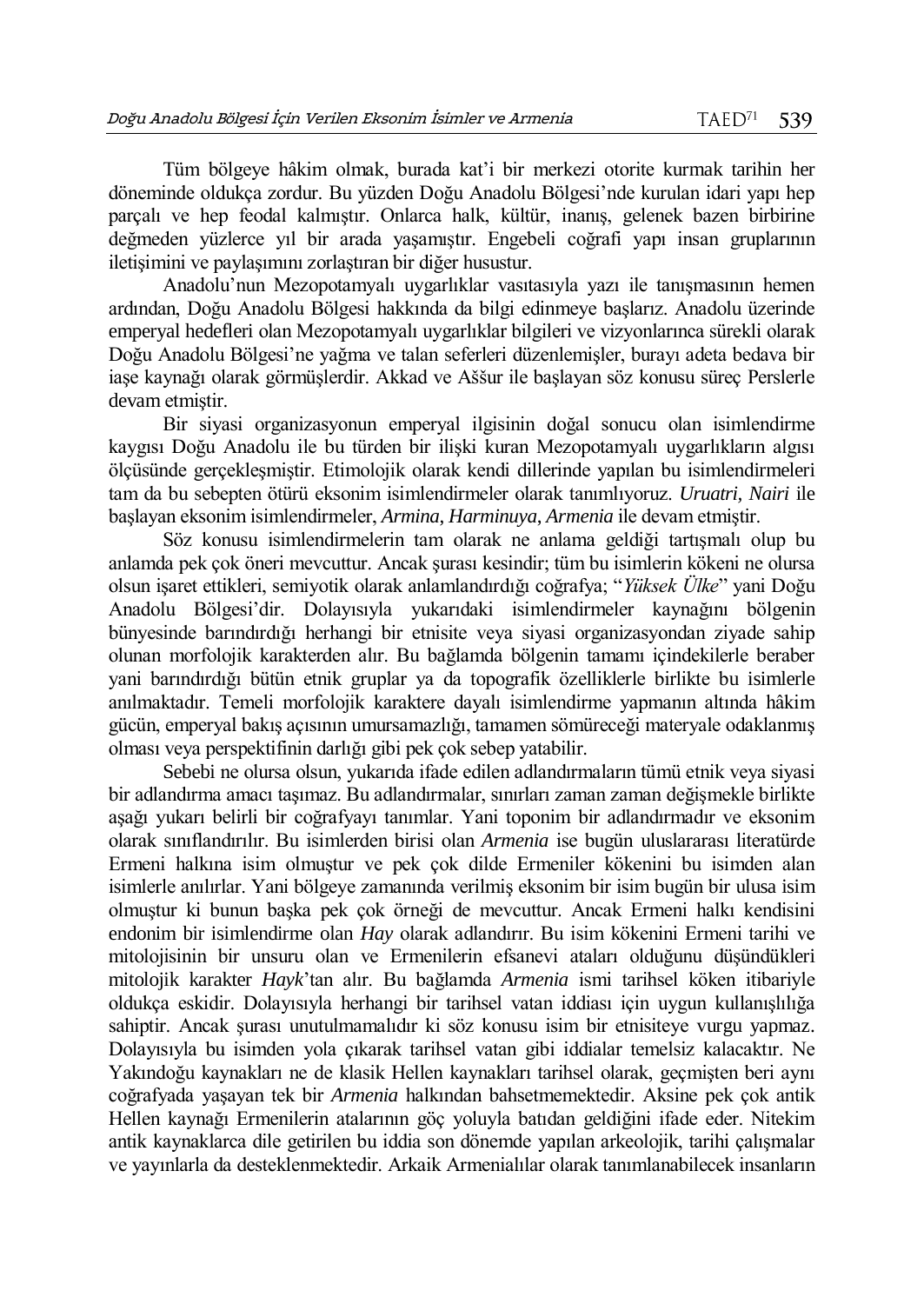Geç Demir Çağı'nda izledikleri göç yolu özellikle son dönemde yapılan kazı ve yüzey araştırması çalışmaları vasıtasıyla ortaya konulmaktadır. Bununla birlikte anavatan (*Armenian Highland*) iddiasının temelini oluşturan Doğu Anadolu Bölgesi'nde güçlü bir krallık kurmuş olan Urartular ile Ermeniler arasında veya Doğu Anadolu'nun köklü uygarlığı Hayaşa Krallığı ya da Hattiler arasında bilimsel temele oturtulan etnik, dini ya linguistik bir bağı da kurmak mümkün değildir. Hiç kimsenin tarihsel vatan iddiasında bulunamayacağı Anadolu toprakları kucağını her daim yeni gelene açmış, her yeni gelen bir diğeri ile karışarak Anadolu kültürünü ortaya koymuştur.

Bu çalışmada bölgenin isminin ilk olarak geçtiği Yakındoğu kökenli yazılı kaynaklardan yola çıkılarak, antik ve epigrafik kaynaklarla çeşitli dillerdeki çağdaş eserler temel alınmış, böylelikle Doğu Anadolu Bölgesi'nin aldığı isimlerin toponomik kökeni ve türü (eksonim/endonim) ifade edilmeye çalışılmıştır.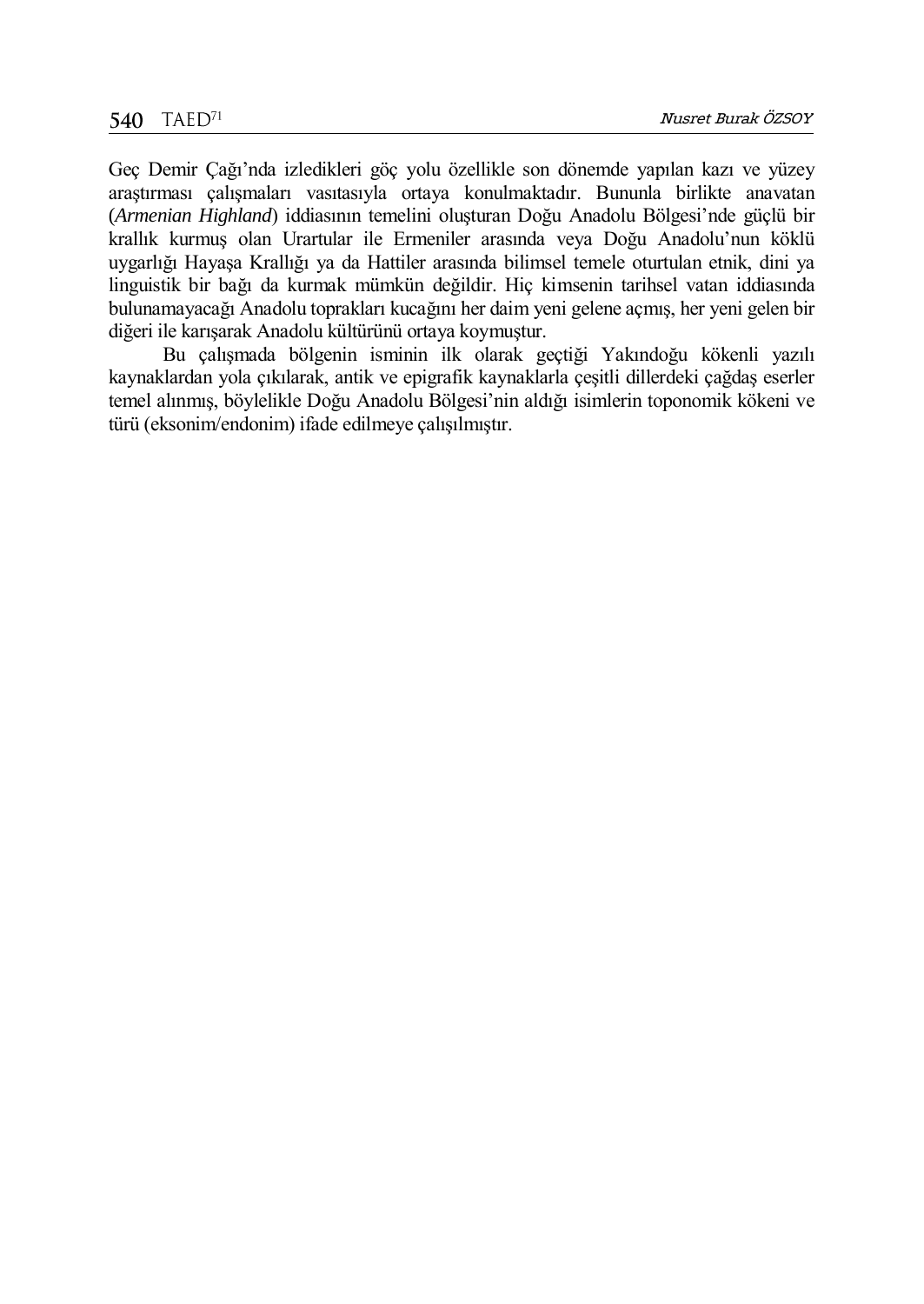#### **Kaynaklar Antik Kaynaklar**

- Cyr. (Xenophon, *Cyropaedia*). The Cyropaedia of Xenophon. C. W. Gleason. New York: Cincinnati: Chicago 1897. Xenophon Cyropaedia vol. V-VI: Books 1-4; 5-8. With an English translation by W. Miller. London, New York 1914 (The Loeb Classical Library)
- Diod. (= Diodorus Siculus, *Bibliotheke Historike*). Kullanılan Metin ve Çeviri: Diodorus of Sicily. With an English translation by R. M. Geer. London, New York 1947 (The Loeb Classical Library).
- Epitome of the Philippic History of Pompeius Trogus. Translated, with notes, by the R. J. S. Watson. London: Henry G. Bohn, York Street, Convent Garden 1853.
- FGrHist. (= Die fragmente der griechischen Historiker). Kullanılan Metin ve Çeviri: *Die fragmente der griechische Historiker*. Ed. F. Jacoby I- XV. Berlin-Leiden 1923-1958.
- Hdt. (= Herodotos, *Historiai*). Kullanılan Metin ve Çeviriler: *Herodotus*. (İng. çev. A. D. Godley). Cambridge, Mass.- London. 1920.
- Iust. (= Marcus Iulianus Iustinus, M. Iuliani Iustini *Epitoma Historiarum Philippicarum Pompei Trogi*). Kullanılan Metin ve Çeviriler: Epitome of the Philippic History of Pompeius Trogus. With an English translation by J. C. Yardley. With introduction and explanatory notes by R. Develin. Atlanta, GA 1994.
- Ksenophon, Anabasis On binlerin Dönüşü, Çev. Oğuz Yarlıgaş, Kabalcı Yay., İstanbul, 2011. Xen. Anab. (= Xenophon, *Anabasis*). Kullanılan Metin ve Çeviriler: Xenophon, Anabasis, With an English translation by C. L. Brownson, Cambridge, Harward University Press, 1922 (The Loeb Classical Library).
- MX (= Movsēs Xorenacʿi, Patmutʿiwn Hayocʿ) Khorenatsi, Moses. (1978). *History of the Armenias* (Trans. R.W. Thomson). Cambridge, Mass and London: Harward University Press.
- Plin. nat. (= G. Plinius Secundus, *Naturalis Historiae*). Kullanılan Metin ve Çeviriler: Pliny the Elder. The Natural History. With an English translation by H. Rackham, W. H. S. Jones, D. E. Eichholz, I- X. Cambridge, Mass.-London 1938- 1971 (The Loeb Classical Library).
- Steph. Byz. Ethnika (= Stephanos Byzantios, *Ethnika*). Kullanılan Metin ve Çeviriler: Stephani Byzantii, Ethnikon. Ed. A. Westermann. Libsae 1839; Stephani Byzantii Ethnica, vol. I: alpha-gamma. Ed. W. De Gruter. Berlin, 2006.
- Strab. (= Strabon, *Geographika* = Coğrafya). Kullanılan Metin ve Çeviriler: *The Geography of Strabo*. (İng. çev. by H. L. Jones). Cambridge, Mass.- London: The Loeb Classical Library. 1924; Strabon, *Antik Anadolu Coğrafyası*, Çev. A. Pekman, Arkeoloji ve Sanat Yay., İstanbul, 2009.
- Tac. ann. (=Tacitus, Annales). Kullanılan Metin ve Çeviriler: The Annals. With an English translation by J. Jackson. Cambridge, Mass.-London 1969 (The Loeb Classical Library).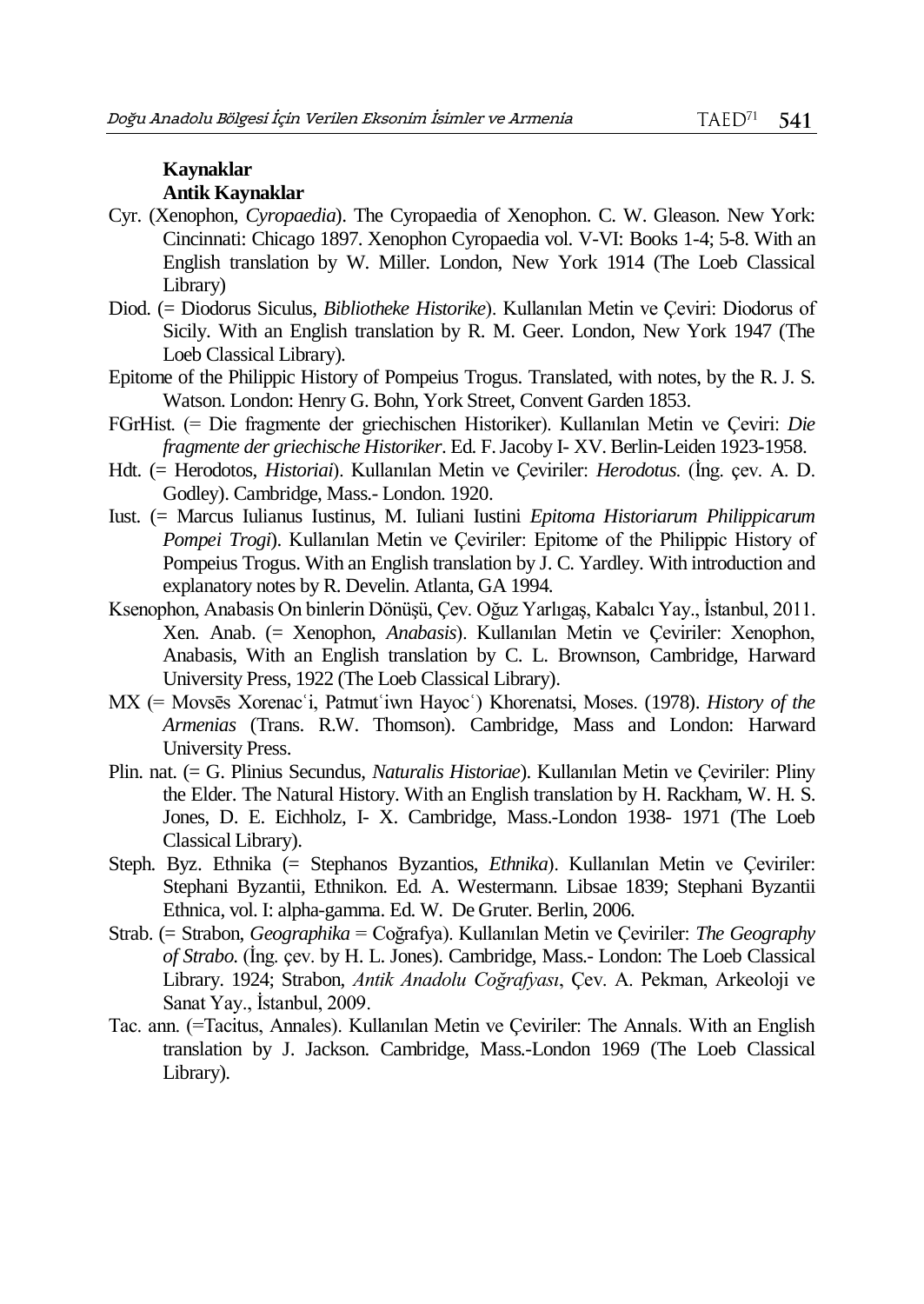#### **Epigrafik Kaynaklar**

- ARAB (= *Ancient Records of Assyria and Babylonia*) Luckenbill, Daniel, David. (1926). *Ancient Records of Assyria and Babylonia I*. Chicago: University of Chicago Press.
- Luckenbill, Daniel, David. (1927). *Ancient Records of Assyria and Babylonia II: Historical Records of Assyria from Sargon to end*. Chicago: The University of Chicago Press.

ARI (= *Assyrian Royal Inscriptions*)

- Grayson, Albert, Kirk. (1972). *Assyrian Royal Inscriptions I: From the beginning to Ashurresha-ishi I.* Records of the Ancient Near East II. Wiesbaden: Otto Harrassowitz Verlag.
- Grayson, Albert, Kirk. (1976). *Assyrian Royal Inscriptions II: From Tiglath-Pileser I to Ashur-nasir-apli II.* Records of the Ancient Near East II. Wiesbaden: Otto Harrassowitz Verlag.
- UET (= *Ur Excavation Text*) Gadd, C. John ve Legrain, Leon. (1928). *Ur Excavation Texts I: Royal Inscriptions*. London: British Museum.
- RIMA (= *Royal Inscriptions of Mesopotamia, Assyrian Periods*)
- Grayson, Albert, Kirk. (1987). *Assyrian Rulers 3rd and 2nd Millenia BC (to 1115 BC).* Royal Inscriptions of Mesopotamia, Assyrian Periods, I. Toronto: University of Toronto Press.
- Grayson, Albert, Kirk. (1991). *Assyrian Rulers of the Early First Millennium BC I (1114-859 BC)*. Royal Inscriptions of Mesopotamia, Assyrian Periods II. Toronto: Toronto University Press.
- Grayson, Albert, Kirk. (1996). *Assyrian Rulers of the Early First Millennium BC II (858-745 BC).* The Royal Inscriptions of Mesopotamia, Assyrian Period III. Toronto: University of Toronto Press.
- RIME (= Royal Inscriptions of Mesopotamia, Early Periods) Frayne, R. Douglas. (1993). *Sargonic and Gutian Periods (2334 – 2113 BC), The Royal Inscriptions of Mesopotamia, Early Periods, Vol II*. Toronto; Buffalo; London: University of Toronto Press.

#### **Modern Kaynaklar**

- Adontz, Nicolas. (1946). *Historie d'Arménie: Les Origines, du X<sup>e</sup> Siécle au VI<sup>e</sup> (Av. J.-C)*. Paris: Union Générale Arménienne de Beinfaisance.
- Adontz, Nicolas. (1970). *Armenia in the Period of Justinian (Trans. Nina G. Garsoïan)*. Lizbon: Calouste Gulbenkian Foundation.
- Archibald, H. Zofia, H., John Davies, Vincent Gabrielsen, Graham Oliver. (2011). *Hellenistic Economies.* London: Routledge.
- Arınç, Kenan. (2011). *Doğal, İktisadi, Sosyal ve Siyasal Yönleriyle Türkiye'nin İç Bölgeleri*. Eser Ofset: Erzurum.
- Asheri David, Alan Lloyd, Aldo Corcella. (2007). *A Commentary on Herodotus Books I-IV b.*  (Ed. Oswyn Murray, Alfonso Moreno). Oxford*:* Oxford University Press.
- Atalay, İbrahim, Kenan Mortan. (2006). *Türkiye Bölgesel Coğrafyası.* İstanbul: İnkılap Kitabevi.
- Barnet, Richard David ve Thomas M. Falkner. (1962). *The Sculptures of Ashur-nasir-apli II (883-859 B.C.), Tiglath-pilesar (745-727 B.C.), Esarhaddon (681-669 B.C.) from the*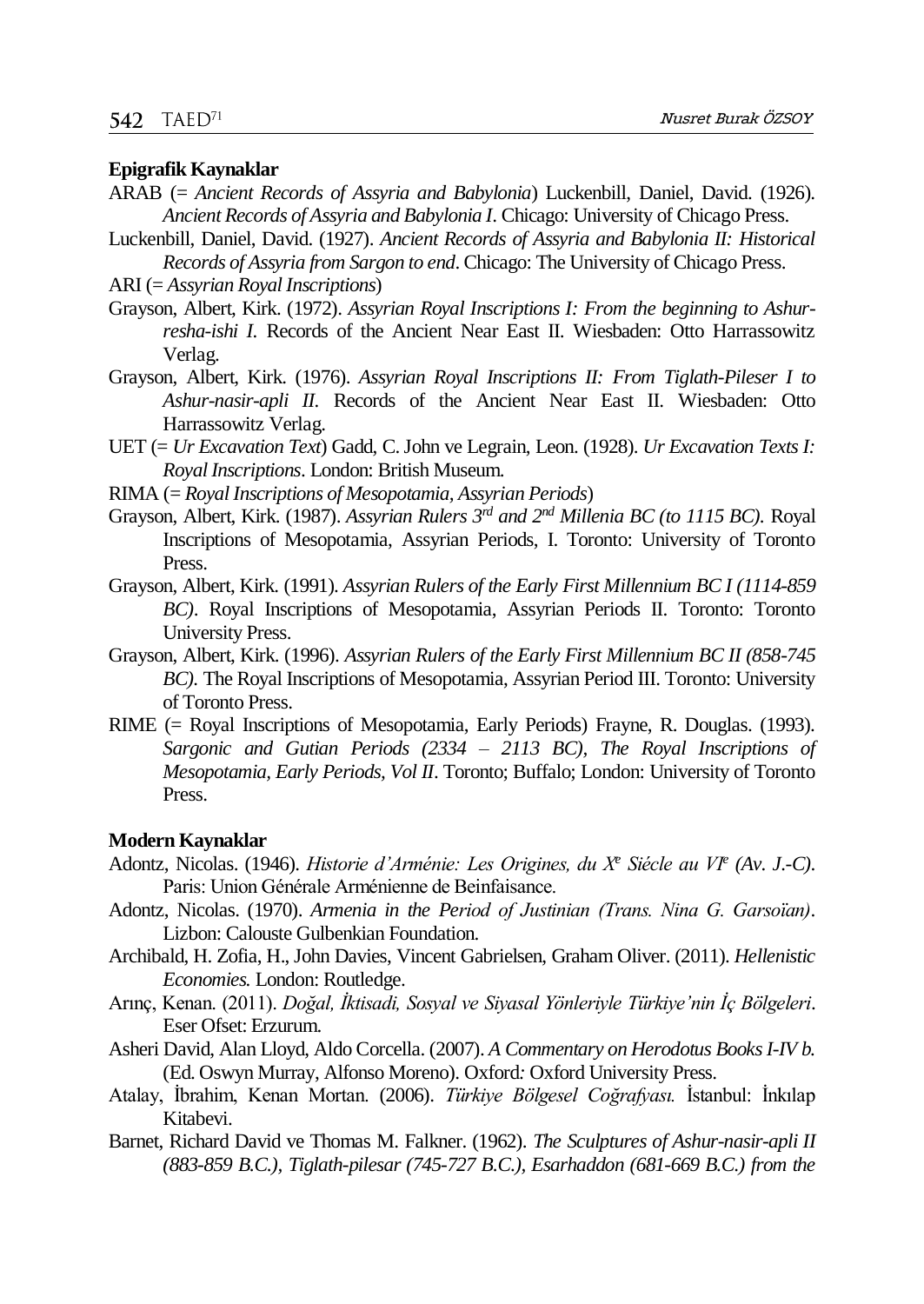*Central and South-West Palaces at Nimrud*. London: The Trustees of the British Museum.

Barnett, Richard David. (1982). "Urartu" *CAH,* III, 71, 215-365.

- Bartos-Elekes, Zsombor. (2008). "The Discussion on Terminology of the Terms Exonym and Endonym", *Review of Historical Geography and Toponomastics*, III, 5-6, 53-62.
- Baştürk, Mahmut Bilge. (2012). *Doğu Anadolu'da Demir Çağlar İnanç Sistemlerinin Arkeolojik ve Filolojik Veriler Işığında İncelenmesi* (Yayınlanmamış Doktora Tezi). ). İzmir: Ege Üniversitesi Sosyal Bilimler Enstitüsü Arkeoloji Anabilim Dalı.
- Batmaz, Atilla. (2011). *Urartu Kültürünü Oluşturan Temel Öğeler* (Yayınlanmamış Doktora Tezi). İzmir: Ege Üniversitesi Sosyal Bilimler Enstitüsü, Protohistorya ve Önasya Arkeolojisi.
- Belli, Oktay. (1978). "Urartu Sanatının Sosyo-Ekonomik Açıdan Eleştirisi Üzerine Bir Deneme". Anadolu Araştırmaları VI. İstanbul, 45-95.
- Belli, Oktay. (1982). "Urartular". *Anadolu Uygarlıkları Ansiklopedisi I*. İstanbul: Görsel Yayınlar, 139-208.
- Bournoutian, George A. (2006). *A Concise History of the Armenian People, From Ancient Times to the Present*. California: Mazda Publishers.
- Bournoutian, George A. (2011). *Ermeni Tarihi Ermeni Halkının Tarihine Kısa Bir Bakış*. İstanbul: Aras Yayıncılık.
- Briant Pierre. (2002). *From Cyrus to Alexander: A History of the Persian Empire.* (Çev*.* P. T. Daniels) Winona Lake: Eisenbrauns.
- Britannica, T. Editors of Encyclopaedia (2017, April 18). Toponymy. Encyclopedia Britannica. https://www.britannica.com/science/toponymy (Son Erişim Tarihi: 01.04.2021).
- Britannica, T. Editors of Encyclopaedia (2019, February 1). Low Countries. Encyclopedia Britannica. <https://www.britannica.com/place/Low-Countries> (Son Erişim Tarihi: 01.04.2021).
- Britannica, T. Editors of Encyclopaedia (Invalid Date). Ebla. Encyclopedia Britannica. https://www.britannica.com/place/Ebla
- Brosius, Maria. (2006). *The Persians. An Introduction*. London-New York: Routledge.
- Cameron, G. George. (1943). "Darius, Egypt, and "The Lands beyond the Sea". *Journal of Near Eastern Studies*. II, 307-313.
- Cameron, G. George. (1973). "The Persian Satrapies and Related Matters". *Journal of Near Eastern Studies* 32, 1/2. Chicago: The University of Chicago Press.
- Casabonne, Oliver. (2007). "Büyük Kral ve Persler", *ArkeoAtlas*, VI, 20-35.
- Chahin, Mark. (2001). *The Kingdom of Armenia*. London: Routledge.
- Çiğdem, S. (2000). "Başlangıçtan Eski Tunç Çağı Sonuna Kadar Erzurum ve Yöresi Geçim Kaynakları". *Atatürk Üniversitesi Sosyal Bilimler Dergisi-26.* Erzurum. 197-210.
- Çiğdem, S.- Topaloğlu, Y. (2018). "Eski Çağ'da Doğu Anadolu'nun İktisadi Hayatı Üzerine Genel Bir Değerlendirme". *Anadolu'nun Eskiçağlarında İktisadi ve Zirai Hayat*, ed. L. G. Gökçek, E. Yıldırım, O. Pekşen, İstanbul: Değişim Yayınları, 413-457
- Çiğdem, S.- Topaloğlu, Y.- M. Kılıç (2020). "Kemah'ın Tarihi Coğrafyası ve Tarihi". *Kemah Kalesi Kazıları,* ed. M. L. Kindigili. Erzincan: Erzincan Valiliği Yayınları.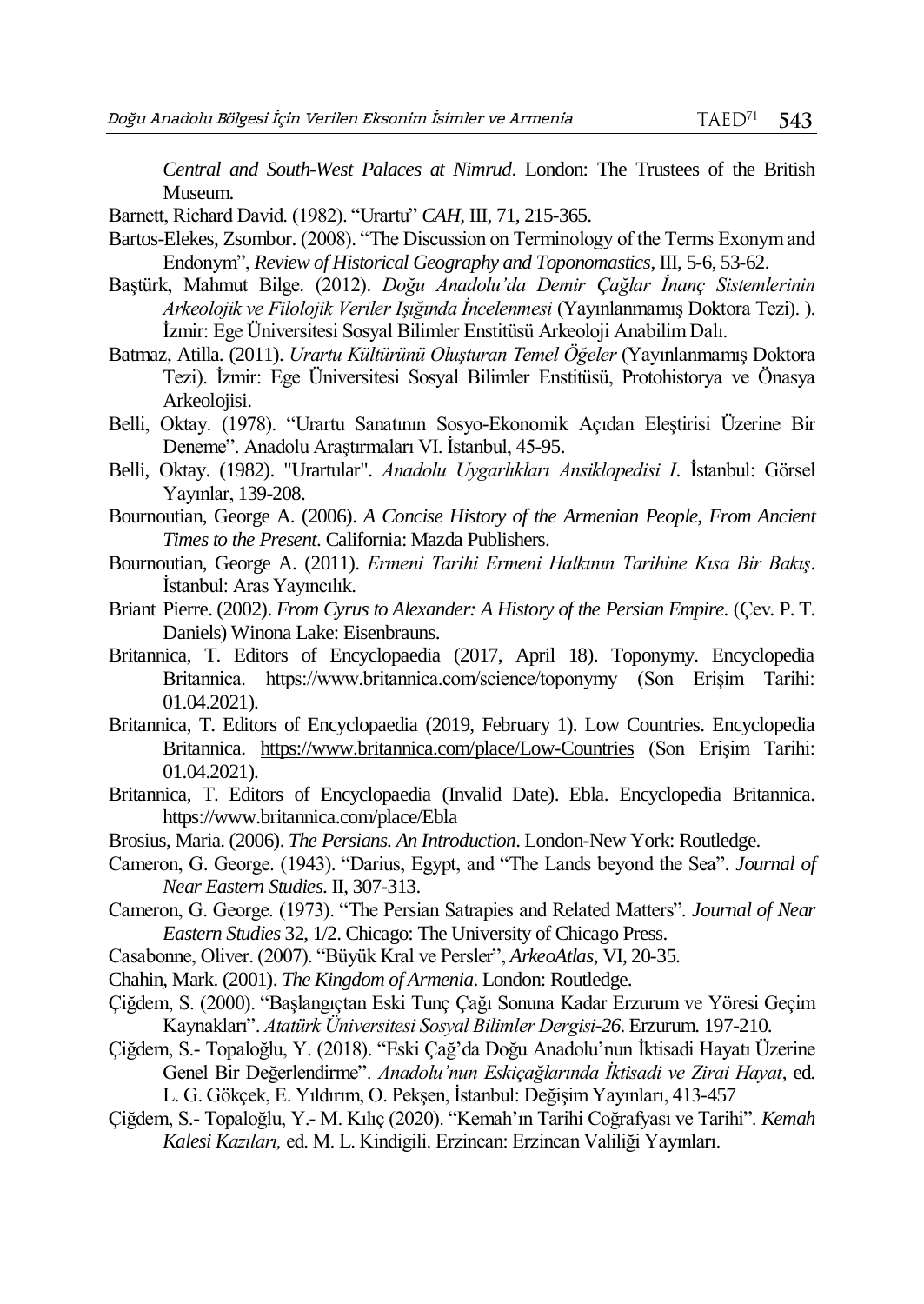- Çiğdem, Süleyman. (2007). "Urartu Krallığı'nın Doğu Karadeniz İlişkilerinde Diauehi Ülkesinin Rolü". *Atatürk Üniversitesi Sosyal Bilimler Enstitüsü Dergisi*, 9, 81-98.
- Çiğdem, Süleyman. (2008). *Gümüşhane Bölgesi'nin Tarih ve Arkeoloji Araştırmaları*. Erzurum: Gümüşhane Valiliği Yayınları 6.
- Çilingiroğlu, Altan. (1994). *Urartu Tarihi,* Bornova: Ege Üniversitesi Edebiyat Fakültesi Yayınları.
- Çilingiroğlu, Altan. (1997). *Urartu Krallığı Tarihi ve Sanatı*. İzmir: Yaşar Eğitim ve Kültür Vakfı.
- Cook, John, Manuel. (1983). *The Persian Empire*. New York: Schocken Books.
- Cook, John, Manuel. (1985). "The Rise of the Achaemenids and Establishments of their Empire". (Ed. I. Gershevitch) *CHI,* II, IV, 200-291.
- Curtis, E., John ve Nigel Tallis (Ed.). (2008). *The Balawat Gates of Ashurnasirpal II*. London: British Museum Press.
- D'jakonov, Igoŕ, Michajlovič. (1985). "Hurro-Urartian Borrowings in Old Armenian", *Journal of the American Oriental Society*, 105,4, 597-603.
- D'jakonov, Igoŕ, Michajlovič. ve S. M. Kaškaj. (1981). *Geographical Names According to Urartian Texts*. Wiesbaden: Dr. Ludwig Reichert Verlag.
- Dandamayev, Muhammad, Abdulkadyrovich. (2012). "Achaemenid Taxation". *Encyclopedia Iranica*. http://www.iranicaonline.org/articles/achaemenid-taxation (Son Erişim Tarihi: 01.04.2021).
- Dedeyan, Gérard. (2015). *Ermeni Halkının Tarihi* (Çev. Ş. Çiltaş). İstanbul: Ayrıntı Yayınları.
- Dines, Jennifer. (2004). *The Septuangit, Understanding the Bible and Its World*. London-New York: T&T Clark LTD.
- Dönmez, Şevket. (2016). *Anadolu ve Ermeniler, Kızılırmak Havzası Demir Çağı Toplumunun Doğu Anadolu Yaylasına Büyük Göçü.* İstanbul: Anadolu Öntarih Yayınları 1.
- Dussen, van der Jan. (2016). *Studies on Collingwood, History and Civilization.* Switzerland: Springer.
- Dyer, H. Thomas. (1872). "Thospi'tis" *A Dictionary of Greek and Roman Geography II* William Smith (ed.). London: John Murray, Albemarle Street.
- Easton, George, Matthew. (Ed.) (1897). *Illustrated Bible Dictionary*. London, Edinburg and New York: T. Nelson and Sons.
- Einwag, Berthold ve Otto Adelheid. (2006). Tall Bazi 2000 und 2001 Die Untersuchungen auf der Zitadelle und in der Nordstadt. *Damaszener Mitteilungen*, 15, 105-130.
- Erinç, Sırrı. (1953). *Doğu Anadolu Coğrafyası*, İstanbul: İstanbul Üniversitesi Coğrafya Enstitüsü Yayınları, cilt no:15, sayı: 572.
- Erzen, Afif. (1992). *Doğu Anadolu ve Urartular*. XX. dizi, sa. 8. Ankara: Türk Tarih Kurumu.
- Farkas, Ann. (1985). "The Behistun Relief". Gershevitch (Ed.) *The Cambridge History of Iran*, 828-831.
- Finn, Jennifer. (2011). "Gods, Kings, Men: Trilingual Inscriptions and Symbolic Visualizations in the Achaemenid Empire". *Ars Orientalis* 41, 219-275.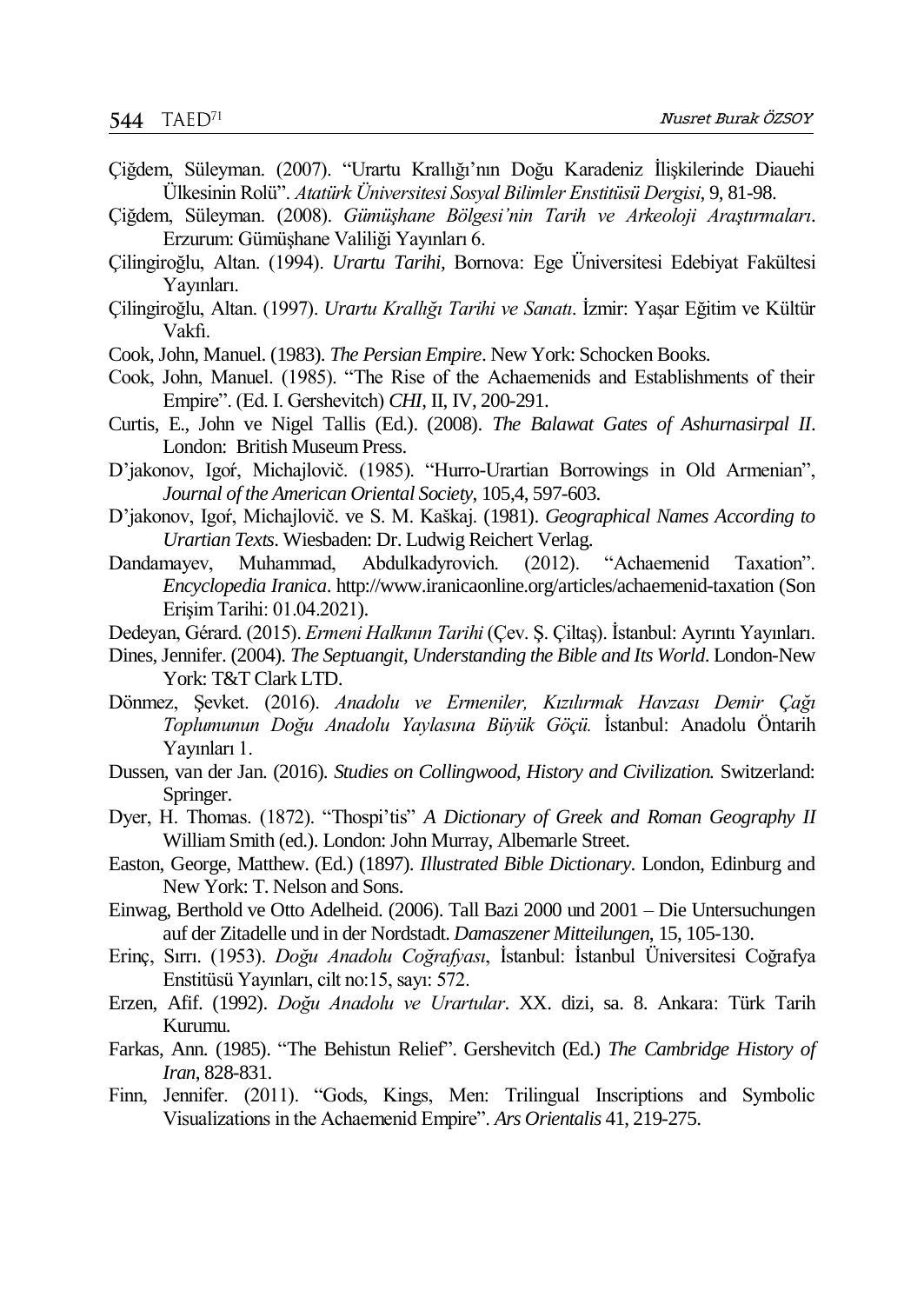- Frayne, Douglas, R. (1993). *Sargonic and Gutian Periods (2334 - 2113 BC), The Royal Inscriptions of Mesopotamia, Early Periods, II, XXV.* Toronto, Bufallo, London: University of Toronto Press.
- Frye, N., Richard. (1976). *The Heritage of Persia*. London: Weidenfeld & Nicholson.
- Gadd, Cyril, John. (1923). *The fall of Nineveh. The newly discovered Babylonian chronicle, no. 21, 901, in the British Museum*. London: Sold at the British Museum.
- Galichian, Rouben. (2014). *Historical Maps of Armenia, The Carthographic Heritage*. London: Bennet&Bloom.
- Garsoïan, Nina. (1997). "The Emergence of Armenia". *Armenian People from Ancient to Modern Times I*, (Ed.: R., G., Hovannisian). New York: St. Martin's Press, 37-62.
- Garsoïan, Nina. (2012). "Movsēs Xorenac'I". *Encyclopedia Iranica. [https://iranicaonline.org/articles/movses-xorenaci.](https://iranicaonline.org/articles/movses-xorenaci)* (Son Erişim Tarihi: 01.04.2021).
- Garstang, John. (1943). "Hittite Military Roads in Asia Minor: A Study in Imperial Strategy with a Map (Plate XVII)". *AJA*, XLVII, 35-62.
- Ghirshman, Roman. (1954). *Village Perse-Achéménide. Mémoires de la Mission Archéologique en Iran, XXXVI*. Paris: Presses Universitaires de France.
- Goetze, Albrecht. (1933). *Die Annalen des Muršiliš*. MVAeG, XXXVIII.
- Goetze, Albrecht. (1957). *Kleinasien*. Kulturgeschichte des Alten Orients: 3. Abschnitt; 1. Handbuch der Altertumswissenschaft; Abt. 3: Teil 1: Bd. 3. München: Verlag C.H. Beck, MCMLVII.
- Goodspeed, George S. (1899). "The Persian Empire from Darius to Artaxerxes". *The Biblical World*, 14, 4, 251-257.
- Greppin, John, A. C. ve D'jakonov, Igoŕ, Michajlovič (1991). "Some Effects of the Hurro-Urartian People and Their Languages upon the Earliest Armenians". *Journal of the American Oriental Society*, 111/ 4, 720- 730.
- Grousset, René. (1947). *Histoire de L'Arménie: des origines á 1071.* Paris: Payot.
- Gümüş, Nebi. (2014). "İslam Tarihi Kaynaklarında Ermeniler". *Tarihte Türkler ve Ermeniler I*. Ankara: TTK, 207-223.
- Günaltay, Şemseddin. (1951). *Yakın Şark IV, II. Bölüm, Romalılar Zamanında Kapadokya, Pont ve Artaksiad Krallıkları*. Ankara: Türk Tarih Kurumu Basımevi.
- Güngördü, Ersin. (2010). *Türkiye'nin Coğrafyası*. Ankara: Gazi Kitabevi.
- Gunter, Ann. (1982). "Representations of Urartian and Western Iranian fortress Architecture in the Assyrian Reliefs, Iran". *British Institute of Persian Studies*, 20,1, 103-112.
- Gurney, Oliver, Robert. (1973). "Anatolia c. 1750–1600 B.C". I. E. S. Edwards, C. J. Gadd, N. G. L. Hammond, & E. Sollberger (Ed.). *The Cambridge Ancient History*. London: Cambridge University Press. 228 - 255.
- Hassanzadeh, Y. ve H. Mollasalehi. "New Evidence for Mannean Art: An Assessment of Three Glazed Tiles from Qalaichi (Izirtu)" (Ed. Javier Álvarez-Mon, Mark B. Garrison) *Elam and Persia*. Winona Lake, Eisenbrauns. 407-417.
- Hewsen, H., Robert. (1997). "The Geography of Armenia". *The Armenian People from Ancient to Modern Times I* (Ed. Richard G. Hovannisian). New York: St. Martin's Press, 1-17.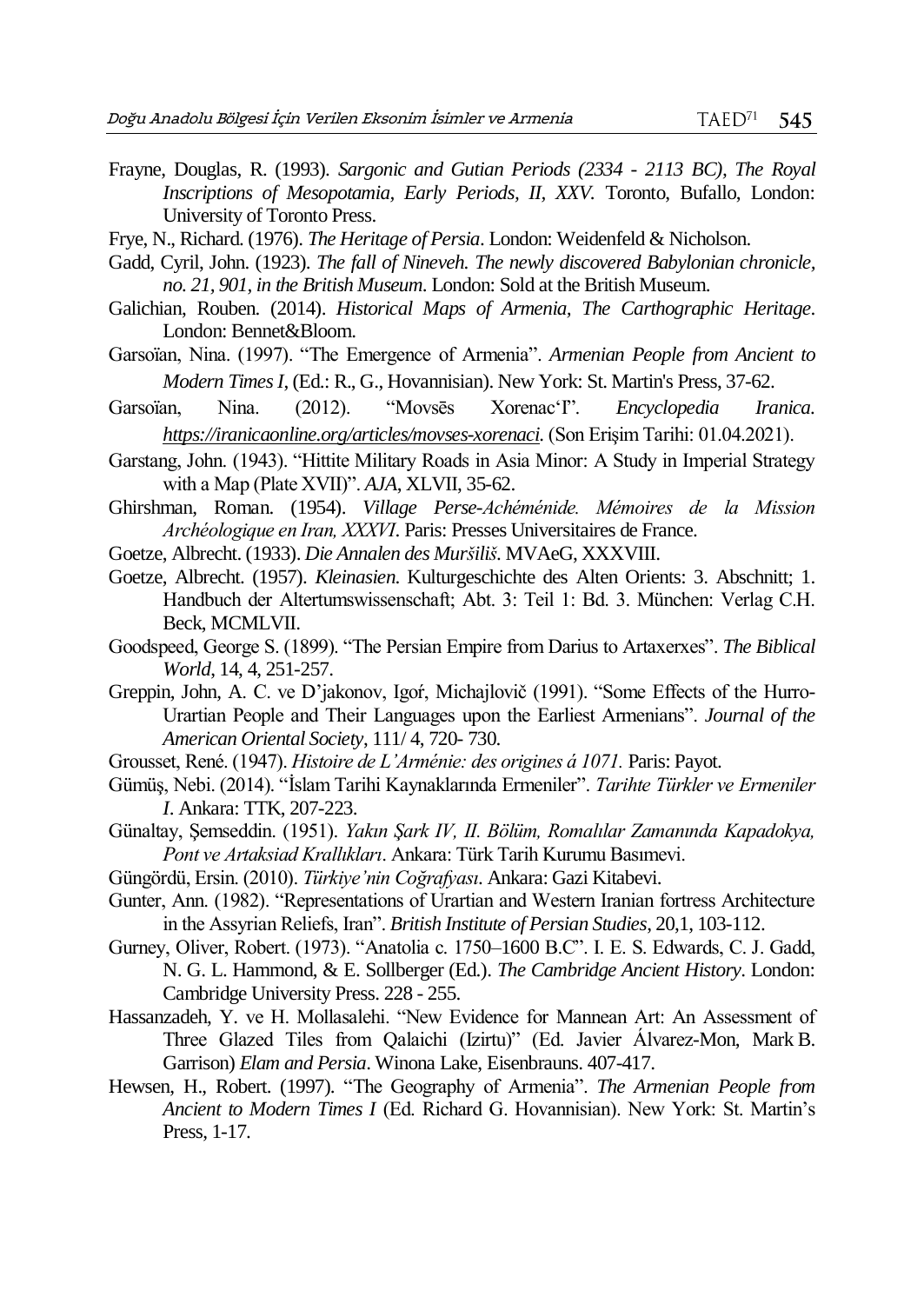- Hewsen, H., Robert. (1997). "The Geography of Armenia". *The Armenian People from Ancient to Modern Times I* (Ed. Richard G. Hovannisian). New York: St. Martin's Press, 1-17.
- Hewsen, H., Robert. (2001). *Armenia: A Historical Atlas.* London: The University of Chicago **Press**.
- Honigmann, Ernst. (1935). *Die Ostgrenze des Byzantinischen Reiches*. Bruxelles: Editions de l'Institut de Philologie et d'Histoire Orientales.
- Horowitz, Wayne. (1998). *Mesopotamian Cosmic Geography*. Winona Lake (Ind.): Eisenbrauns.
- Hovannisian, G., Richard. (ed.) (1997). *The Armenian People from Ancient to Modern Times: Volume I: The Dynastic Periods: From Antiquity to the Fourteenth Century.* New York: Palgrave Macmillan. 37-62.
- Işıklı, Mehmet ve Umut Parıltı (2019). "Doğu Anadolu'nun Geç Demir Çağı: Sorunlar ve Çözümsel Perspektifler". Orta Ve Doğu Anadolu Geç Demir Çağı: Post-Urartu, Med ve Akhaimenid İmparatorlukları (Ed. A. Özfırat, Ş. Dönmez, M. Işıklı, M. Saba). İzmir: Ege Yayınları. 181-215.
- Işıklı, Mehmet. (2000). "M.Ö. I. Bin Yılda Erzurum Bölgesi: Arkeolojik ve Yazılı Kanıtlar Işığında Diauehi Krallığı". *Güzel Sanatlar Enstitüsü Dergisi*, 6, 49-74.
- Jacobs, Bruno. (2011). "Achaemenid Satrapies". *Encyclopædia Iranica.*  [https://iranicaonline.org/articles/achaemenid-satrapies\(](https://iranicaonline.org/articles/achaemenid-satrapies)E. Tarihi: 01.04.2021).
- Johandi, Andreas. (2012). "Mesopotamian Influences on the Old Persian Royal Ideology and Religion: The Example of Achaemenid Royal Inscriptions". *Cultural, Peace and Conflict Studies Series IV: Sõna sõjast ja soda sõnast: tekste ja tõlgendusi = War of Words, Words of War: Texts and Interpretations, (ENDC Proceedings, 16)* (Ed. A. Saumets & V. Sazonov). Tartu. 159-179.
- Kalkan, Hatice. (2008). *MÖ 6-4. Yüzyıllarda Doğu Anadolu: Arkeolojik Veriler Işığında Tarihsel ve Kültürel Değerlendirme* (Basılmamış Doktora Tezi). İzmir: Ege Üniversitesi, Sosyal Bilimler Enstitüsü.
- Kanar, Mehmet. (1955). *Büyük Türkçe-Farsça Sözlük - Büyük Farsça-Türkçe Sözlük*. Tahran: Şirin Yayıncılık.
- Kaups, Matti. (1966). "Finnish Place Names in Minnesota: A Study in Cultural Transfer" *The Geographical Review*, 56, 3, 377-397.
- Kaya, Mehmet Ali. (2018). "Anadolu'da Pers Satraplıkları: Kuruluş, Yönetim ve Etnik Yapı", *Cedrus*, 6, 159 - 179.
- Kent, Grubb, Roland. (1953). *Old Persian.* American Oriental Series, 33. New Haven (Conn.): American Oriental Society.
- Kent, Grubb, Roland. (1953). *Old Persian: Grammar, Texts, Lexicon.* New Haeven: American Oriental Society.
- King, William, Leonard ve Reginald Campbell Thompson. (1907). *The Sculptures and Inscription of Darius the Great on the Rock of Behistun in Persia*. London: British Museum.
- Kipfer, Barbara, Ann. (2000). *Encyclopedic Dictionary of Archaeology*. New York: Springer Science + Business Media.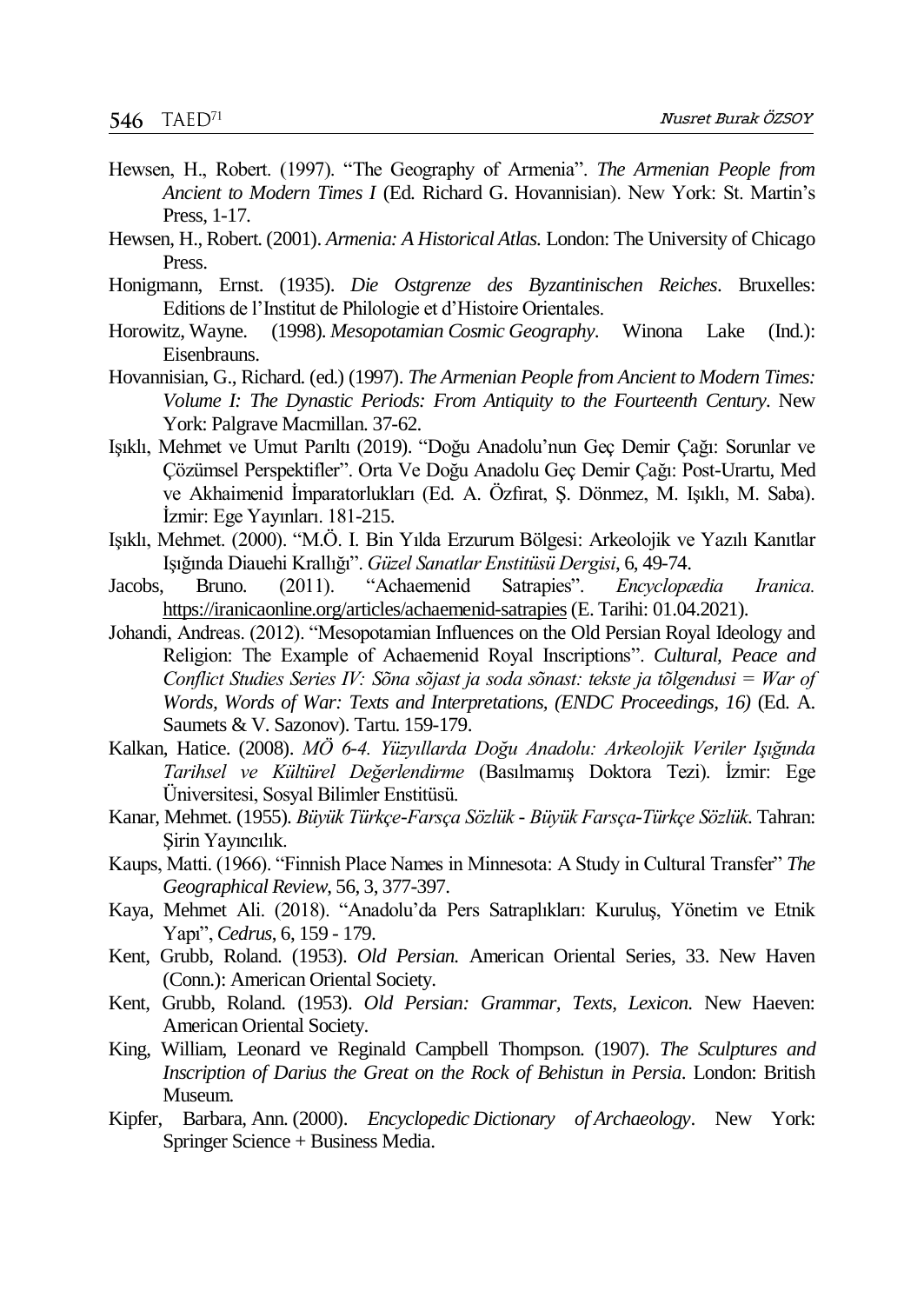- Köroğlu, Kemalettin. (2011). "Urartu: Krallık ve Aşiretler". *Urartu- Doğu'da Değişim* (Ed. Kemalettin Köroğlu – Erkan Konyar). İstanbul: Yapı Kredi Yayınları.
- Köroğlu, Kemalettin. (2012). *Eski Mezopotamya Tarihi, Başlangıçtan Perslere Kadar*. İstanbul: İletişim Yayınları.
- Koyuncu, Mevlüt. (2014). "İslam Coğrafyacılarına Göre İrminiyye". *Tarihte Türkler ve Ermeniler I*. Ankara: TTK, 225-231.
- Kroll, Stephan. (1984a). "Die Keramik". *Bastam II: Ausrabungen in den Urartäischen Anlagen 1978-1977* (ed. W. Kleiss). Berlin, 165-173.
- Kroll, Stephan. (1984b). "Urartus Untergang in anderer Sicht". *Istanbuler Mitteilungen* 34, 151-170.
- Kuhrt, Amélie. (2007). *The Persian Empire. A Corpus of Sources from the Achaemenid Period I-II*. London: Routledge.
- Kuhrt, Amélie. (2010). *Eski Çağ'da Yakındoğu I-II.* (Çev. Dilek Şendil). İstanbul: Türkiye İş Bankası Kültür Yayınları.
- Külekçi, Cahit. (2012). *İslam Tarihinde Ermeniler ve Ermenistan Fetihleri (Hulefâ-yi Râşidîn ve Emevîler Dönemi)*. İstanbul: DBY Yayınları.
- Kurkjian M. Vahan. (1958). *A History of Armenia.* Armenian General Benevolent Union of America.
- Lang, David, Marshall ve Charles Burney. (1971). *The peoples of the hills: Ancient Ararat and Caucasus, History of Civilization Series*. London: Weidenfeld & Nicolson.
- Lang, David, Marshall. (1970). *Armenia, Cradle of Civilization.* London: George Allen & Unwin Ltd.
- Lehmann-Haupt, Carl, Ferdinand, Friedrich. (1910-1926). *Armenien Einst und Jetzt I-II: Reisen und Forschungen*. Berlin: Behr.
- Lehmann-Haupt, Carl, Ferdinand, Friedrich. (1928-35). *Corpus Inscriptionum Chaldicarum I-II*. Berlin- Leipzig: Walter de Gruyter GmbH.
- Lehmann-Haupt, Carl, Ferdinand, Friedrich. (1931). *Armenien Einst Und Jetzt III: Reisen und Forschungen*. Berlin: Behr.
- Luckenbill, Daniel, David. (1912). "Inscriptions of Early Assyrian Rulers" *AJSLL*, XXVIII, 3, 153-203. Chicago: The University of Chicago Press.
- Luckenbill, Daniel, David. (1924*). The Annals of Sennacherib*. Oriental Institute Pub. II. Chicago: University of Chicago Press.
- Luckenbill, Daniel, David. (1927) "Notes on the Assyrian Historical Texts" *JNES*, 43, 3, 208-  $225.$  "
- Mansel, Müfid, Arif. (1999). *Ege ve Yunan Tarihi*, Ankara: Atatürk Kültür, Dil ve Tarih Yüksek Kurumu Türk Tarih Kurumu Yayınları, XII, 8.
- Marquart, Joseph. (1930). *Südarmenien und die Tigrisquellen nach Griechischen und Arabischen Geographen*. Wien: Mechitharisten-Buchdruckerei.
- Marzahn, Joachim "Eight-sided prism with foundation inscription of Tiglath-pileser I (1114- 1076 B.C.)" (Ed. P. O. Harper, E. Klengel-Brant, J. Aruz and K. Benzel). *Discoveries at Ashur on the Tigris- Assyrian Origins, Antiquities in the Vorderasiatisches Museum*, *Berlin*. New York: The Metropolitan Museum of Art. 122–124.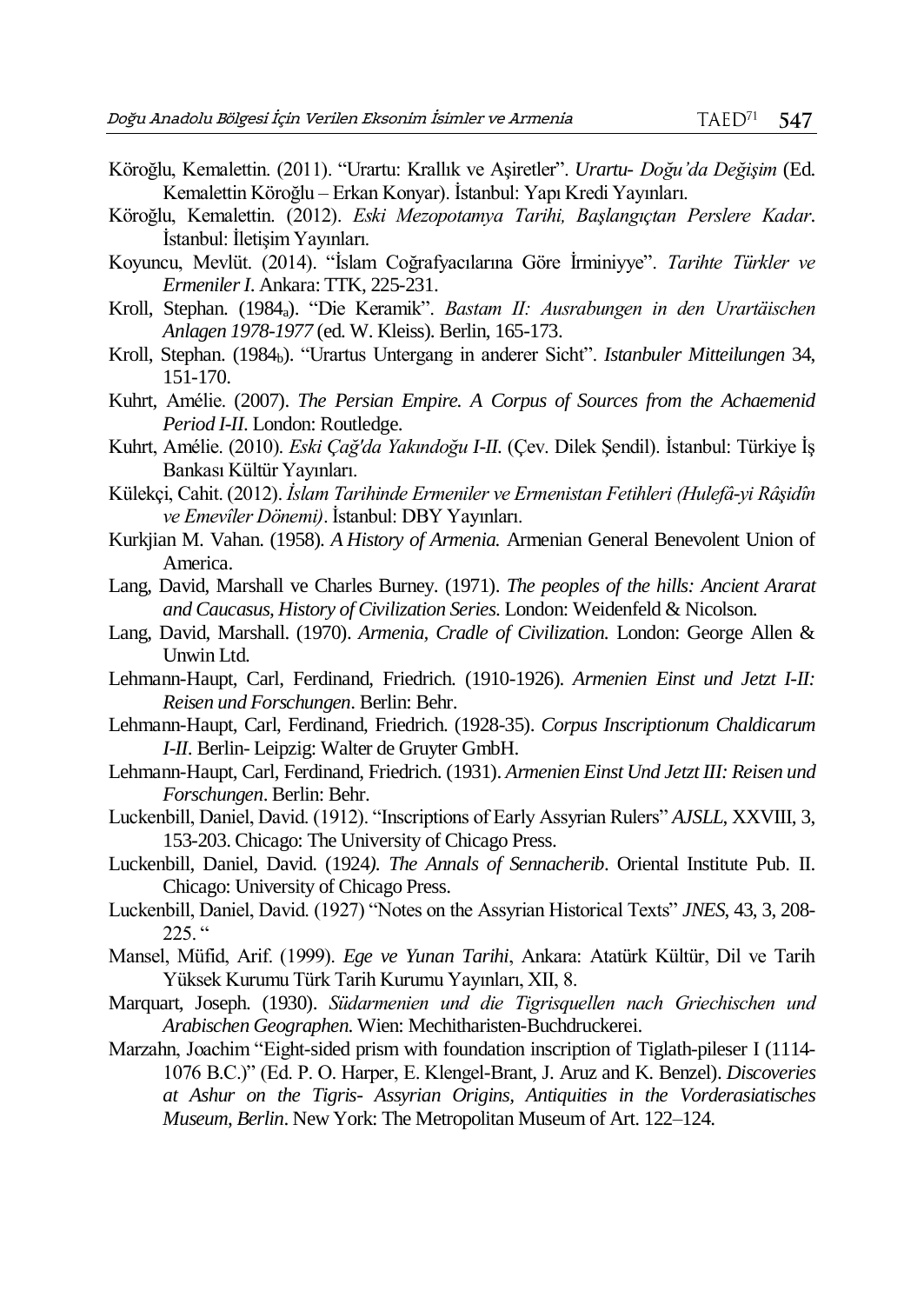- Matiossian, Vartan. (2009). "Azzi-Hayasa on the Black Sea? Another Puzzle of Armenian Origins". *Armenian Pontus. The Trebizond-Black Sea Communities* (Ed. R.G. Hovannisian). California, 67-77.
- Matthiae, Paolo ve Nicolό Marchetti. (2013). "In Search of an Explanatory Model for the Early Syrian State of Ebla". *Ebla and its Landscape. Early State Formation in the Ancient Near East (Ed. P. Matthiae & N. Marchetti)*. Walnut Creek, CA: Left Coast Press, 459-462.
- McDavid, I., Raven. (1958). Linguistic Geograpllic and Toponymic Research. *Names*, *6(2)*  65-73.
- Melikˊišvili, A., Giorgi. (1960). *Urartskie Klinoobraznye Nadpisi*. Moskova: Izdatelʹstvo Akademii nauk SSSR.
- Merhav, Rivka ve Oktay Belli. (1991). *Urartu - A Metalworking Center in the First Millenium B.C.E*. XII. Jerusalem: Israel Museum.
- Messerschmidt, Leopold, Otto Weber, Friedrich Delitzsch, Otto Schroeder. (1911-22). "Keilschriften aus Assur historischen Inhalts" *WVDOG*, 16, 37. Leipzig: J.C. Hinrichs.
- Mitchell, Christine. (2015). "The Testament of Darius (DNA/DNB) and Constructions of Kings and Kingship in 1-2 Chronicles". *Political Memory in and after the Persian Empire*. Atlanta: SBL Press, 363-380.
- Munn-Rankin, Joan, Margeret. (1975). "Assyrian Military Power 1300-1200 B.C.". *The Cambridge Ancient History*. Cambridge: Cambridge University Press. 274 -306.
- Oelsner, J. (1999/2000). "Rezenzionen". *Archiv für Orientforschung* 46/47: 373-380.
- Olmstead, Albert, Ten, Eyck. (1948). *History of the Persian Empire*. Chicago: University of Chicago Press.
- Olmstead, Albert, Ten, Eyck. (1964). *History of Assyria*. New York and London: Charles Scribner's Sons.
- Oppenheim, Leo, A. (1956). "The Interpretation of Dreams in the Ancient near East. With a Translation of Assyrian Dream Book", *Transactions of the American Philosophical Society-New Series* 46-3, 179-373.
- Otto, Adelheid. (2006). "Archaeological Perspectives on the Localization of Naramsin's Armanum". *Journal of Cuneiform Studies* LVIII, 1-26.
- Özdoğan, Mehmet. (2005). "Günümüz Sorunlarına Geçmişte Çözüm Aramak. Politik Bir Araç Olarak Arkeoloji". *Arredamento Mimarlık.* 87-91.
- Özdoğan, Mehmet. (2006). *Arkeolojinin Politikası ve Politik bir Araç olarak Arkeoloji.*  İstanbul: Arkeoloji ve Sanat Yayınları.
- Özfırat, Aynur vd. (2019). *Orta ve Doğu Anadolu Geç Demir Çağı: Post-Urartu, Med Ve Akhaimenid İmparatorlukları*. İzmir: Ege Yayınları.
- Parpola, Simo, Kimmo Koskenniemi, C H W Johns, Knut Leonard Tallqvist. (1970). *Neo-Assyrian Toponyms*, Alter Orient und Altes Testament Bd. 6. Kevelaer: Butzon & Bercker.
- Payaslian, Simon. (2007). *The History of Armenia, From the Origins to the Present*. New York: Palgrave Macmillan
- Payne, R. Margaret. (2006). *Urartu Çivi Yazılı Belgeler Kataloğu*. İstanbul: Arkeoloji ve Sanat Yayınları.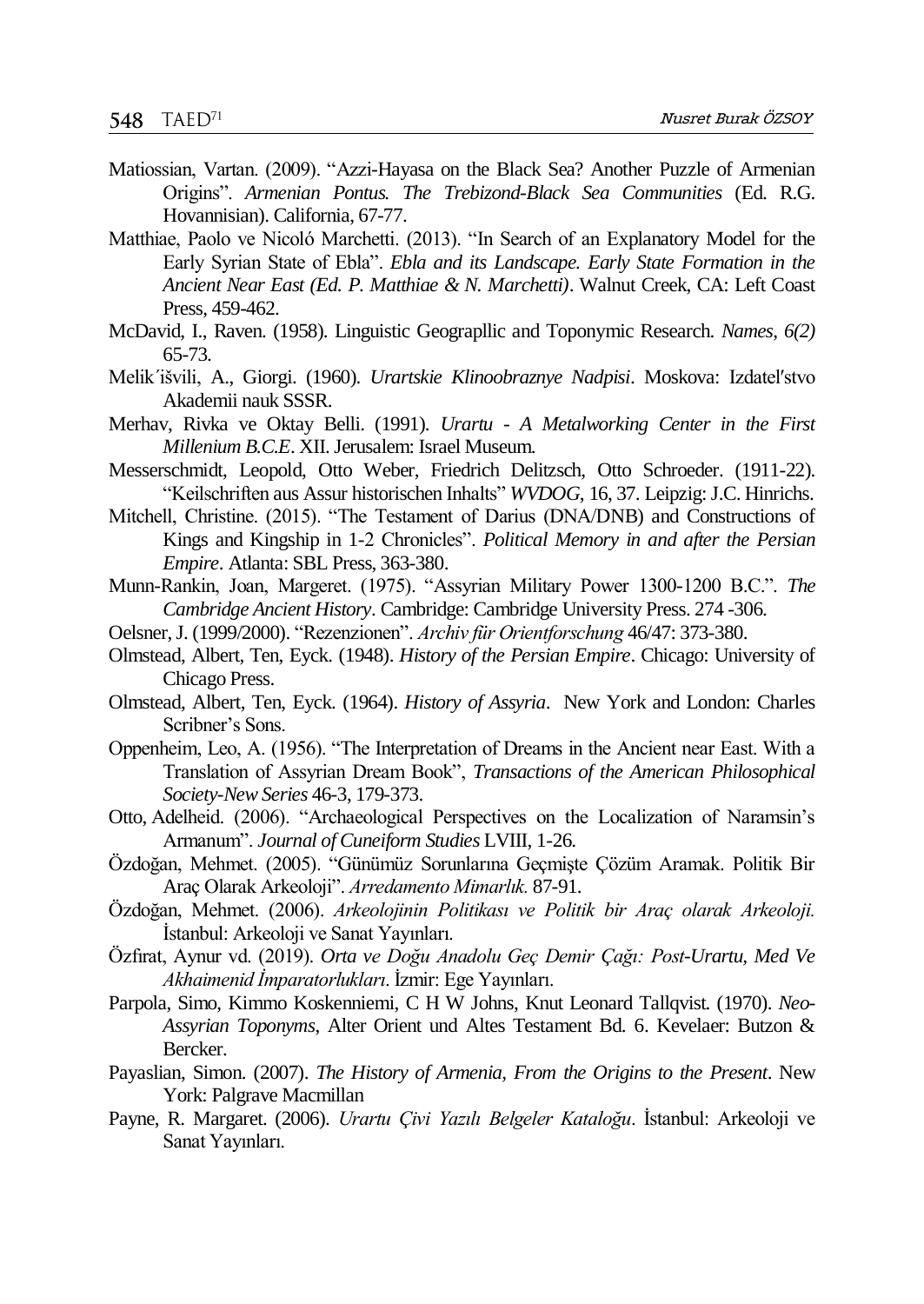- Pehlivan, Mahmut. (1991a). *Hayaşa (MÖ XV. ve XIII. Yüzyıllarda Kuzey-Doğu Anadolu)*. Erzurum: Atatürk Üniversitesi Fen-Edebiyat Fakültesi Yayınları No. 121.
- Pehlivan, Mahmut. (1991b). *Daya(e)ni/Diau(e)hi,* (*Uruatri-Nairi Konfederasyon Döneminden Urartu'nun Yıkılışına Kadar)*. Erzurum. Atatürk Üniversitesi Fen-Edebiyat Fakültesi Yayınları No. 124.
- Perko, Drago vd. (2017). Exonyms and other geographical names. *Acta geographica Slovenica*, 57/1, 99-107.
- Petrosyan, Armen. (2007). "The Problem of Identification of the Proto-Armenians: A Critical Review". *Journal of the Society for Armenian Studies*, 16, 25-66.
- Petrosyan, Armen. (2009). "Forefather Hayk in the Light of Comparative Mthology". *The Journal of Indo-European Studies* 37/1-2, 155-163.
- Petrosyan, Armen. (2012). "Armenia and Ireland: Myths of Preshistory". *Ireland and Armenia. Studies in Language, History and Narrative* (Ed. M. Formin - A. Jivanyan – S. Mac Mahtuna). Washington: Institute for the Study of Man.
- Piotrovskiĭ, Boris, Borisovich. (1967). *Urartu: The Kingdom of Van and its Art*. New York: F.A. Praeger.
- Piotrovskiĭ, Boris, Borisovich. (1969). *The Ancient Civilization of Urartu*. New York: Cowles Book Co.
- Potts, T. Daniel. (2007). "Darius and Armenians". *Iranistik 9-10,* 133-146.
- Powicke, Frederick, Maurice. (1954). "The Place-Names of Cumberland". *The English Historical Review,* 69, 271, 311-313.
- Redgate, Anne, Elizabeth. (2000). *The Armenians*. Oxford: University Press.
- Rice, Talbot, Tamara. (1957). *The Scythians.* New York: Frederick A. Praeger Inc. Pub.
- Rollinger, Robert. (2007). "Med Krallığı". *Arkeoatlas*, 6, 8‐18.
- Rollinger, Robert. (2008). "The Median 'Empire', The End of Urartu and Cyrus The Great's Campaign in 547 (Nabonidus Chronicle II, 16)". *Ancient West and East*, 7*,* 51-65.
- Root, Cool, Margaret. (1979). "The king and kingship in Achaemenid Art: Essays on the Creation of an Iconography of Empire". *Acta Iranica* 19. Leiden: Diffusion, EJ Brill.
- Russel, H.F. (1984). "Shalmaneser's Campaign to Urarṭu in 856 B.C. and the Historical Geography of Eastern Anatolia According to the Assyrian Sources". *Anatolian Studies*, 34, 171-201.
- Russel, R. James. (1997). "The Formation of the Armenian Nation" *The Armenians People from Ancient to Modern Times, I. New York: Palgrave Macmillan*, 19-35.
- Russel, R., James. (1987). *Zoroastrianism in Armenia (Ed. Richard N. Frye).* Cambridge; MA; London; Department of Near Eastern Languages and Civilizations-Harvard Iranian Series.
- Salvini, Mirjo. (1967). *Nairi e Ur(u)atri: Contributo alla storia della formazione del regno di Urartu*. Incunabula Graeca v. 16. Roma: Edizioni dell'Ateneo.
- Salvini, Mirjo. (1995). *Geschichte und Kultur der Urartäer*. Darmstadt: Wissenschaftliche Buchgesellschaft.
- Salvini, Mirjo. (2006). *Urartu Tarihi ve Kültürü*. İstanbul: Arkeoloji ve Sanat Yayınları.
- Salvini, Mirjo. (2011). "Urartu Tarihine Genel Bir Bakış". *Urartu: Doğu'da Değişim*. İstanbul: Yapı Kredi Yayınları, 74-101.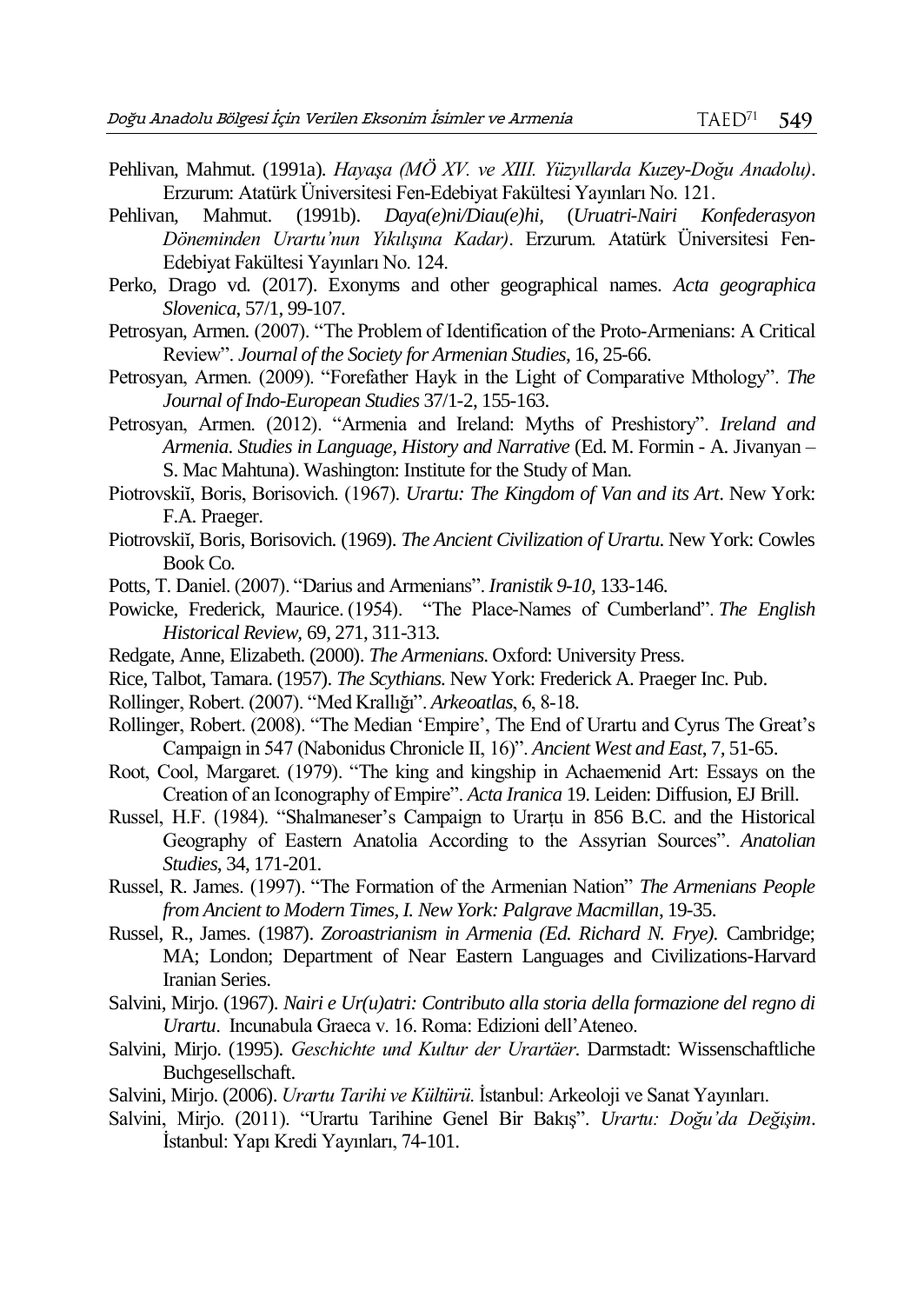- Sarıkaya, Sevgi. (2015). *Pers İdari Sistemi Perspektifinde Bir Satraplık Merkezi Daskyleion* (Yayınlanmamış Doktora Tezi). Antalya: Eskiçağ Dilleri ve Kültürleri Ana Bilim Dalı.
- Sarıkaya, Sevgi. (2016). "Anadolu'da Pers Satraplık Sistemi". *Cedrus* IV, 75-90.
- Schmidt, Rudiger. (1991). *The Bisitun Inscriptions of Darius the Great: Old Persian Text*. Corpus Inscriptionum Iranicarum, Inscriptions of Ancient Iran I, The Old Persian Inscriptions I. London: School of Oriental and African Studies.
- Schmidt, Rudiger. (2011). "Armenia and Iran i. Armina, Achaemenid province Armenia and Iran". *Encyclopedia Iranica*, II/4, 417-418; https://iranicaonline.org/articles/armenia-i (Son Erişim Tarihi: 01.04.2021).
- Schmidt, Rudiger. (2014). "Achaemenid Dynasty". *Encyclopedia Iranica* I/4, 414-426; http://www.iranicaonline.org/articles/achaemenid-dynasty. (Son Erişim Tarihi: 01.04.2021).
- Sevin Veli. (2007). *Anadolu'nun Tarihi Coğrafyası*. Türk Tarih Kurumu
- Sevin, Veli (2012). "Van Bölgesi'nde Post-Urartu Dönemi: Yıkıntılar Üzerinde Yeni Bir Yaşam". *Belleten* 76, 276, 351-368.
- Sevin, Veli. (1979). *Urartu krallığının Tarihsel ve Kültürel Gelişimi*. (Yayınlanmamış Doçentlik Tezi). İstanbul: İstanbul Üniversitesi Edebiyat Fakültesi.
- Shahbazi, A., Shapur. (2005). "The History of the Idea of Iran", *Birth of the Persian Empire I* (Ed. Vesta Sarkhosh Curtis Sarah Stewart). London-New York: I. B. Tauris & Co Ltd, 100-111.
- Sina, Aysen. (2008). "İlkçağ Tarih Yazımının Batı Anadolulu Öncüleri: III-Miletoslu Hekaitos". *Ankara Üniversitesi Dil ve Tarih Coğrafya Fakültesi Tarih Bölümü Tarih Araştırmaları Dergisi*, 27, 44, 113-166.
- Sinclair, A. Thomas. (1987-1990). *Eastern Turkey: An Architectural and Archaeological Survey, I-IV*. London: Pindar Press.
- Sivas, Hakan. (1991). *Urartu ile İlgili Asur Kaynakları*. Basılmamış Yüksek Lisans Tezi. İstanbul: İstanbul Üniversitesi Sosyal Bilimler Enstitüsü
- Smith, Adam. (2012). "The Prehistory of the Urartian Landscape". *Biainili-Urartu: The Proceedings of the Symposium Held*. Munich. 39-52.
- Smith, William (ed). (1870-1872). *A Dictionary of Greek and Roman Geography I-II*. *Various Writers.* London: John Murray, Albemarle Street.
- Stewart, George Rippey. (1975). *Names of Globe*. London: Oxford University Press.
- Streck, M. ve Mükrimin Halil Yınanç. (1964). "Ermeniye". *Millî Eğitim Bakanlığı İslam Ansiklopedisi* IV, 317-326.
- Tanyu, Hikmet. (1988). "Ağrı Dağı". *Diyanet İslam Ansiklopedisi I*. İstanbul: TDV İslam Araştırmaları Merkezi, 481, 482.
- Tarhan, M., Taner. (1978). *M.Ö. XIII. Yüzyılda "Uruatri" ve "Nairi" Konfederasyonları*, (Yayınlanmamış Doçentlik Tezi). İstanbul: İstanbul Üniversitesi Edebiyat Fakültesi.
- Tarhan, M., Taner. (1980). "Urartu Devleti'nin "Kuruluş" Evresi ve Kurucu Krallardan "Lutipri=Latupri" Hakkında Yeni Görüşler". *AnAr*, VIII, 69-114.
- Tarhan, M., Taner. (1986). "Urartu Devleti'nin Yapısal Karakteri". *IX. Türk Tarih Kongresi*. Ankara: Türk Tarih Kurumu. 285-301.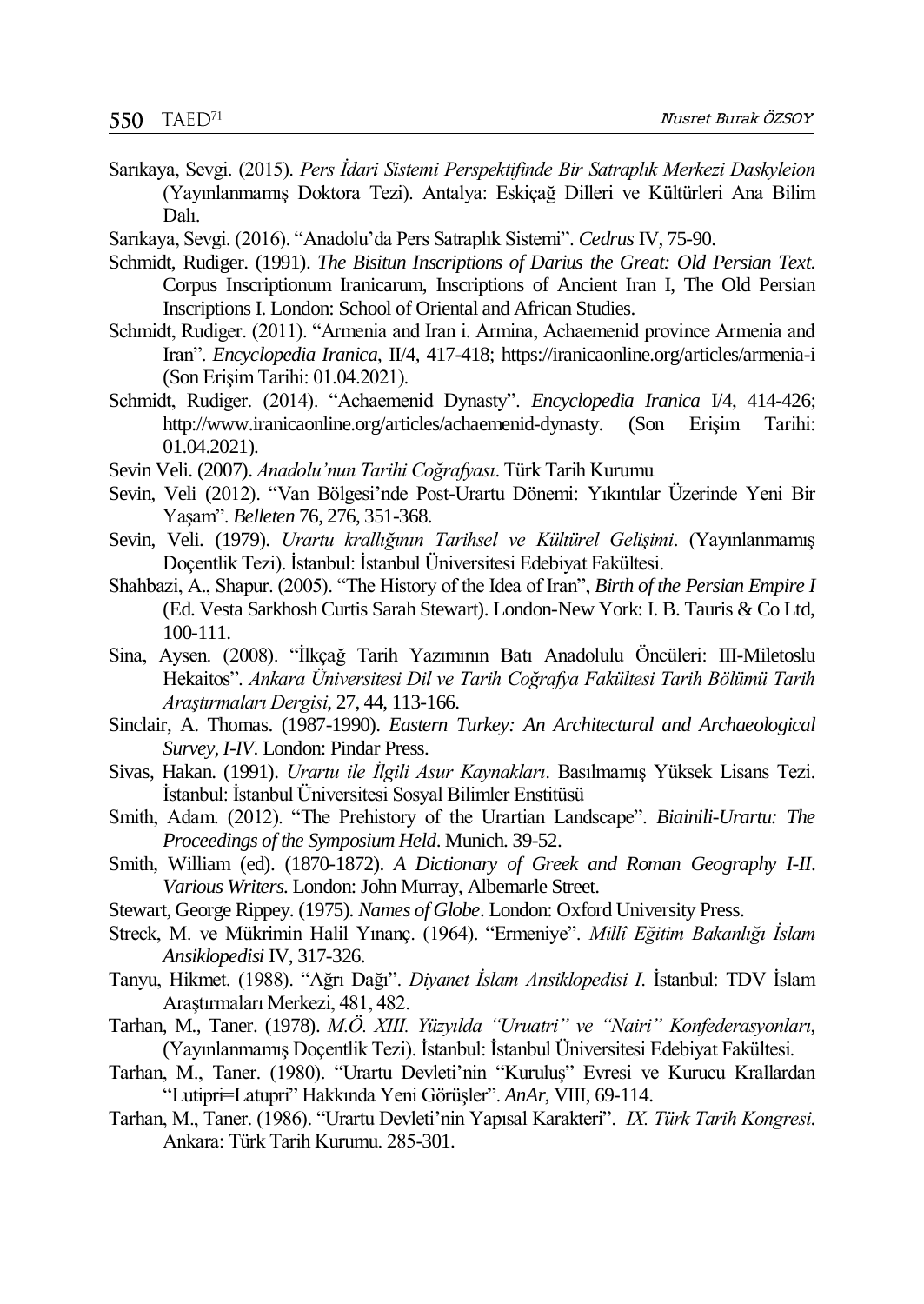Tarkan, Tevfik. (1974). "Ana Çizgileriyle Doğu Anadolu Bölgesi" *Erzurum ve Çevresi, Atatürk Üniversitesi 50. yıl Armağanı-I.* Erzurum: Atatürk Üniversitesi Yayınları, 7-22.

Tent, Jan. (2015). "Approaches to Research in Toponymy", *Names*, 63, 2, 65-74.

- Teraman-Hepdinçler, Özel. (2019). "İdeolojinin Somutlaştırılması: Behistun Yazıtı Üzerinden Bir İnceleme". *Mnemes Kharin-Filiz Dönmez-Öztürk Anısına Makaleler Anadolu Arkeolojisi, Epigrafisi ve Eskiçağ Tarihine Dair Güncel Araştırmalar*. İstanbul: Homer Kitabevi.
- Terian, Abraham. (2002). "Xorenac'i and Eastern Histography of the Hellenistic Period". *REArm*, 28, 101-141.
- Topaloğlu Y. (2016). " Kuzeydoğu Anadolu'da Yeni Bir Kaya Mezarı: Karapınar" *Turkish Studies-*11 (1), 175-196.
- Topaloğlu Y. (2016). "Erzurum ve Çevresi Tunç Çağı Yerleşmeleri" *Turkish Studies-Sosyal Bilimler,* 11(2), 1193-1230
- Topaloğlu, (2019). "Doğu Anadolu'nun Tarihsel Çerçevesi". *Alaybeyi Höyük,* ed. G. Altunkaynak. Ankara: Bilgin Kültür Sanat Yayınları, 65-100
- Topaloğlu, Y- Uslu S. (2020). "Asur Devleti'nin Yıkılışı ve Medler". *Eski Mezopotamya'nın Siyasi Tarihi,* ed. L. G. Gökçek, E. Yıldırım, O. Pekşen, İstanbul: Değişim Yayınları, 291-319
- Topaloğlu, Yasin. (2009). *Kuzeydoğu Anadolu Bölgesi'nde Urartu'nun Tarihi Mirası (Kalıntıları) ve Arkeolojik Veri* (Yayınlanmamış Doktora Tezi). Erzurum: Atatürk Üniversitesi, Sosyal Bilimler Enstitüsü, Tarih Anabilim Dalı.
- Toumanoff, Cyril. (1963). *Studies in Christian Caucasian History*. Washington: Georgetown University Press.
- Tuplin, Christopher. (1987). "Xenophon and the Garrisons of the Achaemenid Empire". *Archaeologische Mitteilungen aus Iran*, 20, 167-246.
- Türkçe Sözlük I. (1998). Ankara: TDK Yay.
- Unger, Eckhard. (1913*). Zum Bronzetor von Balawat, Beiträge zur Erklärung und Deutung der assyrischen Inschriften und Reliefs Salmanassars III*. Leipzig: Verlag von Eduard Pfeiffer.
- van Loon, Maurits, Nanning. (1966). *Urartian Art: Its Distinctive Traits in the light of New Excavations*. Leiden: Nederlands Instituut Voor Het Nabije Oosten.
- Vaux, Wright Sandys William. (1872). "Matia'na". *A Dictionary of Greek and Roman Geography II* William Smith (ed.). London: John Murray, Albemarle Street.
- Vogelsang, Wilhelm. (1998). "Medes, Scythians and Persians: The Rise of Darius in a North-South Perspective". *Iranica Antiqua*, 33, 195-224.
- Wiesehöfer, Josef. (2003). *Antik Pers Tarihi*, (Çev. Mehmet Ali İnci). İstanbul: Telos Yayıncılık.
- Wilhelm, Gernot. (1986). Urartu als Region Keilschrift-Kultur (Ed. V. Haas) *Das Reich Urartu: Ein altorientalischer Staat im 1. Jahrtausend v.Chr. (Xenia 17)*. Konstantz: Universitätsverlag Konstanz GMBH, 95-113.
- William J. Hamblin. (2006). *Warfare in the ancient Near East to 1600 BC: Holy Warriors at the Dawn of History*. London: Routledge.
- Wiseman, Donald John. (1956). *Chronicles of Chaldaean Kings (626-556 B.C.)*. London: The British Museum.